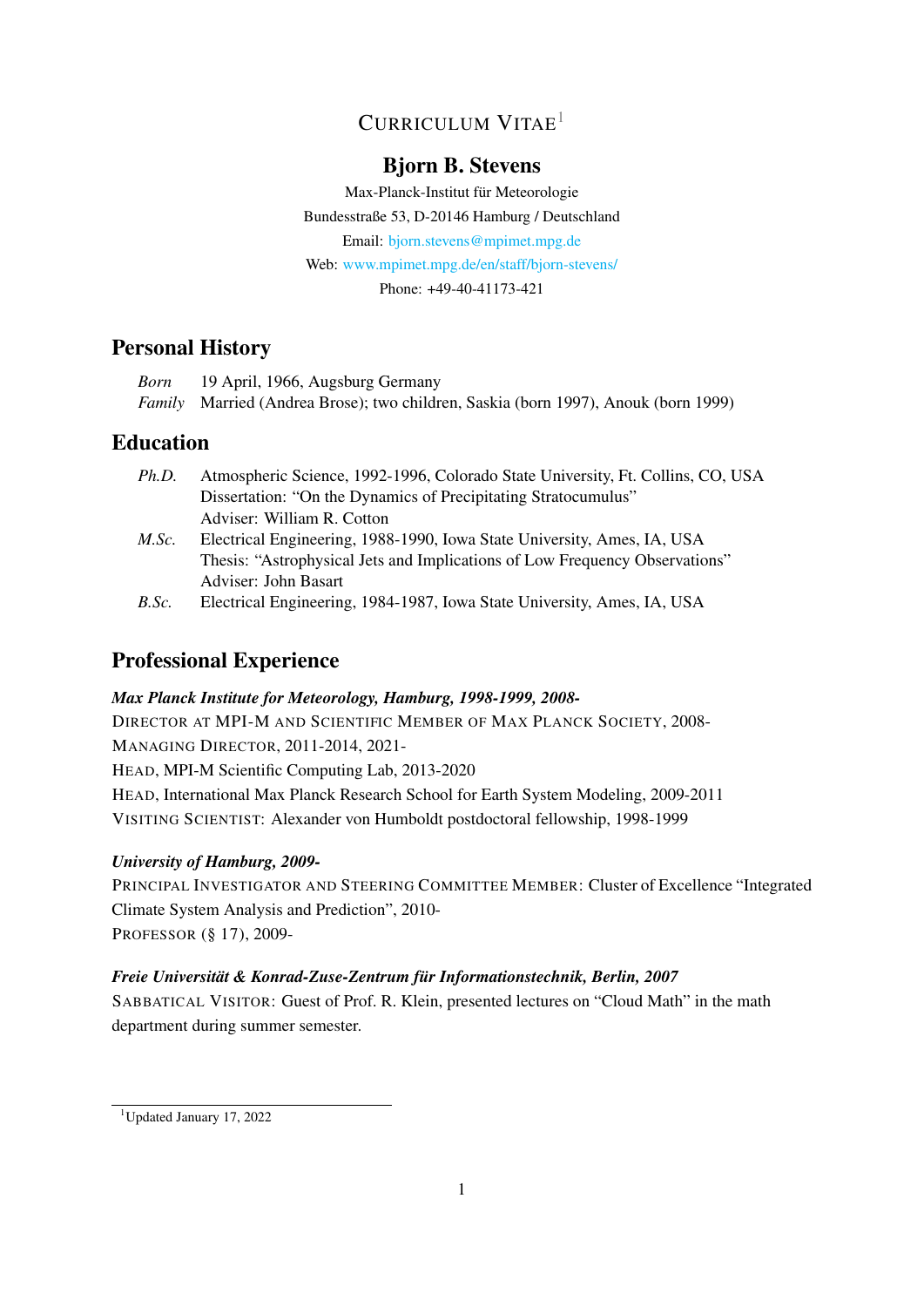#### *Dep't of Atmospheric and Oceanic Sciences, University of California, Los Angeles, 1999-2011*

PROFESSOR (TENURED): July 1, 2007-2009 (August 2008 - August 2010 on leave) ASSOCIATE PROFESSOR (TENURED): appointment, July 1, 2003 - June 30, 2007 ASSISTANT PROFESSOR: In the area of dynamic meteorology, July 1, 1999 - June 30, 2003

#### *National Center for Atmospheric Research, Boulder, CO, USA, 2000-2009*

AFFILIATE SCIENTIST: Working jointly with the Climate and Global Dynamics and Mesoscale and Microscale Meteorology Divisions to understand and quantify the role of small-scale processes in largescale circulations.

#### *Advanced Study Program, NCAR, Boulder, CO, USA, 1996-1998*

POST-DOCTORAL FELLOW: Research related to entrainment, sub-grid scale closures in large-eddy simulation, and physical processes in cloud-topped boundary layers. Visiting member of the Geophysical Turbulence Program, Advanced Study Program seminar, and Thompson Lectures Coordinator. Participant in 1997 Project LEARN. Initiated the Thompson Lectures Series.

### Synopsis of Research Interests

Professor Stevens is interested in how atmospheric water vapor, and clouds, shape climate — globally and regionally. His contributions to understanding how turbulent mixing and cloud microphysical processes influence cloud amount have been instrumental in quantifying how clouds respond to warming, and how radiative forcing responds to aerosol perturbations. His research has identified different ways in which clouds organize themselves, how varied processes — such as precipitation, air sea interaction, and radiative cooling — influence this organization, and how clouds couple to larger-scale circulation systems to help determine the pattern of climate change. These interests have led him to develop new observational techniques and to expand the frontiers of simulation science.

#### Selected Honors and Awards

- NAMED AND HONORARY LECTURES: Supercomputing 2020 Keynote Lecture, Virtual (2020); Crafoord Prize Invited Lecture, Stockholm (2018); Paco Yndurain Lecture, University of Madrid ´  $(2018)$ ; Real Sociedad Española de Física Lecture  $(2018)$ ; Jule Charney Lecture, AGU  $(2017)$ ; G20 summit partner programme Lecture (2017); Carlson Lecture, New England Aquarium and MIT Lorenz Center (2015); Henry Houghton Lecturer, MIT (2014); Simons Lecture, Simons Foundation (2013); Bavarian State Opera Lecture (2012); Tzvi Gal-Chen Lecturer, University of Oklahoma (2011); Thompson Lecturer, NCAR (2010)
- Best Visualization Award SC21; The International Conference for High Performance Computing, Networking, Storage, and Analysis (with Niklas Röber, 2021)
- ISI Highly Cited Researcher (2019-2021)
- Meteorological Society of Japan, Publication Award (2020)
- Colorado State University, College of Engineering, Distinguished Alumni Award (2004)
- The Clarence Leroy Meisinger Award of the American Meteorological Society (2002)
- NASA New Investigator Award (2002)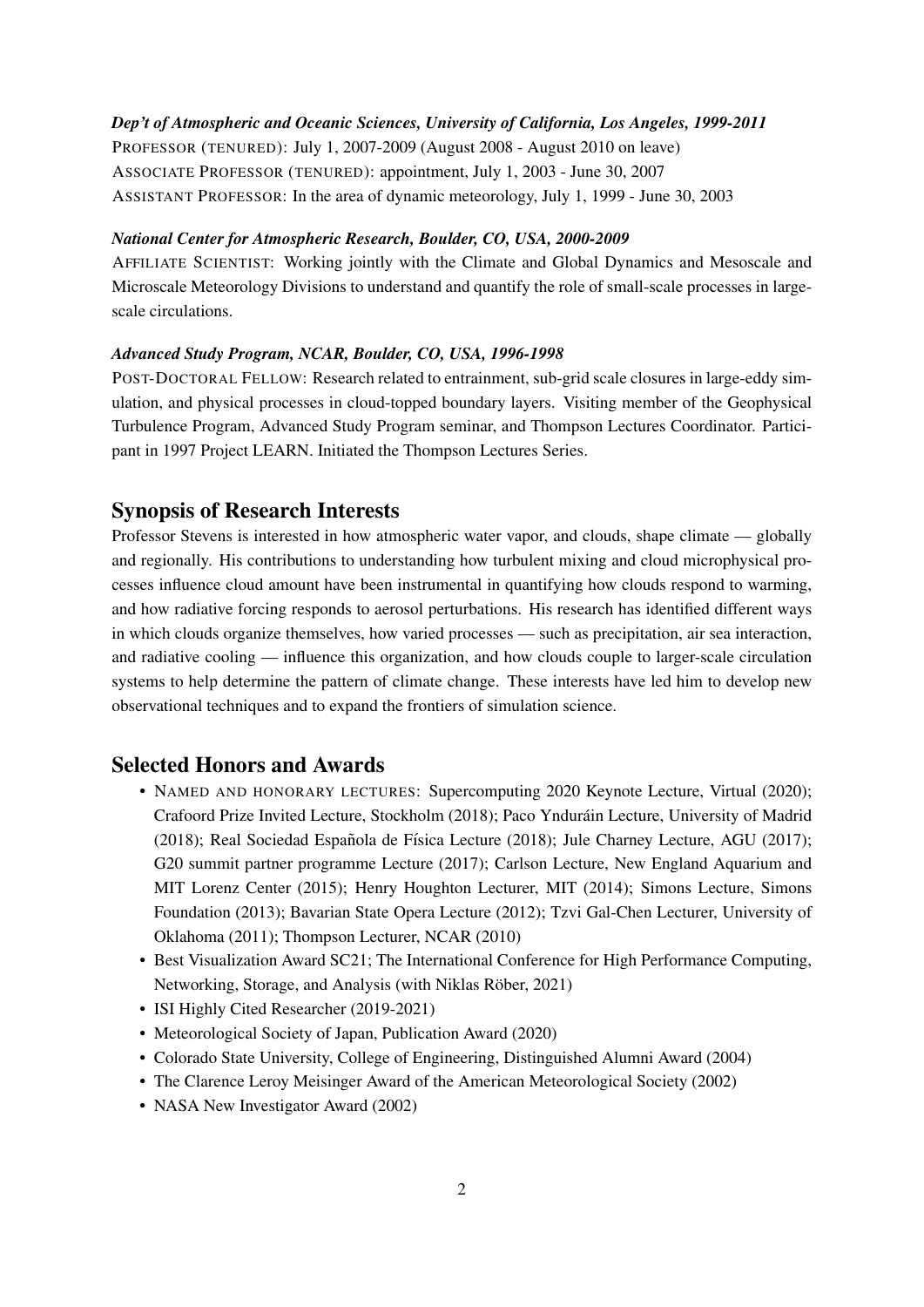- Editors Award, Journal of Atmospheric Sciences (2001)
- NSF CAREER Award (1999)
- Alexander von Humboldt Foundation, Fellowship (1998 -1999)
- NCAR ASP Post-doctoral Fellowship (1996 -1998)
- NASA/EOS Graduate Fellowship on Global Change (1994)

### Supervision

Prof. Stevens has been responsible, or co-responsible, for the supervision of 23 PhDs and 28 master students, and also supervised 27 postdoctoral fellows. He has served as an examiner or committee chair for many more PhD, master and bachelor thesis committees.

#### Post-Doctoral Supervision

Theresa Mieslinger (science management), Heike Konow (science management), Jiawei Bao, Matthias Brueck, George Datseris, Anurag Dipankar, Stephanie Fiedler, Rieke Heinze, Thijs Heus, Cathy Hohenegger, Marcus Klingebiel, Lukas Kluft, Tobias Kölling, Anna Luebke (science management), Thorsten Mauritsen, Ann Kristin Naumann, Roel Neggers, Louise Nuijens, Florian Rauser (science management), Wiebke Schubotz (science management), Irina Sandu, Levi Silvers, Margreet van Zanten, Jessica Vial, Aiko Voigt, Christian Wengel, Julia Windmiller

#### Doctoral Supervision

- 23. Laura Paccini. Sensitivity of resolved convection to ocean and land surfaces in the tropical Atlantic and Amazon basin. *Reports on Earth System Science*, 250, 2021. (Joint with Dr Cathy Hohenegger)
- 22. Theresa Mieslinger. Small and Optically Thin Clouds in the Trades, PhD Thesis, University of Hamburg, Hamburg, *Reports on Earth System Science*, 249, 2021. (Joint with Prof. Stefan Buhler) ¨
- 21. Hauke Schulz. Meso-scale patterns of shallow convection in the trades, PhD Thesis, University of Hamburg, Hamburg, *Reports on Earth System Science*, 248, 2021
- 20. Geet George. Observations of meso-scale circulation and its relationship with cloudiness in the tropics, PhD Thesis, University of Hamburg, Hamburg, *Reports on Earth System Science*, 246, 2021. (Joint with Dr. Sandrine Bony)
- 19. Lukas Kluft. Benchmark calculation of the climate sensitivity of radiative-convective equilibrium. PhD Thesis, University of Hamburg, Hamburg, *Reports on Earth System Science*, 239, 2020. (Joint with Prof. Stefan Bühler)
- 18. Tobias Benjamin Becker. On the interaction of precipitating convection with its environment and the role of convective organization, PhD Thesis, University of Hamburg, Hamburg, *Reports on Earth System Science*, 202, 2017
- 17. Raphaela Vogel. The influence of precipitation and convective organization on the structure of the trades, PhD Thesis, University of Hamburg, Hamburg, *Reports on Earth System Science*, 199, 2017. (Joint with Dr. Louise Nuijens)
- 16. Bartholomeus Jacobus Henricus van Stratum. The influence of misrepresenting the nocturnal boundary layer on daytime convection in large-eddy simulation. PhD Thesis, University of Hamburg, Hamburg, *Reports on Earth System Science*, 187, 2017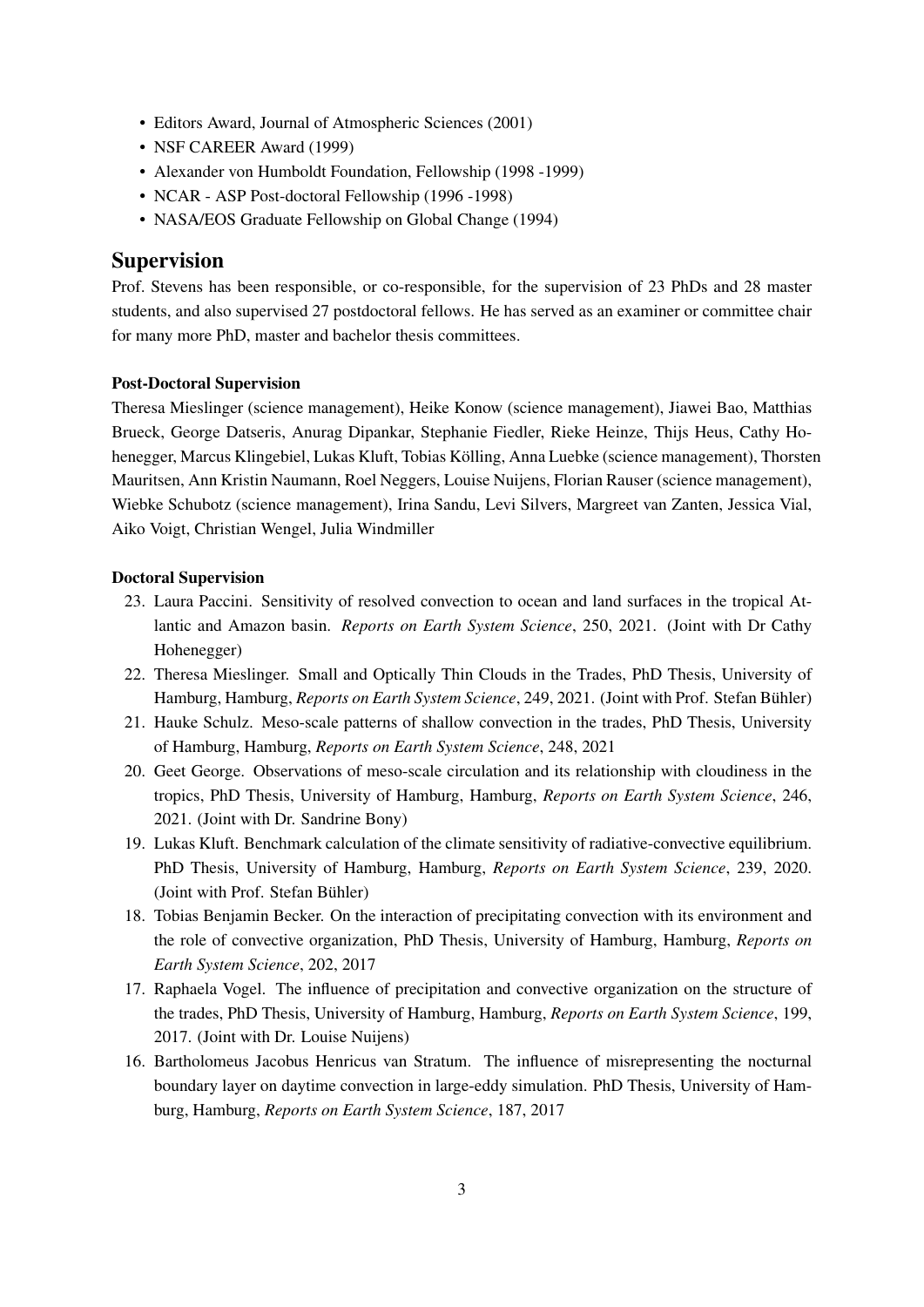- 15. Dagmar Fläschner. Intermodel spread in global and tropical precipitation changes. PhD Thesis, University of Hamburg, Hamburg, *Reports on Earth System Science*, 183, 2016. (Joint with Dr. Thorsten Mauritsen)
- 14. Angela Cheska Siongco. Drivers of precipitation biases in the tropical Atlantic sector. PhD Thesis, University of Hamburg, Hamburg, *Reports on Earth System Science*, 181, 2016. (Joint with Dr. Cathy Hohenegger)
- 13. Ritthik Bhattacharya. A two turbulence kinetic energy model for the scale adaptive treatment of the planetary boundary layer. PhD Thesis, University of Hamburg, Hamburg, *Reports on Earth System Science*, 154, 2014
- 12. Suvarchal Kumar Cheedela. Single Column Models and Low Cloud Feedbacks. PhD Thesis, University of Hamburg, Hamburg, *Reports on Earth System Science*, 148, 2014
- 11. Katrin Lonitz. Susceptibility of trade wind cumulus clouds to precipitation. PhD Thesis, University of Hamburg, Hamburg, *Reports on Earth System Science*, 147, 2014
- 10. Vera Schemann. Towards a scale aware cloud process parameterization for global climate models. PhD Thesis, University of Hamburg, Hamburg, *Reports on Earth System Science*, 145, 2014. (Joint with Prof. Johannes Quaas)
- 9. Benjamin Möbis. Factors Controlling the Position of the Inter-Tropical Convergence Zone on an Aquaplanet. PhD Thesis, University of Hamburg, Hamburg, *Reports on Earth System Science*, 129, 2013
- 8. Daniel Klocke. Assessing the uncertainty in climate sensitivity. PhD Thesis, University of Hamburg, Hamburg, *Reports on Earth System Science*, 95, 2011. (Joint with Prof. Johannes Quaas)
- 7. Louise Nuijens, Precipitating Shallow Cumulus Convection, University of California, Los Angeles, 2010
- 6. Panu Trivej, Spatio-temporal properties of shallow clouds with an emphasis on the area distribution of radar echoes, University of California, Los Angeles, 2009
- 5. Chien-Ming Wu, A study of the diurnal cycle of moist convection over land using a cloud system resolving model, University of California, Los Angeles, 2008. (Joint with Prof. Akio Arakawa)
- 4. Verica Savic-Jovcic, The structure and mesoscale organization of precipitating stratocumulus, University of California, Los Angeles, 2008
- 3. Simona Bordoni, On the role of eddies in monsoonal circulations: observations and theory, University of California, Los Angeles, 2007. (Joint with Prof. Tapio Schneider)
- 2. Brian P. Medeiros, Cloud-climate interactions in general circulation models, University of California, Los Angeles, 2007
- 1. Yunyan Zhang, On the Application of Mixed-Layer Model to the Stratocumulus-Topped Boundary Layer, University of California, Los Angeles, 2006. (Joint with Prof. Michael Ghil)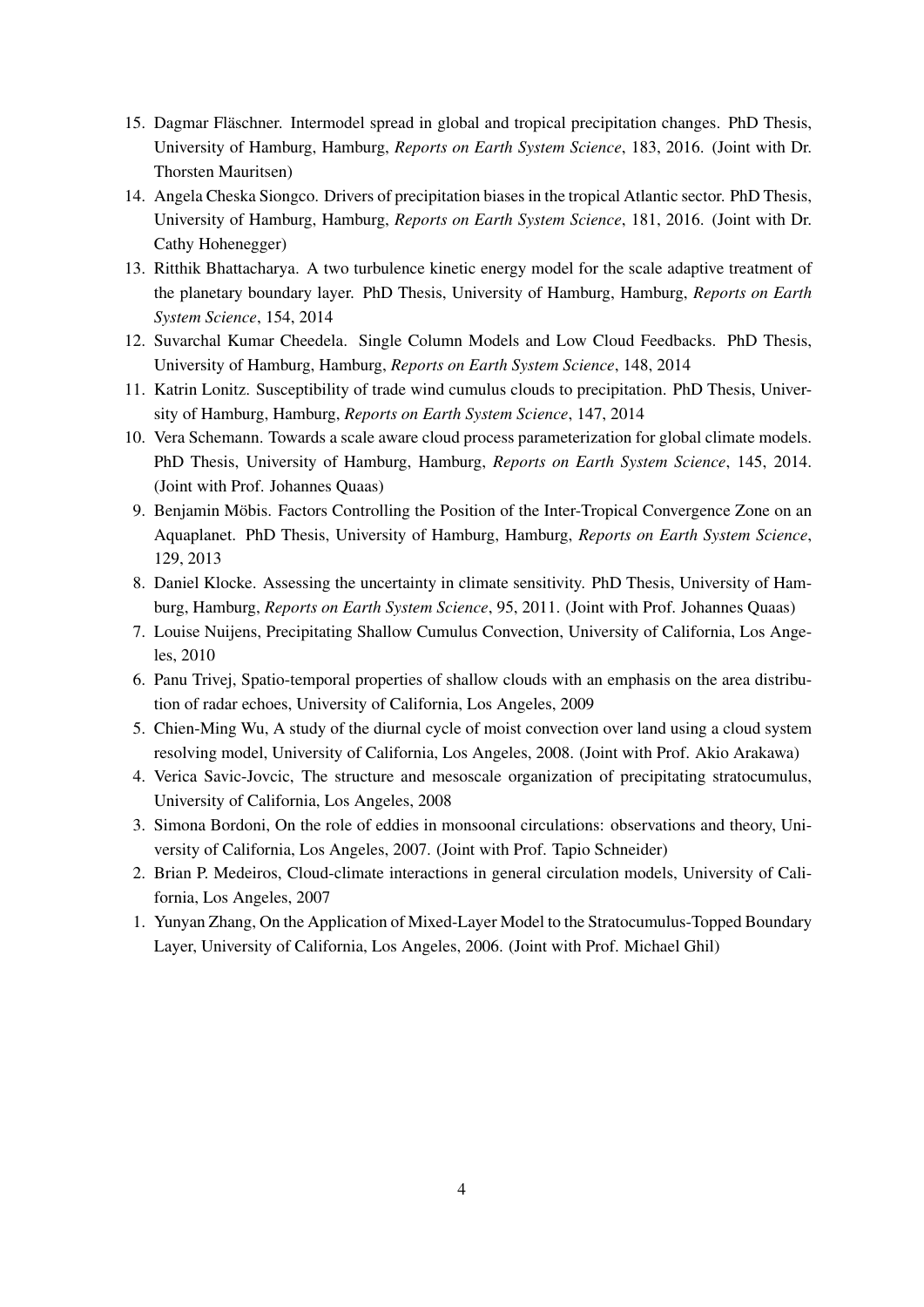#### Masters Supervision

Stella Bourdin\*\* (2020); Almuth Dorothea Neuberger (2020); Minjares-Gonzalez, Monica (2020, joint with Hartmut Borsch); Alon Azoulay† (2019, joint with Hauke Schmidt); Jan Kaiser† (2018, joint with Thorsten Mauritsen); Paul Keil† (2018, joint with Thorsten Mauritsen); Hyunju Jung (2018, joint with Ann Kristin Naumann); Octave Tessiot\* (2018); Marie-Lea Pouliquen\* (2018); Matthias-Heinz Retsch† (2018, joint with Thosten Mauritsen and Cathy Hohenegger); Aude Untersee\* (2017); Tim Rohrschneider (2017, joint with Dr. Thorsten Mauritsen); Astrid Eichhorn† (2016, joint with Dr. Jürgen Bader); Hauke Schulz (2016, joint with Dr. Cathy Hohenegger); Jobst Müsse (2015, joint with Dr. Stefan Kinne); Tobias Becker (2014, joint with Dr. Jürgen Bader); Daniel Bittner (2014, joint with Dr. Louise Nuijens); Dagmar Popke (2013); Heiner Matthias Brück (2013, joint with Dr. Louise Nuijens); Jörg Burdanowitz (2013, joint with Dr. Louise Nuijens); Jonathan Jan Schubert (2012, joint with Dr. Traute Crueger); Malte Rieck (2011); Louise Nuijens (2005); Panu Trivej (2005); Brian Medeiros (joint with Prof. A. Hall) (2003); Simona Bordoni (2003); Jianjun Duan (2003); Verica Savic (2003)

\* Partial supervision as part of ENS master's internship

† Largely formal supervision

\*\* Partial supervision as part of an Ecole Centrale Paris master's internship ´

### Teaching

Prof. Stevens teaches regularly, mainly at the University of Hamburg where he offers a graduate course (on varying topics) every winter semester, and has also taught undergraduate cloud physics. In addition to contributions to summer schools he lectures and co-organizes (together with Victor Brovkin and Antje Weitz) the annual introductory course for the International Max Planck Research School on Earth System Science in the summer semester. While still at UCLA he contributed to the teaching programme at all levels, including to help develop a new undergraduate course on the climate system, as well as graduate courses on atmospheric thermodynamics, turbulence and convection.

### Field Studies

- PI (joint with S. Bony) of EUREC<sup>4</sup>A, January and February 2020, Barbados and Western Tropical Atlantic
- Scientific Member, Maria S. Merian Cruise 82-2, April-May 2019
- PI of the HALO NARVAL2 mission (Next-generation Aircraft Remote-Sensing for Validation Studies), August 2016
- PI of the HALO NARVAL-South mission (Next-generation Aircraft Remote-Sensing for Validation Studies), December 2013
- PI of the Barbados Cloud Observatory, 2010-
- PI (joint with D. Lenschow) of DOCIMS, 2005
- PI (joint with R. Rauber) of the RICO Field Study, 2004 2005, St. Johns, Antigua
- PI of the DYCOMS-II Field Study, 2001, Coronado, CA
- Scientific Participant, Horizontal Array Turbulence Study (HATS), 2000, Kettleman City, CA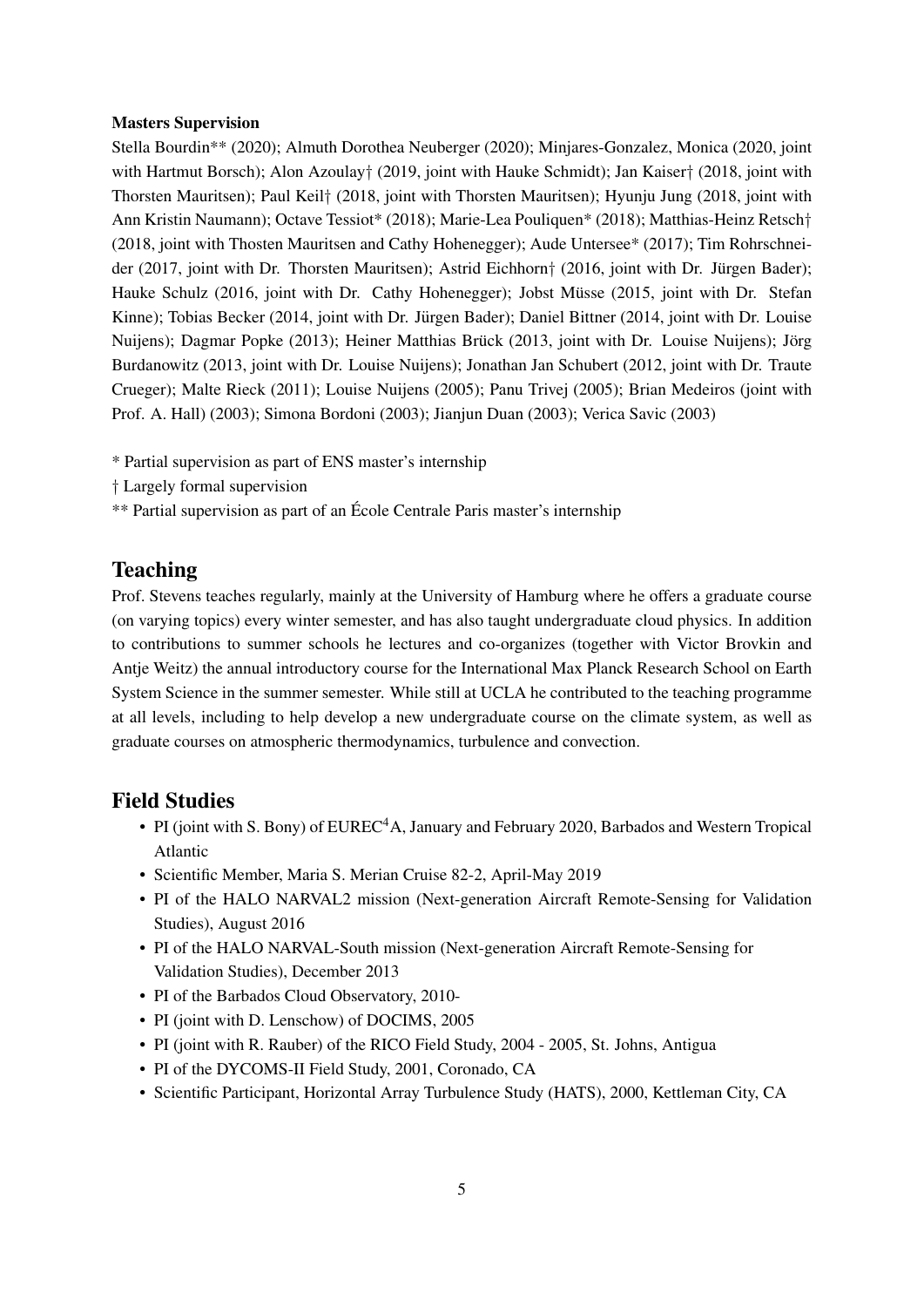## Professional Activities

- MEMBER PERSPECTIVE COMMISSION: Max Planck Society Chemistry, Physics Technology Section (2022–)
- LEAD PRINCIPAL INVESTIGATOR: NextGEMS, Next Generation Earth Modeling Systems. A 4 year  $\in$ 11 million Horizon 2020 funded project (2021-)
- PROJECT OFFICE AND MISSION ADVISORY GROUP: EarthCARE (Earth Cloud, Aerosol and Radiation Explorer), joint satellite mission between European Space Agency and Japanese Aerospace Exploration Agency (guest status, 2017-2019)
- PRINCIPAL INVESTIGATOR: "The Role of Shallow Circulations in Organizing Convection and Cloudiness in the Tropics", International Space Science Institute (2017)
- LEAD PRINCIPAL INVESTIGATOR: HD(CP)<sup>2</sup>, High Definition Clouds and Precipitation for Climate Prediction, a six year,  $\epsilon$ 25 million, national project supported by the Germany Ministry of Education and Research (2013-2019)
- LEAD AUTHOR: Intergovernmental Panel on Climate Change, IPCC Fifth Assessment Report (2012-2014)
- SCIENTIFIC STEERING COMMITTEES: World Climate Research Programme (WCRP) Grand Science Challenge: "Clouds, Circulation and Climate Sensitivity" (2012-, co-lead); Working Group on Coupled Modelling, WGCM (2012-2017); Coupled Model Intercomparison Project, CMIP (2013-2018); Cloud Feedback Model Intercomparison Project, CFMIP (2012-2016); Global Atmospheric System Studies, GASS (2009-2012)
- SCIENTIFIC ADVISORY BOARDS: Ernst Strüngmann Forum (2021-); Vulcan Climate Modeling External Advisory Committee (2020-2021); DWD (German Meteorological Service, 2014-); Department of Physics, Leipzig University (2013-2017); NCAR Earth System Laboratory (2010- 2012); ETH Center for Climate System Modeling (2010-, Chair since 2014); HALO / BMBF Gulfstream G 550 (2009-); Aerosol, Clouds, Precipitation and Climate Initiative (2009-2011, Co-Chair 2010); European Facility for Airborne Research (2008-2011, Chair 2008)
- APPOINTMENT COMMITTEES: Max Planck Institute for Gravitational Physics (Albert Einstein Institute) (2017); Alexander von Humboldt Prize Commission Max Planck Society (2017-); Universität Hamburg (2012, 2017); Max Planck Institute for Astrophysics (2016); Institute of Meteorology, Freie Universitat Berlin (2016); Max Planck Institute for Software Systems (2016); Max ¨ Planck Institute for Plasma Physics (2011, 2015); Tenure Commission of Max Planck Society's Chemistry, Physics & Technology Section (2014); Fritz Haber Institute of the Max Planck Society (2013); Max Planck Research Group Leaders (2009, 2014, 2016, 2019- as chair
- EDITOR: *Journal of the Meteorological Society of Japan Special Issue on Global Storm Resolving Modelling* (2019-2021); *AGU Advances* (2019-); *Bulletin of the American Meteorological Society* (2012-2017); *Atmospheric Chemistry and Physics* (2010-2013); *Journal of the Atmospheric Sciences* (2002-2007)
- DRAFTING COMMITTEE: AMS Information Statement on Climate Change (2020-); Royal Society position paper on Earth-system modelling (2021)
- JURY MEMBER: BBVA Frontiers of knowledge (2009-, Chair 2012-); AXA Outlook Awards, Chair (2013)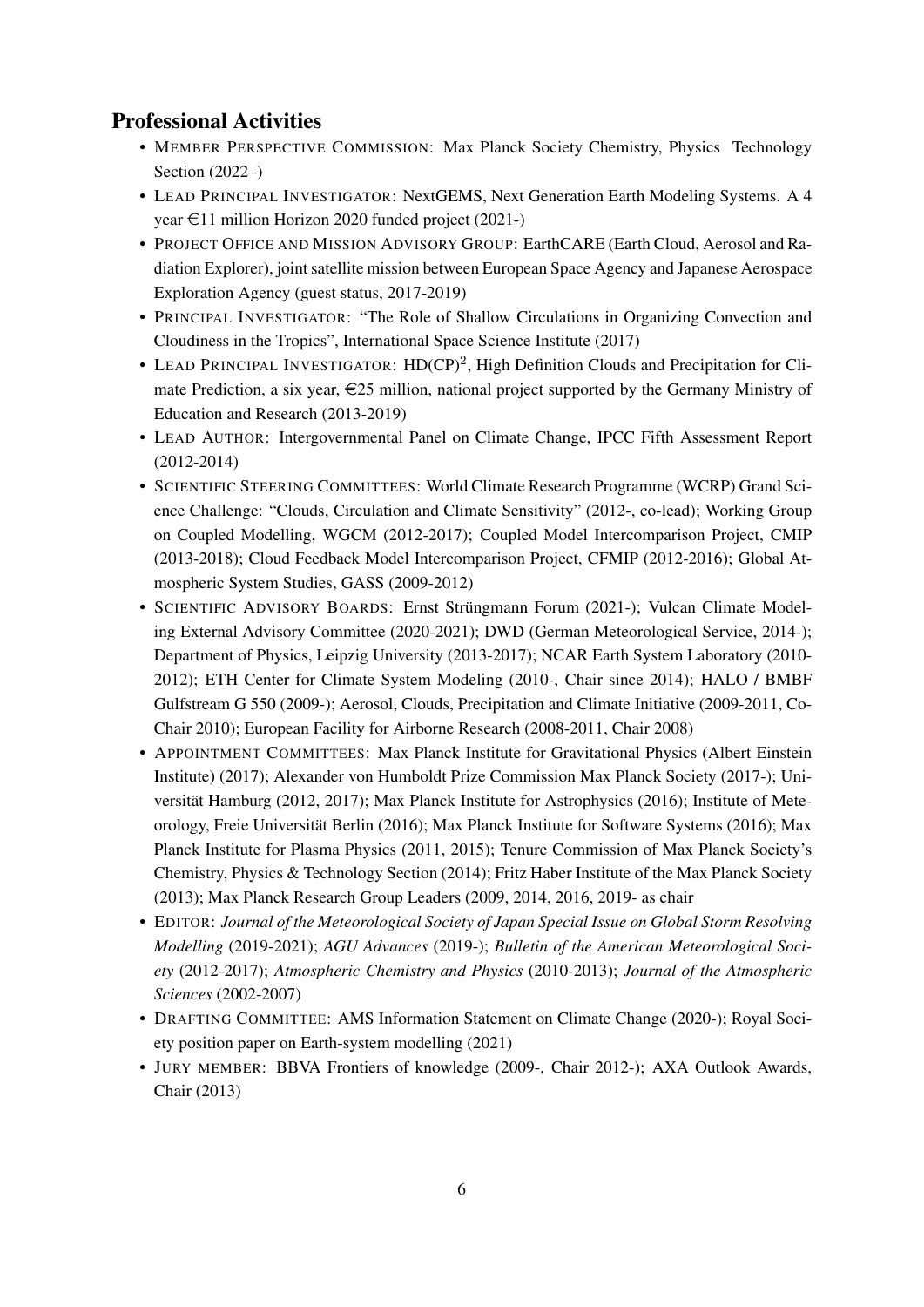## Workshop and Meeting Organization

- Initiation and organizational lead for "Understanding Clouds and Precipitation", Meetings, Berlin (2016, 2019)
- Ringberg Workshops (2013: Global Cloud Resolving Modeling; 2014: Grand Challenge on Clouds, Circulation and Climate Sensitivity; 2015: Earth's Climate Sensitivity; 2018: Bounding Aerosol Effective Radiative Forcing; 2019: EUREC<sup>4</sup>A Experiment Planning)
- Organizer of the ISSI (International Space Science Institute) International Team on "The Role of Shallow Circulations in Organizing Convection and Cloudiness in the Tropics", Bern (2017)
- Co-lead for the ISSI workshop on "Shallow Clouds, Water Vapor, Circulation and Climate Sensitivity", Bern (2016)
- Co-organizer, International Summer School on Clouds and Climate, Les-Houches (2013)
- Co-Organzier of Institute for Pure and Applied Mathematics Long Program on "Model and Data Hierarchies for Simulating and Understanding Climate", UCLA, Los Angeles (2010)
- Organizer of Institute for Pure and Applied Mathematics Summer school on "Modern Applied Mathematics for the Atmospheric and Oceanic Sciences", UCLA, Los Angeles (2003)

# Funded Research

- German Ministry for Research: preWarmWorld,  $\in$  181 245, Coordinator, 2021-2023
- European Commission (Grant Agreement 101003470): H2020 NextGEMS: Next Generation Earth Modelling Systems,  $\in$  11 000 000, Coordinator, 2021-2025
- European Commission (Grant Agreement 855187): Contribution to the ERC Grant USMILE Understanding and Modelling the Earth System with Machine Learning,  $\epsilon$  232 596, 2020-2026
- German cluster of excellence CLICCS: Climate, Climatic Change, and Society: responsible for Sensitivity and Variability in the Climate System – A2: Clouds and Tropical Circulation, € 909 145, 2019-2025
- European Commission (Grant Agreement 820829): H2020 CONSTRAIN, Constraining uncertainty of multi decadal climate projections,  $\epsilon$  757 983, 2019-2023
- German Ministry for Research: MONSOON The changing monsoon circulation in global storm resolving simulations,  $\in$  788 989, Coordinator, 2019-2022
- Platform for Advanced Scientific Computing (PASC): ENIAC Enabling ICON model on heterogeneous architectures,  $\in$  134 460, Co-PI, 2017-2020
- German Ministry for Research:  $HD(CP)^2$ , High Definition Clouds and Precipitation for Climate Prediction, phase  $2, \in 1500000$ , Coordinator, 2016-2019
- European Commission (Grant Agreement 603445): BACCHUS Impact of Biogenic versus Anthropogenic emissions on Clouds and Climate: towards a Holistic UnderStanding,  $\epsilon$  405 762, 2013-2017
- European Commission (Grant Agreement 312979): IS-ENES II: Infrastructure for the European Network for Earth System Modelling – phase  $2, \in \{345, 869, 2013\}$ -2017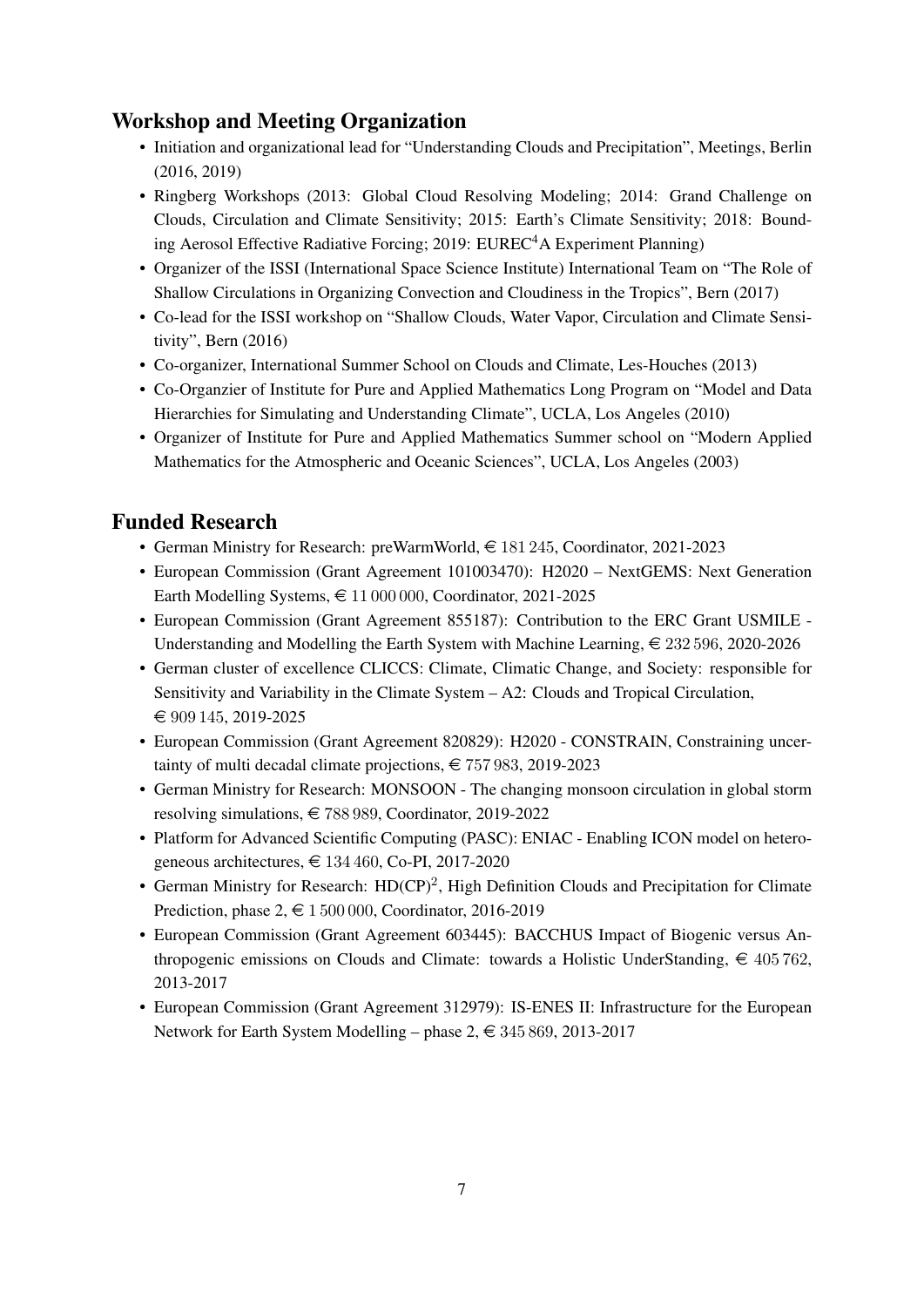- DFG CLISAP II Integrated Climate System Analysis and Prediction: Sub-project A2: Climate Processes and Feedbacks,  $\in$  544 248, 2012-2017
- German Ministry for Research:  $HD(CP)^2$ , High Definition Clouds and Precipitation for Climate Prediction, phase  $1, \text{ } \in 1300000$ , Coordinator, 2012-2016
- German Ministry for Research: MiKlip LiCoS Linking Composition and Circulation on Intermediate Spatio-Temporal Scales,  $\in$  263 000, 2011-2015
- DFG (with Dr. Heiko Schmidt and Dr. Juan Pedro Mellado): Analyse und numerische Simulation von Stratocumulus Wolken,  $\in$  136 300, 2011-2015
- European Commission (Grant Agreement 244067): EUCLIPSE EU Cloud Intercomparison, Process Study and Evaluation Project,  $\in$  427 000, 2010-2014
- DOE Cloud-Feedback Studies with a Physics Grid, \$ 365 764, 2010-2012
- NSF Multiscale modeling of atmospheric processes: \$ 1 000 000, 2006-2011 (Prof. A. Arakawa as Co-PI)
- NSF (ATM-00342625): Precipitation and Convective Statistics in the Trades: Observations, Simulations and Parameterization: \$ 551 844, through 2008
- DFG (with Dr. Hauke Schmidt and Prof. Norbert Peters): Metström: Ein hybrides Frontverfolgungs-Verfahren für Stratocumulus Wolken unter Berücksichtigung instationärer "Entrainment"-Prozesse,  $\text{\textsterling} 124\,500, 2007\text{-}2011$
- NSF (ATM-00336849): Collaborative Research: Climate Process Team on Low-Latitude Cloud Feedbacks on Climate Sensitivity: \$ 271 630, through 2006
- NSF (DMS-0139666, CO-I with Prof. J. D. Neelin as PI): Collaborative Research: The Weak Temperature Gradient Equations for Tropical Atmosphere Dynamics: \$ 180 017, completed 2006
- NASA (NGT5-30499 Investigations of links between subtropical stratocumulus and monsoons: (Bordoni, student fellowship) \$ 48 000, through 2006
- NASA New Investigator Program: Surface Divergence and Non-Precipitating Boundary Layer Clouds: Integrating Simple Models Using Satellite Data: \$ 286 653, through 2006
- NSF CAREER (ATM-9985413): The Marine Cloud-Topped PBL and Large-Scale Circulations: \$ 433 966, 2001-2006
- NSF (ATM-0097053): Tests of Large Eddy Simulations of the Stratocumulus Topped Planetary Boundary Layer: \$ 350 623, completed 2005
- NSF (as CO-I): CMG Training: Modern Applied Mathematics for Atmospheric and Oceanic Sciences: \$ 150 000, completed 2004
- UCLA Council on Research Assistant Professor Initiative: SGS2000: Evaluating the Spatial Structure of Small-Scale Turbulence in the Atmospheric Surface Layer: \$ 2000, completed 1999, and The Structure of Small-Scale Atmospheric Turbulence Near Interfaces: \$ 4000, completed 2001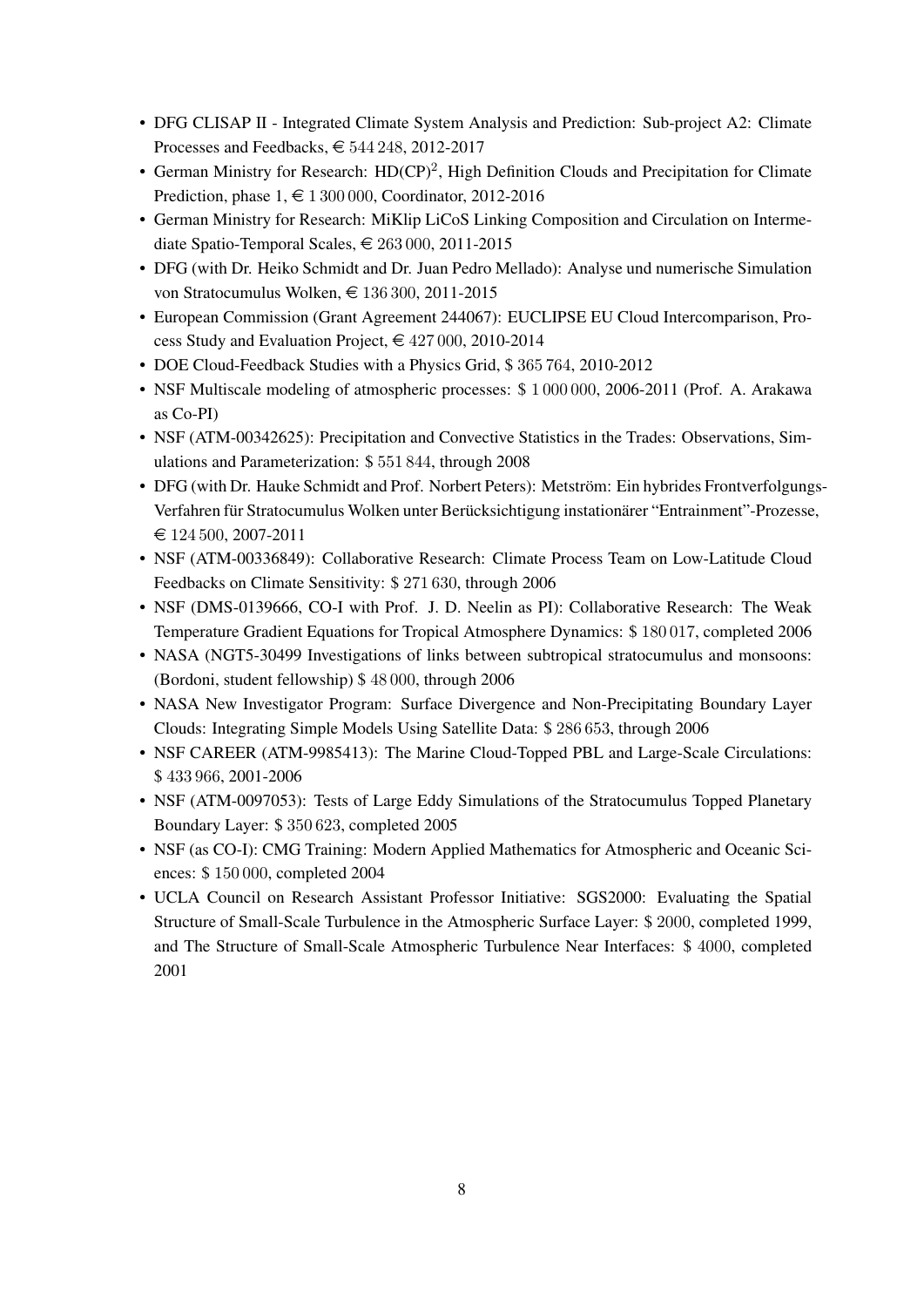### Publications

Prof. Stevens has contributed more than 275 refereed publications to the scientific literature. He has an (ISI) h-index of 76, more than 23 000 citations, 4000 in 2021. He was recognized as an ISI highly cited researcher in the field of geosciences in 2019, 2020 and 2021. Prof. Stevens has contributed six book chapters and co-edited three books. Among these are "Clouds and Climate: Climate Science's Greatest Challenge" the definitive graduate textbook on clouds and climate, and Chapter 7, "Clouds and Aerosol" as a lead author for the Fifth Assessment Report of the IPCC. An updated list of his publications is maintained [here](https://www.mpimet.mpg.de/en/staff/bjorn-stevens/publications/refereed-publications/)<sup>[2](#page-8-0)</sup>.

- [296] Jiawei Bao and Bjorn Stevens. The elements of the thermodynamic structure of the tropical atmosphere. *Journal of the Meteorological Society of Japan*, 99:1483–1499, 2021. [doi:10.](https://doi.org/10.2151/jmsj.2021-072) [2151/jmsj.2021-072](https://doi.org/10.2151/jmsj.2021-072).
- [295] Bjorn Stevens and Masaki Satoh. Editorial for the special edition on DYAMOND: The DYnamics of the Atmospheric general circulation Modeled On Non-hydrostatic Domains. *Journal of the Meteorological Society of Japan*, 99:1393–1394, 2021. [doi:10.2151/jmsj.2021-d](https://doi.org/10.2151/jmsj.2021-d).
- [294] Lukas Kluft, Sally Dacie, Manfred Brath, Stefan A. Buehler, and Bjorn Stevens. Temperaturedependence of the clear-sky feedback in radiative-convective equilibrium. *Geophysical Research Letters*, 48, 2021. [doi:10.1029/2021GL094649](https://doi.org/10.1029/2021GL094649).
- [293] Paul Keil, Hauke Schmidt, Bjorn Stevens, and Jiawei Bao. Variations of tropical lapse rates in climate models and their implications for upper tropospheric warming. *Journal of Climate*, 34:9747–9761, 2021. [doi:10.1175/JCLI-D-21-0196.1](https://doi.org/10.1175/JCLI-D-21-0196.1).
- [292] Heike Konow, F. Ewald, Geet George, M. Jacob, Marcus Klingebiel, T. Kölling, A. E. Luebke, Theresa Mieslinger, V. Pörtge, Jule Radtke, M. Schäfer, Hauke Schulz, R. Vogel, M. Wirth, Sandrine Bony, S. Crewell, A. Ehrlich, L. Forster, A. Giez, F. Godde, S. Groß, M. Gutleben, ¨ M. Hagen, Lutz Hirsch, Friedhelm Jansen, Theresa Lang, B. Mayer, M. Mech, Marc Prange, S. Schnitt, Jessica Vial, A. Walbröl, M. Wendisch, K. Wolf, T. Zinner, M. Zöger, F. Ament, and Bjorn Stevens. EUREC<sup>4</sup>As HALO. *Earth System Science Data*, 13:5545–5563, 2021. [doi:10.5194/essd-13-5545-2021](https://doi.org/10.5194/essd-13-5545-2021).
- [291] Geet George, Bjorn Stevens, Sandrine Bony, Robert Pincus, Chris Fairall, Hauke Schulz, Tobias Kölling, Quinn T. Kalen, Marcus Klingebiel, Heike Konow, Ashley Lundry, Marc Prange, and Jule Radtke. JOANNE: Joint dropsonde Observations of the Atmosphere in tropical North atlaNtic mesoscale Environments. In open review for Earth System Science Data. *Earth System Science Data*, 13:5253–5272, 2021. [doi:10.5194/essd-13-5253-2021](https://doi.org/10.5194/essd-13-5253-2021).
- [290] Theresa Lang, Ann Kristin Naumann, Bjorn Stevens, and Stefan Buehler. Tropical freetropospheric humidity differences and their effect on the clear-sky radiation budget in global strom-resolving models. *Journal of Advances in Modeling Earth Systems*, 13, 2021. [doi:](https://doi.org/10.1029/2021MS002514) [10.1029/2021MS002514](https://doi.org/10.1029/2021MS002514).

<span id="page-8-0"></span><sup>&</sup>lt;sup>2</sup>https://www.mpimet.mpg.de/en/staff/bjorn-stevens/publications/refereed-publications/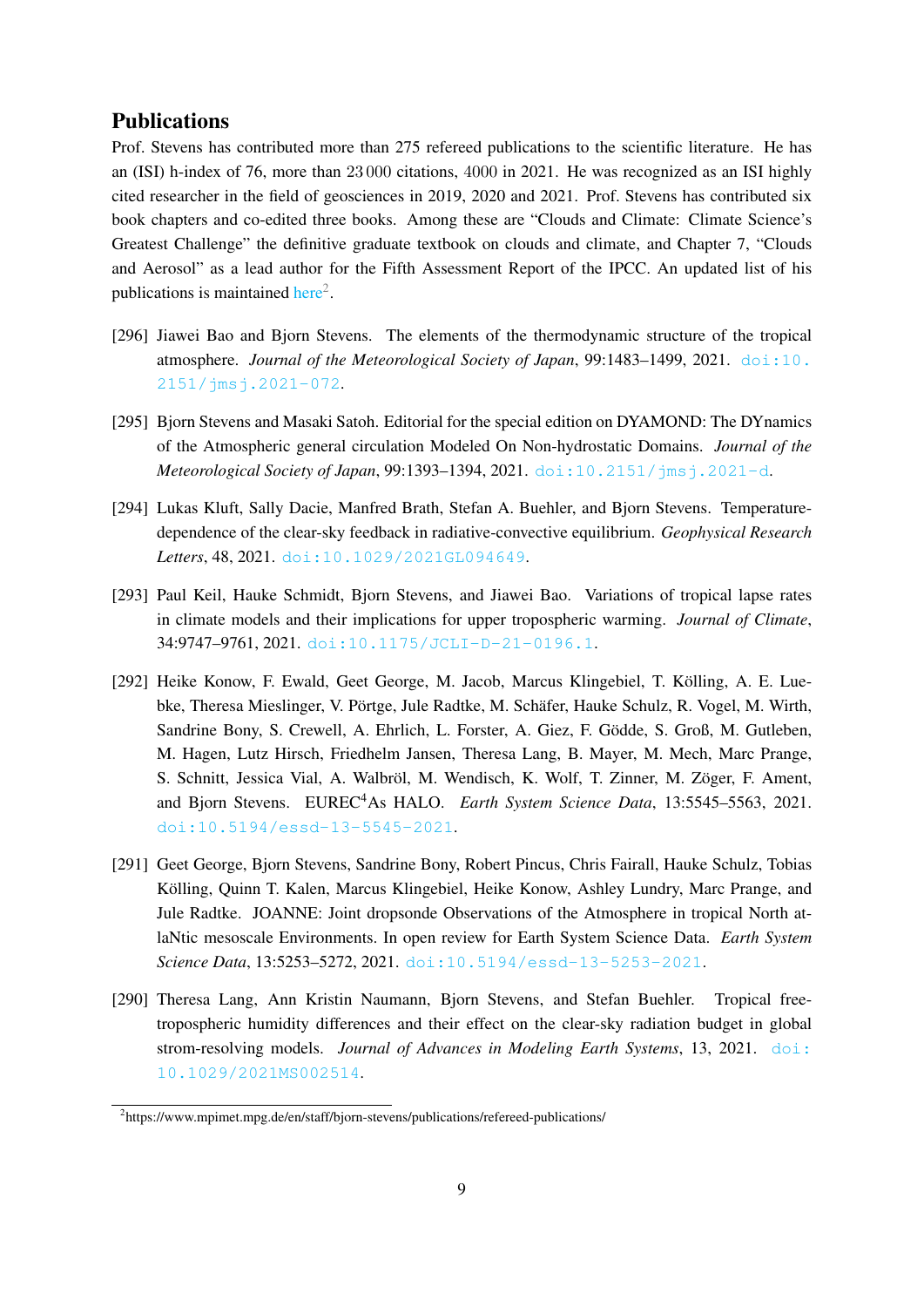- [289] Marcus Klingebiel, Heike Konow, and Bjorn Stevens. Measuring shallow convective mass flux profiles in the trade wind region. *Journal of the Atmospheric Sciences*, 78:3205–3214, 2021. [doi:10.1175/JAS-D-20-0347.1](https://doi.org/10.1175/JAS-D-20-0347.1).
- [288] Jiawei Bao, Bjorn Stevens, Lukas Kluft, and Diego Jimenez. Changes in the tropical lapse rate due to entrainment and their impact on climate sensitivity. *Geophysical Research Letters*, 48, 2021. [doi:10.1029/2021GL094969](https://doi.org/10.1029/2021GL094969).
- [287] Johann H. Jungclaus, Stephan Lorenz, Hauke Schmidt, Oliver Gutjahr, Helmut Haak, Carolin Mehlmann, Uwe Mikolajewicz, Dirk Notz, Dian Putrasahan, Jin Song von Storch, Leonidas Linardakis, Victor Brovkin, Fatemeh Chegini, Veronika Gayler, Marco A. Giorgetta, Stefan Hagemann, Tatiana Ilyina, Peter Korn, Jürgen Kröger, Wolfgang A. Müller, Holger Pohlmann, Thomas Raddatz, Lennart Ramme, Christian H. Reick, Rainer Schneck, Reiner Schnur, Bjorn Stevens, Florian Andreas Ziemen, Martin Claussen, Jochem Marotzke, Fabian Wachsmann, Martin Schupfner, Thomas Riddick, Karl-Hermann Wieners, Nils Brüggemann, Rene Redler, Philipp de Vrese, Julia E. M. S. Nabel, Teffy Sam, and Moritz Hanke. The ICON Earth System Model Version 1.0. *Journal of Advances in Modeling Earth Systems*, 2021. [doi:](https://doi.org/10.1002/essoar.10507989.1) [10.1002/essoar.10507989.1](https://doi.org/10.1002/essoar.10507989.1).
- [286] Hauke Schulz, Ryan Eastman, and Bjorn Stevens. Characterization and evolution of organized shallow convection in the downstream North Atlantic trades. *Journal of Geophysical Research: Atmospheres*, 126, 2021. [doi:10.1029/2021JD034575](https://doi.org/10.1029/2021JD034575).
- [285] Bjorn Stevens, Sandrine Bony, David Farrell, Felix Ament, Alan Blyth, Christopher Fairall, Johannes Karstensen, Patricia K. Quinn, Sabrina Speich, Claudia Acquistapace, Franziska Aemisegger, Anna Lea Albright, Hugo Bellenger, Eberhard Bodenschatz, Kathy-Ann Caesar, Rebecca Chewitt-Lucas, Gijs de Boer, Julien Delanoë, Leif Denby, Florian Ewald, Benjamin Fildier, Marvin Forde, Geet George, Silke Gross, Martin Hagen, Andrea Hausold, Karen J. Heywood, Lutz Hirsch, Marek Jacob, Friedhelm Jansen, Stefan Kinne, Daniel Klocke, Tobias Kölling, Heike Konow, Marie Lothon, Wiebke Mohr, Ann Kristin Naumann, Louise Nuijens, Léa Olivier, Robert Pincus, Mira Pohlker, Gilles Reverdin, Gregory Roberts, Sabrina Schnitt, Hauke ¨ Schulz, A. Pier Siebesma, Claudia C. Stephan, Peter Sullivan, Ludovic Touze-Peiffer, Jessica ´ Vial, Raphaela Vogel, Paquita Zuidema, Nicola Alexander, Lyndon Alves, Sophian Arixi, Hamish Asmath, Gholamhossein Bagheri, Katharina Baier, Adriana Bailey, Dariusz Baranowski, Alexandre Baron, Sébastien Barrau, Paul A. Barrett, Frédéric Batier, Andreas Behrendt, Arne Bendinger, Florent Beucher, Sebastien Bigorre, Edmund Blades, Peter Blossey, Olivier Bock, Steven Böing, Pierre Bosser, Denis Bourras, Pascale Bouruet-Aubertot, Keith Bower, Pierre Branellec, Hubert Branger, Michal Brennek, Alan Brewer, Pierre-Etienne Brilouet, Björn Brügmann, Stefan A. Buehler, Elmo Burke, Ralph Burton, Radiance Calmer, Jean-Christophe Canonici, Xavier Carton, Gregory Cato, Jude Andre Charles, Patrick Chazette, Yanxu Chen, Michal T. Chilinski, Thomas Choularton, Patrick Chuang, Shamal Clarke, Hugh Coe, Céline Cornet, Pierre Coutris, Fleur Couvreux, Susanne Crewell, Timothy Cronin, Zhiqiang Cui, Yannis Cuypers, Alton Daley, Gillian M. Damerell, Thibaut Dauhut, Hartwig Deneke, Jean-Philippe Desbios, Steffen Dorner, ¨ Sebastian Donner, Vincent Douet, Kyla Drushka, Marina Dütsch, André Ehrlich, Kerry Emanuel,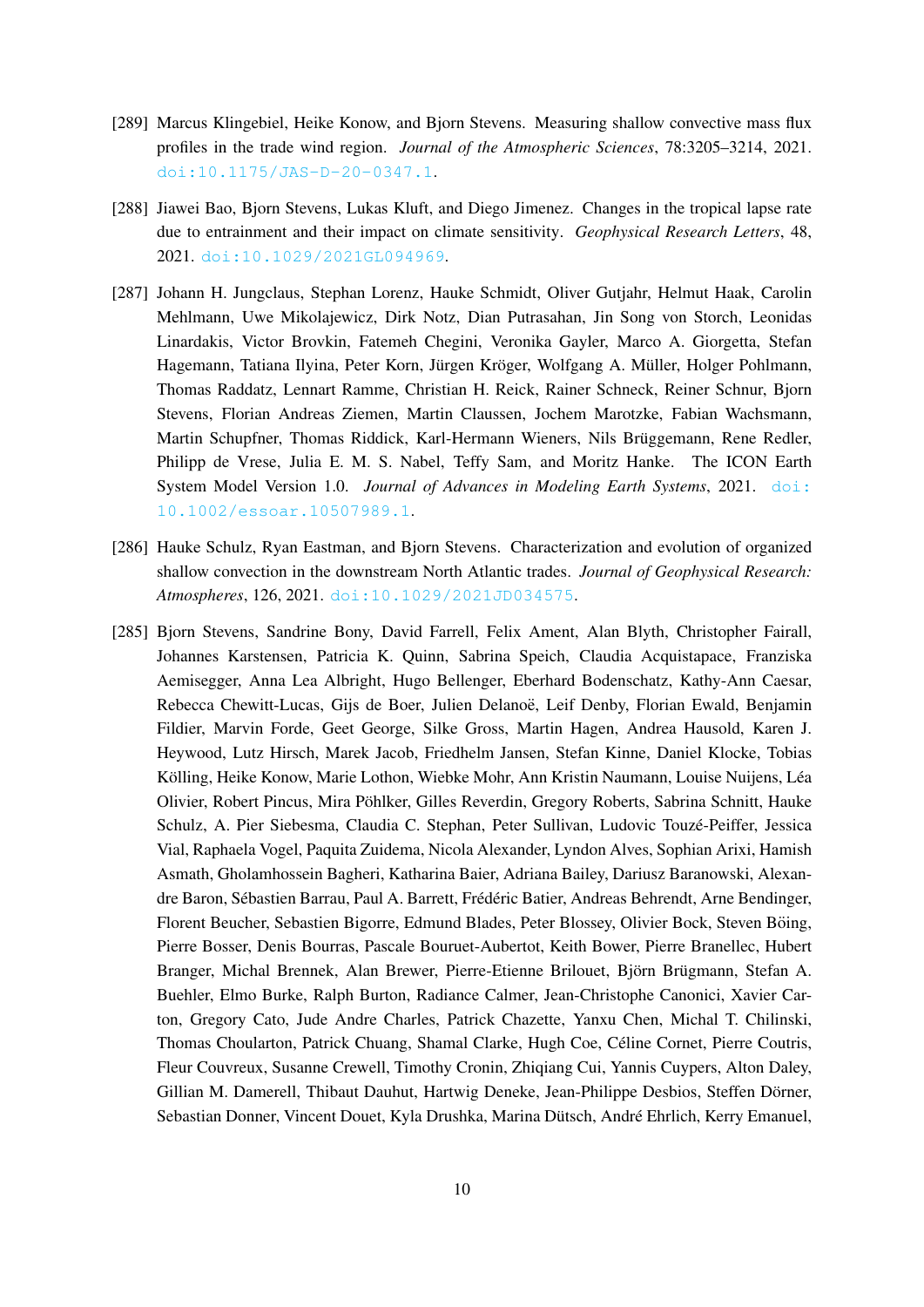Alexandros Emmanouilidis, Jean-Claude Etienne, Sheryl Etienne-Leblanc, Ghislain Faure, Graham Feingold, Luca Ferrero, Andreas Fix, Cyrille Flamant, Piotr Jacek Flatau, Gregory R. Foltz, Linda Forster, Iulian Furtuna, Alan Gadian, Joseph Galewsky, Martin Gallagher, Peter Gallimore, Cassandra Gaston, Chelle Gentemann, Nicolas Geyskens, Andreas Giez, John Gollop, Isabelle Gouirand, Christophe Gourbeyre, Dörte de Graaf, Geiske E. de Groot, Robert Grosz, Johannes Güttler, Manuel Gutleben, Kashawn Hall, George Harris, Kevin C. Helfer, Dean Henze, Calvert Herbert, Bruna Holanda, Antonio Ibanez-Landeta, Janet Intrieri, Suneil Iyer, Fabrice Julien, Heike Kalesse, Jan Kazil, Alexander Kellman, Abiel T. Kidane, Ulrike Kirchner, Marcus Klingebiel, Mareike Körner, Leslie Ann Kremper, Jan Kretzschmar, Ovid Krüger, Wojciech Kumala, Armin Kurz, Pierre L'Hegaret, Matthieu Labaste, Tom Lachlan-Cope, Arlene Laing, Peter Land- ´ schützer, Theresa Lang, Diego Lange, Ingo Lange, Clément Laplace, Gauke Lavik, Rémi Laxenaire, Caroline Le Bihan, Mason Leandro, Nathalie Lefevre, Marius Lena, Donald Lenschow, Qiang Li, Gary Lloyd, Sebastian Los, Niccolo Losi, Oscar Lovell, Christopher Luneau, Przemys- ` law Makuch, Szymon Malinowski, Gaston Manta, Eleni Marinou, Nicholas Marsden, Sebastien Masson, Nicolas Maury, Bernhard Mayer, Margarette Mayers-Als, Christophe Mazel, Wayne McGeary, James C. McWilliams, Mario Mech, Melina Mehlmann, Agostino Niyonkuru Meroni, Theresa Mieslinger, Andreas Minikin, Peter Minnett, Gregor Möller, Yanmichel Morfa Avalos, Caroline Muller, Ionela Musat, Anna Napoli, Almuth Neuberger, Christophe Noisel, David Noone, Freja Nordsiek, Jakub L. Nowak, Lothar Oswald, Douglas J. Parker, Carolyn Peck, Renaud Person, Miriam Philippi, Albert Plueddemann, Christopher Pöhlker, Veronika Pörtge, Ulrich Pöschl, Lawrence Pologne, Michał Posyniak, Marc Prange, Estefanía Quiñones Meléndez, Jule Radtke, Karim Ramage, Jens Reimann, Lionel Renault, Klaus Reus, Ashford Reyes, Joachim Ribbe, Maximilian Ringel, Markus Ritschel, Cesar B. Rocha, Nicolas Rochetin, Johannes Rotten- ¨ bacher, Callum Rollo, Haley Royer, Pauline Sadoulet, Leo Saffin, Sanola Sandiford, Irina Sandu, Michael Schafer, Vera Schemann, Imke Schirmacher, Oliver Schlenczek, Jerome Schmidt, Mar- ¨ cel Schroder, Alfons Schwarzenboeck, Andrea Sealy, Christoph J. Senff, Ilya Serikov, Samkeyat ¨ Shohan, Elizabeth Siddle, Alexander Smirnov, Florian Spath, Branden Spooner, M. Katharina ¨ Stolla, Wojciech Szkółka, Simon P. de Szoeke, Stéphane Tarot, Eleni Tetoni, Elizabeth Thompson, Jim Thomson, Lorenzo Tomassini, Julien Totems, Alma Anna Ubele, Leonie Villiger, Jan von Arx, Thomas Wagner, Andi Walther, Ben Webber, Manfred Wendisch, Shanice Whitehall, Anton Wiltshire, Allison A. Wing, Martin Wirth, Jonathan Wiskandt, Kevin Wolf, Ludwig Worbes, Ethan Wright, Volker Wulfmeyer, Shanea Young, Chidong Zhang, Dongxiao Zhang, Florian Ziemen, Tobias Zinner, and Martin Zöger. EUREC<sup>4</sup>A. Earth System Science Data, 13:4067–4119, 2021. [doi:10.5194/essd-13-4067-2021](https://doi.org/10.5194/essd-13-4067-2021).

- [284] George Datseris and Bjorn Stevens. Earth's albedo and its symmetry. *AGU Advances*, 2, 2021. [doi:10.1029/2021AV000440](https://doi.org/10.1029/2021AV000440).
- [283] Hyunju Jung, Ann Kristin Naumann, and Bjorn Stevens. Convective self-aggregation in a mean flow. *Atmospheric Chemistry and Physics*, 21:10337–10345, 2021. [doi:10.5194/](https://doi.org/10.5194/acp-21-10337-2021) [acp-21-10337-2021](https://doi.org/10.5194/acp-21-10337-2021).
- [282] Geet George, Bjorn Stevens, Sandrine Bony, Marcus Klingebiel, and Raphaela Vogel. Ob-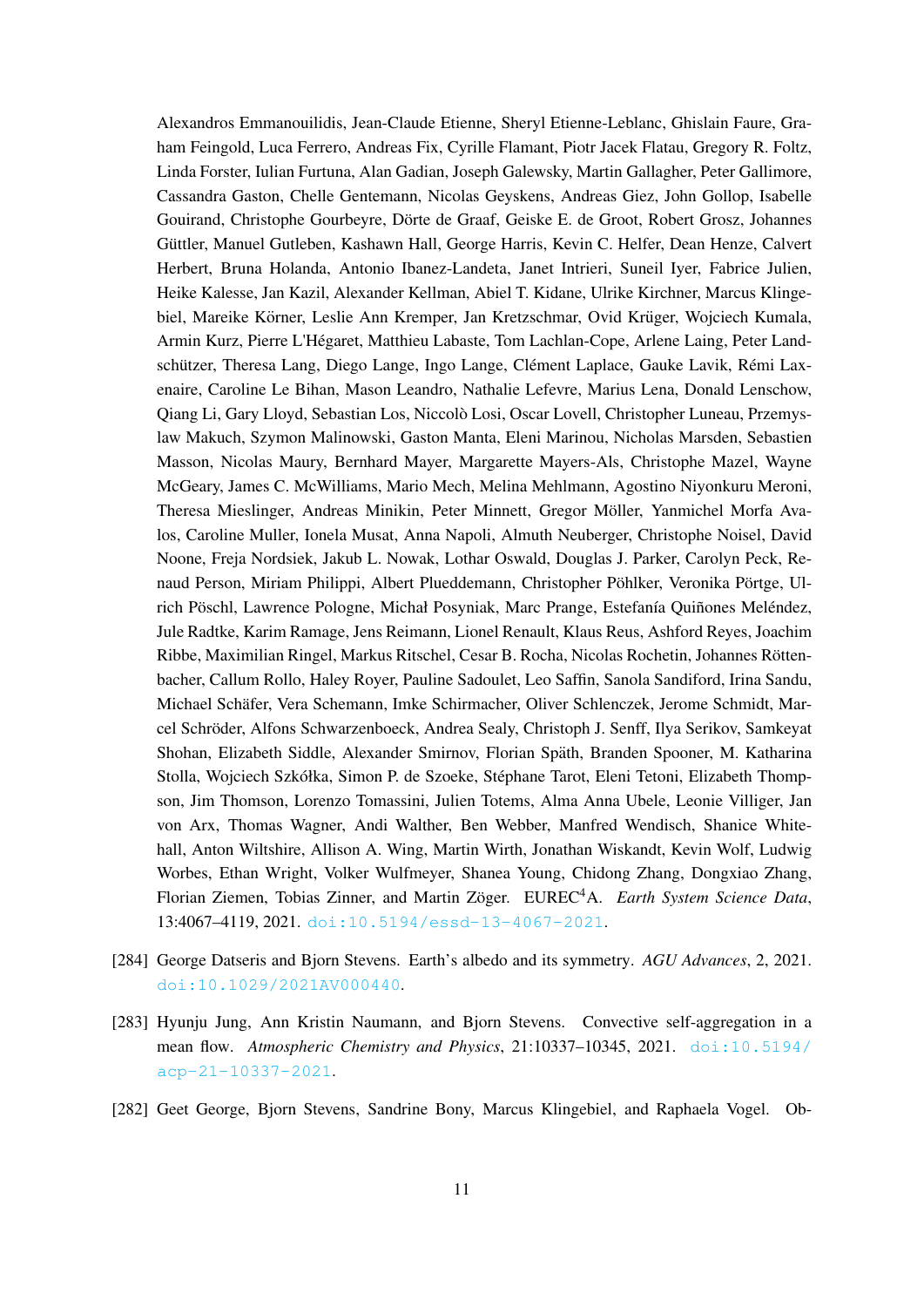served impact of meso-scale vertical motion on cloudiness. *Journal of the Atmospheric Sciences*, 78:2413–2427, 2021. [doi:10.1175/JAS-D-20-0335.1](https://doi.org/10.1175/JAS-D-20-0335.1).

- [281] Peter Zeitler, Ana P. Barros, Thorsten W. Becker, Eric A. Davidson, Bethany L. Ehlmann, Nicolas Gruber, Eileen E. Hofmann, Mary K. Hudson, Tissa H. Illangasekare, Sarah M. Kang, Paola Malanotte Rizzoli, Margaret Moerchen, Francis Nimmo, Tom Parsons, Vincent J. M. Salters, Bjorn Stevens, Susan Trumbore, Donald J. Wuebbles, and Tong Zhu. Confronting racism to advance our science. *AGU Advances*, 2, 2021. [doi:10.1029/2020AV000296](https://doi.org/10.1029/2020AV000296).
- [280] Falko Judt, Daniel Klocke, Rosimar Rios-Berrios, Benoit Vanniere, Florian Ziemen, Ludovic Auger, Joachim Biercamp, Christopher Bretherton, Xi Chen, Peter Duben, Cathy Hohenegger, ¨ Marat Khairoutdinov, Chihiro Kodama, Luis Kornblueh, Shian-Jiann Lin, Masuo Nakano, Philipp Neumann, William Putman, Niklas Rober, Malcolm Roberts, Masaki Satoh, Ryosuke Shibuya, ¨ Bjorn Stevens, Pier Luigi Vidale, Nils Wedi, and Linjiong Zhou. Tropical cyclones in global storm-resolving models. *Journal of the Meteorological Society of Japan*, 99:579–602, 2021. [doi:10.2151/jmsj.2021-029](https://doi.org/10.2151/jmsj.2021-029).
- [279] Claudia C. Stephan, Sabrina Schnitt, Hauke Schulz, Hugo Bellenger, Simon P. de Szoeke, Claudia Acquistapace, Katharina Baier, Thibaut Dauhut, Remi Laxenaire, Yanmichel Morfa-Avalos, Re- ´ naud Person, Estefanía Quiñones Meléndez, Gholamhossein Bagheri, Tobias Böck, Alton Daley, Johannes Güttler, Kevin C. Helfer, Sebastian A. Los, Almuth Neuberger, Johannes Röttenbacher, Andreas Raeke, Maximilian Ringel, Markus Ritschel, Pauline Sadoulet, Imke Schirmacher, M. Katharina Stolla, Ethan Wright, Benjamin Charpentier, Alexis Doerenbecher, Richard Wilson, Friedhelm Jansen, Stefan Kinne, Gilles Reverdin, Sabrina Speich, Sandrine Bony, and Bjorn Stevens. Ship- and island-based atmospheric soundings from the 2020 EUREC<sup>4</sup>A field campaign. *Earth System Science Data*, 18:491–514, 2021. [doi:10.5194/essd-13-491-2021](https://doi.org/10.5194/essd-13-491-2021).
- [278] F. Aemisegger, R. Vogel, P. Graf, F. Dahinden, L. Villiger, Friedhelm Jansen, S. Bony, Bjorn Stevens, and H. Wernli. How Rossby wave breaking modulates the water cycle in the North Atlantic trade wind region. *Weather and Climate Dynamics*, 2:281–309, 2021. [doi:10.5194/](https://doi.org/10.5194/wcd-2-281-2021) [wcd-2-281-2021](https://doi.org/10.5194/wcd-2-281-2021).
- [277] Laura Paccini, Cathy Hohenegger, and Bjorn Stevens. Explicit versus parameterized convection in response to the Atlantic Meridional Mode. *Journal of Climate*, 34:3343–3354, 2021. [doi:](https://doi.org/10.1175/JCLI-D-20-0224.1) [10.1175/JCLI-D-20-0224.1](https://doi.org/10.1175/JCLI-D-20-0224.1).
- [276] Stella Bourdin, Lukas Kluft, and Bjorn Stevens. Dependence of climate sensitivity on the given distribution of relative humidity. *Geophysical Research Letters*, 48, 2021. [doi:10.1029/](https://doi.org/10.1029/2021GL092462) [2021GL092462](https://doi.org/10.1029/2021GL092462).
- [275] Peter Bauer, Bjorn Stevens, and Wilco Hazeleger. A digital twin of Earth for the green transition. *Nature Climate Change*, 11:80–83, 2021. [doi:10.1038/s41558-021-00986-y](https://doi.org/10.1038/s41558-021-00986-y).
- [274] Niklas Röber, Michael Böttinger, and Bjorn Stevens. Visualization of climate science simulation data. *IEEE Computer Graphics and Applications*, 41:42–48, 2021. [doi:10.1109/MCG.](https://doi.org/10.1109/MCG.2020.3043987) [2020.3043987](https://doi.org/10.1109/MCG.2020.3043987).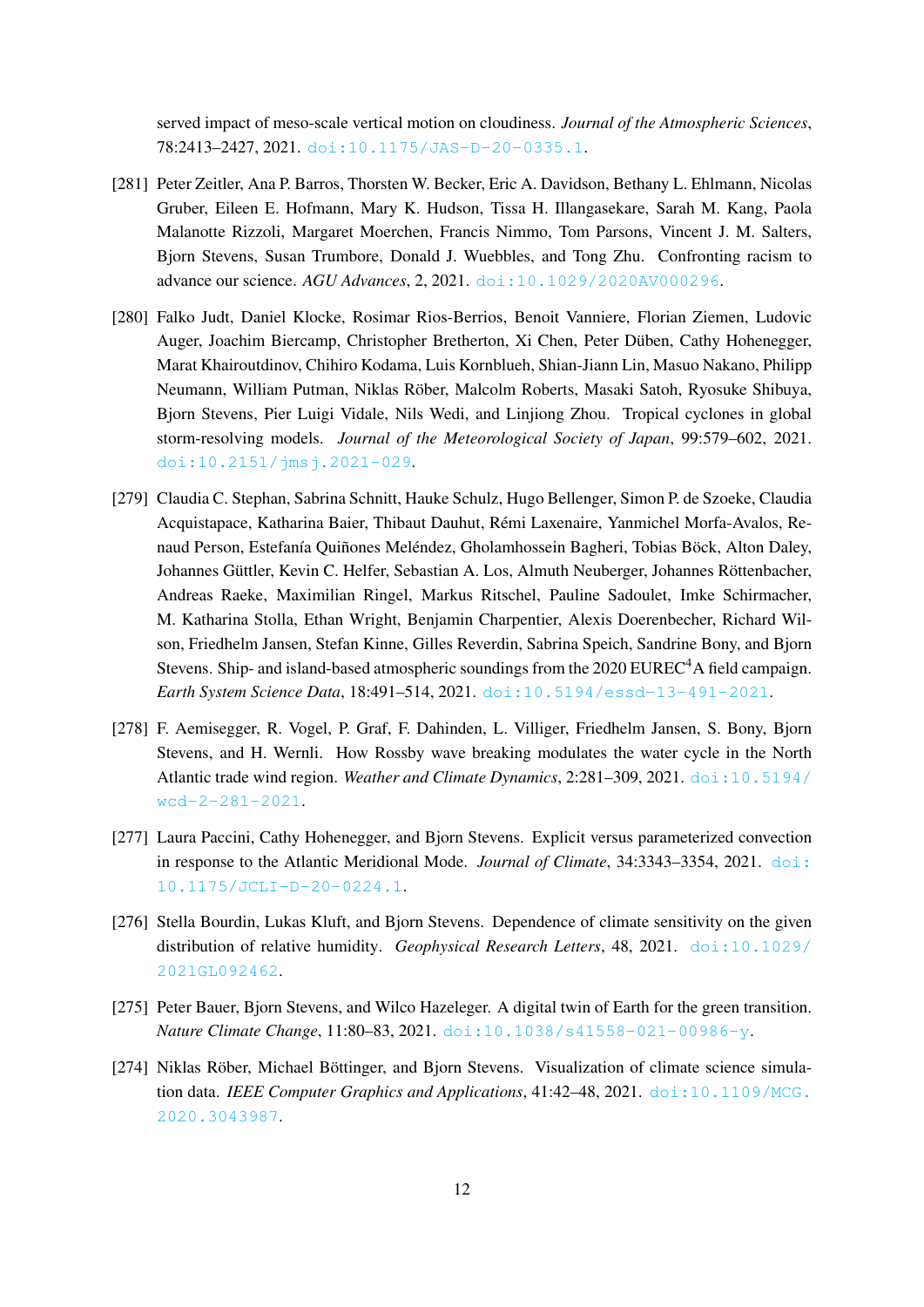- [273] S. Bony, Hauke Schulz, Jessica Vial, and Bjorn Stevens. Sugar, gravel, fish, and flowers: Dependence of mesoscale patterns of trade-wind clouds on environmental conditions. *Geophysical Research Letters*, 47, 2020. [doi:10.1029/2019GL085988](https://doi.org/10.1029/2019GL085988).
- [272] Stephanie Fiedler, Traute Crueger, Roberta D, Karsten Peters, Tobias Becker, David Leutwyler, Laura Paccini, Jörg Burdanowitz, Stefan A. Buehler, Alejandro Uribe, Thibaut Dauhut, Dietmar Dommenget, Klaus Fraedrich, Leonore Jungandreas, Nicola Maher, Ann Kristin Naumann, Maria Rugenstein, Mirjana Sakradzija, Hauke Schmidt, Frank Sielmann, Claudia C. Stephan, Claudia Timmreck, Xiuhua Zhu, and Bjorn Stevens. Simulated tropical precipitation assessed across three major phases of the Coupled Model Intercomparison Project (CMIP). *Monthly Weather Review*, 148:3653–3680, 2020. [doi:10.1175/MWR-D-19-0404.1](https://doi.org/10.1175/MWR-D-19-0404.1).
- [271] Bjorn Stevens and A. Pier Siebesma. Clouds as fluids. In *Clouds and climate: Climate sciencegreatest challenge*, pages 35–73. Cambridge University Press, 2020. [doi:10.1017/](https://doi.org/10.1017/9781107447738) [9781107447738](https://doi.org/10.1017/9781107447738).
- [270] Sandrine Bony and Bjorn Stevens. Clouds and warming. In *Clouds and climate: Climate sciencegreatest challenge*, pages 356–388. Cambridge University Press, 2020. [doi:10.1017/](https://doi.org/10.1017/9781107447738) [9781107447738](https://doi.org/10.1017/9781107447738).
- [269] Raphaela Vogel, Sandrine Bony, and Bjorn Stevens. Estimating the shallow convective mass flux from the subcloud-layer mass budget. *Journal of the Atmospheric Sciences*, 77:1559–1574, 2020. [doi:10.1175/JAS-D-19-0135.1](https://doi.org/10.1175/JAS-D-19-0135.1).
- [268] A. Pier Siebesma, Sandrine Bony, Christian Jakob, and Bjorn Stevens. *Clouds and climate: Climate science greatest challenge*. Cambridge University Press, Cambridge, 2020. [doi:10.](https://doi.org/10.1017/9781107447738) [1017/9781107447738](https://doi.org/10.1017/9781107447738).
- [267] Jessica Vial, Raphaela Vogel, Sandrine Bony, Bjorn Stevens, David M. Winker, Xia Cai, Cathy Hohenegger, Ann Kristin Naumann, and Hélène Brogniez. A new look at the daily cycle of trade wind cumuli. *Journal of Advances in Modeling Earth Systems*, 11:3148–3166, 2019. [doi:](https://doi.org/10.1029/2019MS001746) [10.1029/2019MS001746](https://doi.org/10.1029/2019MS001746).
- [266] Simone Rödder, Matthias Heymann, and Bjorn Stevens. Historical, philosophical and sociological perspectives on Earth System Modeling: Introduction to a special section. *Journal of Advances in Modeling Earth Systems*, 12, 2020. [doi:10.1029/2020MS002139](https://doi.org/10.1029/2020MS002139).
- [265] Matthias Brueck, Cathy Hohenegger, and Bjorn Stevens. Mesoscale marine tropical precipitation varies independently from the spatial arrangement of its convective cells. *Quarterly Journal of the Royal Meteorological Society*, 146:1391–1402, 2020. [doi:10.1002/qj.3742](https://doi.org/10.1002/qj.3742).
- [264] Allison A. Wing, Catherine L. Stauffer, Tobias Becker, Kevin A. Reed, Min-Seop Ahn, Nathan P. Arnold, Sandrine Bony, Mark Branson, George H. Bryan, Jean-Pierre Chaboureau, Stephan R. de Roode, Kulkarni Gayatri, Cathy Hohenegger, I-Kuan Hu, Fredrik Jansson, Todd R. Jones, Marat Khairoutdinov, Daehyun Kim, Zane K. Martin, Shuhei Matsugishi, Brian Medeiros, Hiroaki Miura, Yumin Moon, Sebastian K. Muller, Tomoki Ohno, Max Popp, Thara Prabhakaran, ¨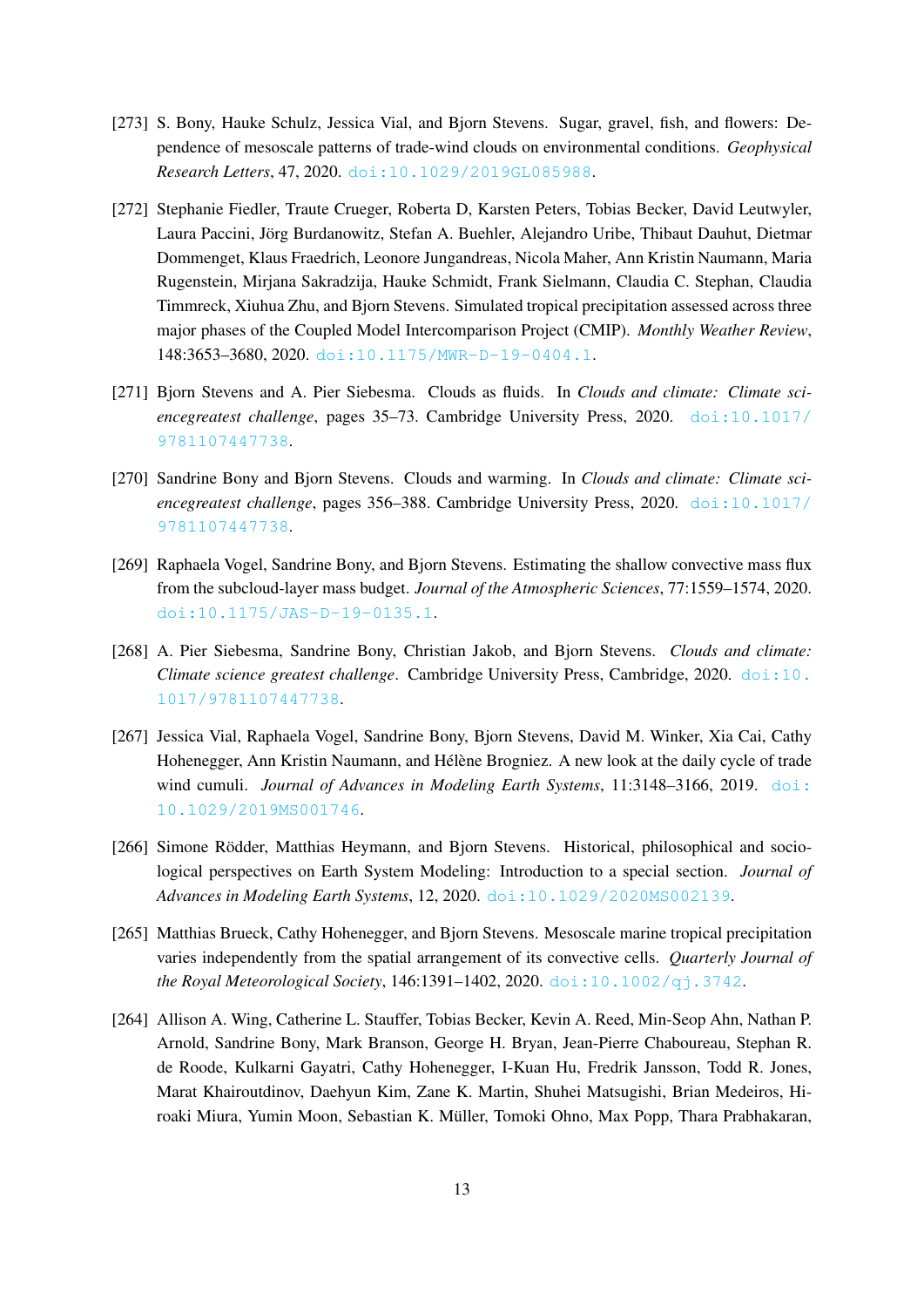David Randall, Rosimar Rios-Berrios, Nicolas Rochetin, Romain Roehrig, David M. Romps, James H. Ruppert Jr., Masaki Satoh, Levi G. Silvers, Martin S. Singh, Bjorn Stevens, Lorenzo Tomassini, Chiel C. van Heerwaarden, Shuguang Wang, and Ming Zhao. Clouds and convective self-aggregation in a multi-model ensemble of radiative-convective equilibrium simulations. *Journal of Advances in Modeling Earth Systems*, 12, 2020. [doi:10.1029/2020MS002138](https://doi.org/10.1029/2020MS002138).

- [263] N. Bellouin, J. Quaas, E. Gryspeerdt, Stefan Kinne, P. Stier, D. Watson-Parris, O. Boucher, K.S. Carslaw, M. Christensen, A.-L. Daniau, J.-L. Dufresne, G. Feingold, Stephanie Fiedler, P. Forster, A. Gettelman, J. M. Haywood, F. Malavelle, U. Lohmann, T. Mauritsen, D.T. McCoy, G. Myhre, J. Mülmenstädt, D. Neubauer, A. Possner, Maria Rugenstein, Y. Sato, M. Schulz, S. E. Schwartz, O. Sourdeval, T. Storelvmo, V. Toll, D. Winker, and Bjorn Stevens. Bounding aerosol radiative forcing of climate change. *Reviews of Geophysics*, 58, 2020. [doi:10.1029/2019RG000660](https://doi.org/10.1029/2019RG000660).
- [262] J.D. Annan, J.C. Hargreaves, T. Mauritsen, and Bjorn Stevens. What could we learn about climate sensitivity from variability in the surface temperature record? *Earth System Dynamics*, 11:709– 719, 2020. [doi:10.5194/esd-11-709-2020](https://doi.org/10.5194/esd-11-709-2020).
- [261] Bjorn Stevens, S. Bony, H. Brogniez, L. Hentgen, Cathy Hohenegger, C. Kiemle, T. S. L'Ecuyer, Ann Kristin Naumann, H. Schulz, P. A. Siebesma, Jessica Vial, D. M. Winker, and P. Zuidema. Sugar, gravel, fish, and flowers: Mesoscale cloud patterns in the tradewinds. *Quarterly Journal of the Royal Meteorological Society*, 146:141–152, 2020. [doi:10.1002/qj.3662](https://doi.org/10.1002/qj.3662).
- [260] Stephan Rasp, Hauke Schulz, Sandrine Bony, and Bjorn Stevens. Combining crowd-sourcing and deep learning to understand meso-scale organization of shallow convection. *Bulletin of the American Meteorological Society*, 2019. [doi:10.1175/BAMS-D-19-0324.1.](https://doi.org/10.1175/BAMS-D-19-0324.1.)
- [259] Bjorn Stevens, Claudia Acquistapace, Akio Hansen, Rieke Heinze, Carolin Klinger, Daniel Klocke, Wiebke Schubotz, Julia Windmiller, Panagiotis Adamidis, Ioanna Arka, Vasileios Barlakas, Joachim Biercamp, Matthias Brueck, Sebastian Brune, Stefan Buehler, Ulrike Burkhardt, Guido Cioni, Montserrat Costa-Surós, Susanne Crewell, Traute Crueger, Hartwig Deneke, Petra Friederichs, Cintia Carbajal Henken, Cathy Hohenegger, Marek Jacob, Fabian Jakub, Norbert Kalthoff, Martin Köhler, Thirza W. van Laar, Puxi Li, Ulrich Lohnert, Andreas Macke, Nils Madenach, Bernhard Mayer, Christine Nam, Ann Kristin Naumann, Karsten Peters, Stefan Poll, Johannes Quaas, Niklas Rober, Nicolas Rochetin, Harald Rybka, Leonhard Scheck, Vera Sche- ¨ mann, Sabrina Schnitt, Axel Seifert, Fabian Senf, Metodija Shapkalijevski, Clemens Simmer, Shweta Singh, Odran Sourdeval, Dela Spickermann, Johan Strandgren, Octave Tessiot, Nikki Vercauteren, Jessica Vial, Aiko Voigt, and Günter Zängl. The added value of large-eddy and storm-resolving models for simulating clouds and precipitation. *Journal of the Meteorological Society of Japan*, 98:395–435, 2020. [doi:10.2151/jmsj.2020-021](https://doi.org/10.2151/jmsj.2020-021).
- [258] Cathy Hohenegger, Luis Kornblueh, Daniel Klocke, Tobias Becker, Guido Cioni, Jan Frederik Engels, Uwe Schulzweida, and Bjorn Stevens. Climate statistics in global simulations of the atmosphere from 80 to 2.5 km grid spacing. *Journal of the Meteorological Society of Japan*, 98(Spec. Ed. on DYAMOND, 2020):73-91, 2020. [doi:10.2151/jmsj.2020-005](https://doi.org/10.2151/jmsj.2020-005).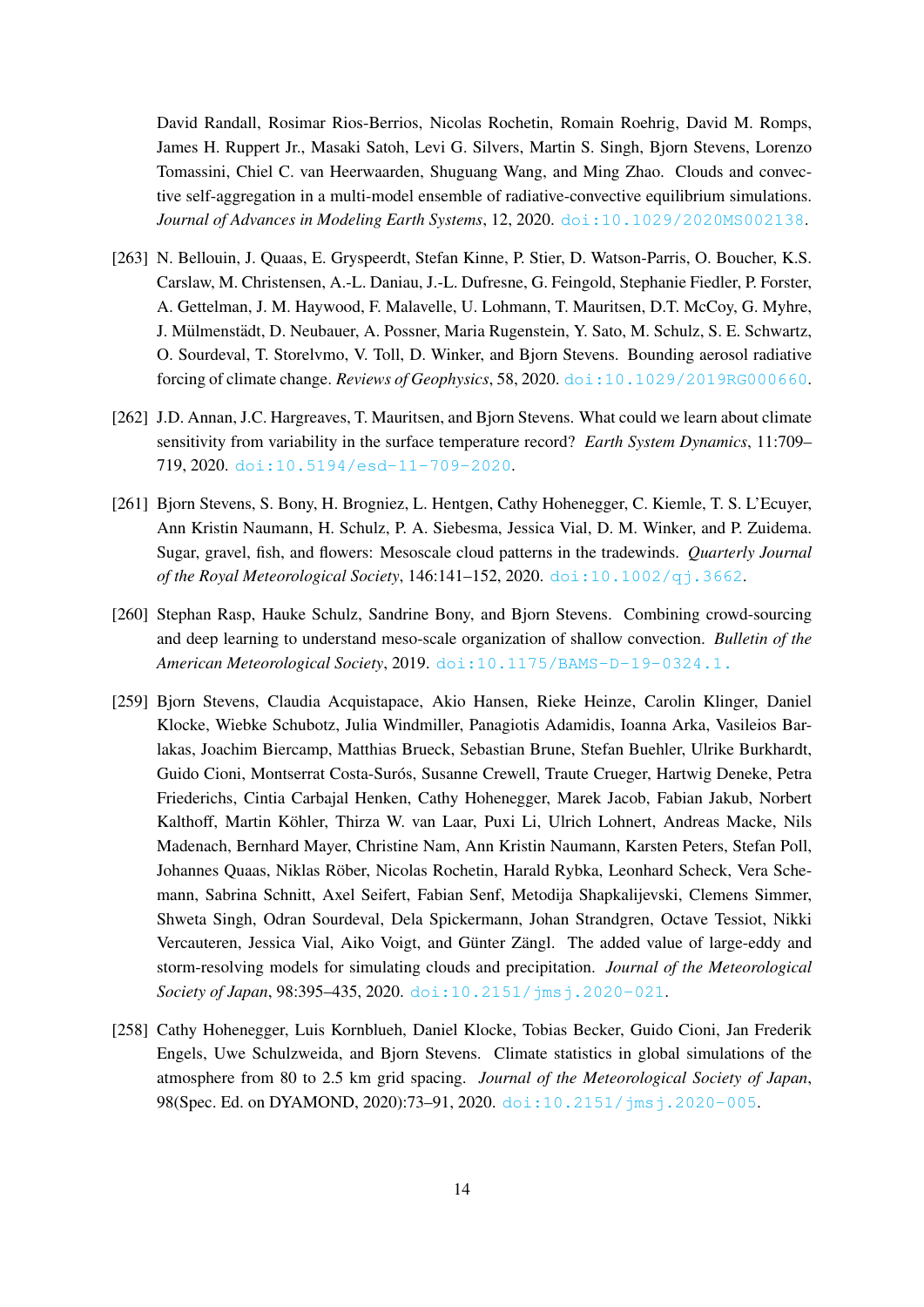- [257] Raphaela Vogel, L. Nuijens, and Bjorn Stevens. Influence of deepening and mesoscale organization of shallow convection on stratiform cloudiness in the downstream trades. *Quarterly Journal of the Royal Meteorological Society*, 146:174–185, 2020. [doi:10.1002/qj.3664](https://doi.org/10.1002/qj.3664).
- [256] Thorsten Mauritsen, Juergen Bader, Tobias Becker, Jörg Behrens, Matthias Bittner, Renate Brokopf, Victor Brovkin, Martin Claussen, Traute Crueger, Monika Esch, Irina Fast, Stephanie Fiedler, Dagmar Popke, Veronika Gayler, Marco A. Giorgetta, Daniel S. Goll, Helmut Haak, Stefan Hagemann, Christopher Hedemann, Cathy Hohenegger, Tatiana Ilyina, Thomas Jahns, Diego Jimenez Cuesta de la Otero, Johann H. Jungclaus, Thomas Kleinen, Silvia Kloster, Daniela Kracher, Stefan Kinne, Deike Kleberg, Gitta Lasslop, Luis Kornblueh, Jochem Marotzke, Daniela Matei, Katharina Meraner, Uwe Mikolajewicz, Kameswarrao Modali, Benjamin Möbis, Wolfgang A. Muller, Julia E. M. S. Nabel, Christine Nam, Dirk Notz, Sarah S. Nyawira, Hanna ¨ Paulsen, Karsten Peters, Robert Pincus, Holger Pohlmann, Julia Pongratz, Max Popp, Thomas Raddatz, Sebastian Rast, Rene Redler, Christian H. Reick, Tim Rohrschneider, Vera Schemann, Hauke Schmidt, Reiner Schnur, Uwe Schulzweida, Katharina D. Six, Lukas Stein, Irene Stemmler, Bjorn Stevens, Jin Song von Storch, Fangxing Tian, Aiko Voigt, Philipp de Vrese, Karl-Hermann Wieners, Stiig Wilkenskjeld, Erich Roeckner, and Alexander Winkler. Developments in the MPI-M Earth System Model version 1.2 (MPI-ESM1.2) and its response to increasing  $CO<sub>2</sub>$ . *Journal of Advances in Modeling Earth Systems*, 11:998–1038, 2019. [doi:](https://doi.org/10.1029/2018MS001400) [10.1029/2018MS001400](https://doi.org/10.1029/2018MS001400).
- [255] Heike Konow, Marek Jacob, Felix Ament, Susanne Crewell, Florian Ewald, Martin Hagen, Lutz Hirsch, Friedhelm Jansen, Mario Mech, and Bjorn Stevens. A unified data set of airborne cloud remote sensing using the HALO Microwave Package (HAMP). *Earth System Science Data*, 11:921–934, 2019. [doi:10.5194/essd-11-921-2019](https://doi.org/10.5194/essd-11-921-2019).
- [254] Bjorn Stevens, F. Ament, S. Bony, S. Crewell, F. Ewald, S. Gross, A. Hansen, Lutz Hirsch, M. Jacob, T. Kolling, H. Konow, B. Mayer, M. Wendisch, M. Wirth, K. Wolf, Stephan Bakan, ¨ M. Bauer-Pfundstein, Matthias Brueck, J. Delanoë, A. Ehrlich, D. Farrell, M. Forde, F. Gödde, H. Grob, M. Hagen, E. Jakel, Friedhelm Jansen, C. Klepp, Marcus Klingebiel, M. Mech, G. Pe- ¨ ters, M. Rapp, A.A. Wing, and T. Zinner. A high-altitude long-range aircraft configured as a cloud observatory –the NARVAL expeditions. *Bulletin of the American Meteorological Society*, 100:1061–1077, 2019. [doi:10.1175/BAMS-D-18-0198.1](https://doi.org/10.1175/BAMS-D-18-0198.1).
- [253] Stephanie Fiedler, Bjorn Stevens, Matthew Gidden, S. J. Smith, Keywan Riahi, and Detlef van Vuuren. First forcing estimates from the future CMIP6 scenarios of anthropogenic aerosol optical properties and an associated Twomey effect. *Geoscientific Model Development*, 12:989–1007, 2019. [doi:10.5194/gmd-12-989-2019](https://doi.org/10.5194/gmd-12-989-2019).
- [252] Philipp Neumann, Peter Dueben, Panagiotis Adamidis, Peter Bauer, Matthias Brueck, Luis Kornblueh, Daniel Klocke, Bjorn Stevens, Nils Wedi, and Joachim Biercamp. Assessing the scales in numerical weather and climate predictions: Will Exascale be the rescue? *Philosophical Transactions of the Royal Society A*, 377, 2019. [doi:10.1098/rsta.2018.0148](https://doi.org/10.1098/rsta.2018.0148).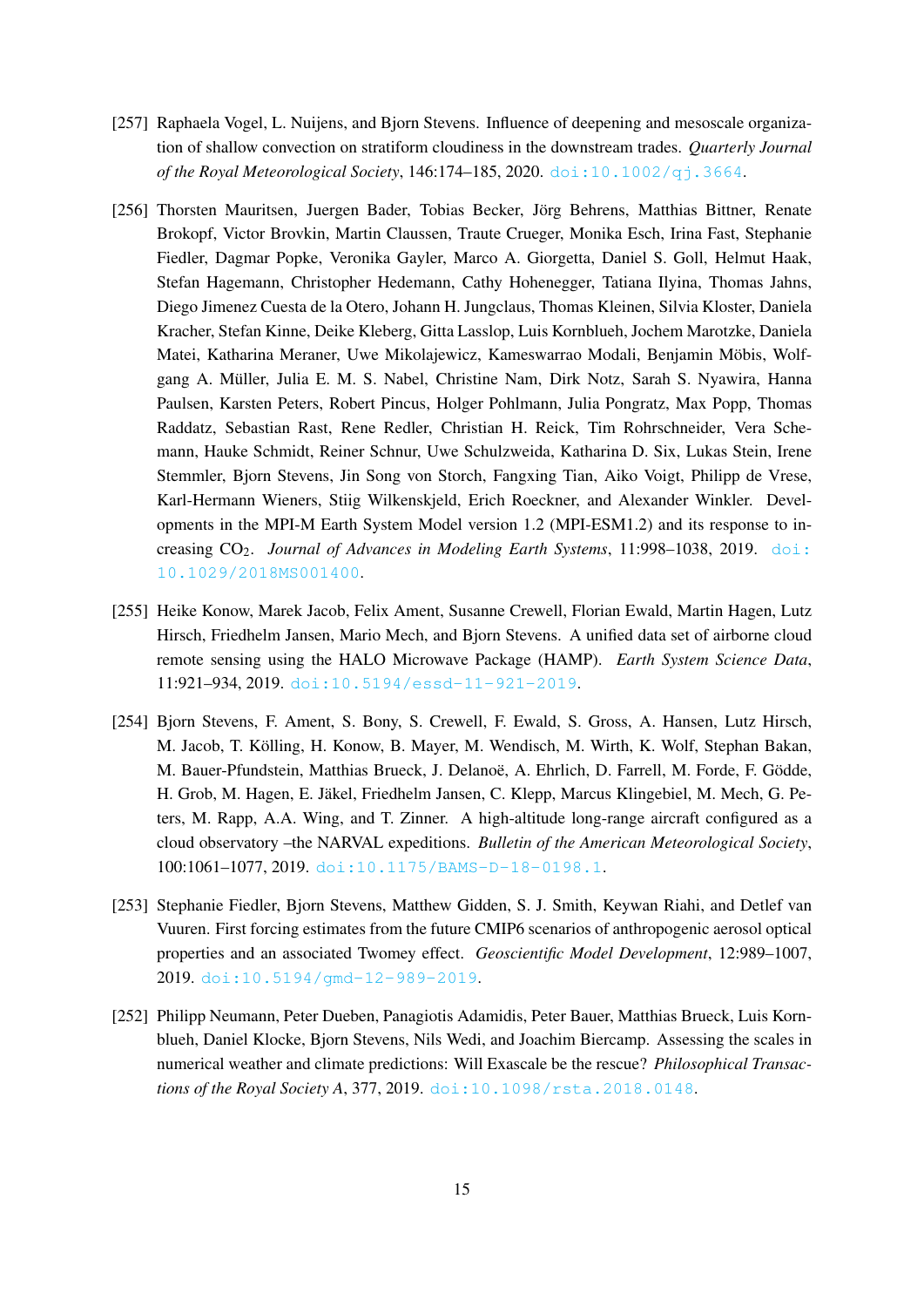- [251] Sandrine Bony and Bjorn Stevens. Measuring area-averaged vertical motions with dropsondes. *Journal of the Atmospheric Sciences*, 76:767–783, 2019. [doi:10.1175/JAS-D-18-0141.](https://doi.org/10.1175/JAS-D-18-0141.1) [1](https://doi.org/10.1175/JAS-D-18-0141.1).
- [250] Sally Dacie, Lukas Kluft, Hauke Schmidt, Bjorn Stevens, Stefan A. Buehler, Peer J. Nowack, Simone Dietmüller, Luke Abraham, and Thomas Birner. A 1D RCE study of some factors which might affect the tropical tropopause layer and surface climate. *Journal of Climate*, 32:6769–6782, 2019. [doi:10.1175/JCLI-D-18-0778.1](https://doi.org/10.1175/JCLI-D-18-0778.1).
- [249] Sarah Kang, Matt Hawcroft, Baoqiang Xiang, Yen-Ting Hwang, Hanjun Kim, Gabriel Cazes, Francis Codron, Traute Crueger, Clara Deser, Hodnebrog, Jiyeong Kim, Yu Kosaka, Teresa Losada, Carlos Mechoso, Gunnar Myhre, Seland, Bjorn Stevens, Masahiro Watanabe, and Sungduk Yu. Extratropical-Tropical INteraction Model Intercomparison Project (ETIN-MIP): Protocol and initial results. *Bulletin of the American Meteorological Society*, 100:2589–2606, 2019. [doi:10.1175/BAMS-D-18-0301.1](https://doi.org/10.1175/BAMS-D-18-0301.1).
- [248] Gabor Drotos, Tobias Becker, Thorsten Mauritsen, and Bjorn Stevens. Global variability in radiative-convective equilibrium with a slab ocean under a wide range of  $CO<sub>2</sub>$  concentrations. *Tellus Series A-Dynamic Meteorology and Oceanography*, 72:1–19, 2020. [doi:10.1080/](https://doi.org/10.1080/16000870.2019.1699387) [16000870.2019.1699387](https://doi.org/10.1080/16000870.2019.1699387).
- [247] Ann Kristin Naumann, Bjorn Stevens, and Cathy Hohenegger. A moist conceptual model for the boundary layer structure and radiatively driven shallow circulations in the trades. *Journal of the Atmospheric Sciences*, 76:1289–1306, 2019. [doi:10.1175/JAS-D-18-0226.1](https://doi.org/10.1175/JAS-D-18-0226.1).
- [246] Marcus Klingebiel, Virenda P. Ghate, Ann Kristin Naumann, Florian Ditas, Mira L. Pöhlker, Christopher Pohlker, Konrad Kandler, Heike Konow, and Bjorn Stevens. Remote sensing of sea ¨ salt aerosol below trade wind clouds. *Journal of the Atmospheric Sciences*, 76:1189–1202, 2019. [doi:10.1175/JAS-D-18-0139.1](https://doi.org/10.1175/JAS-D-18-0139.1).
- [245] T. Zhou, J. Luterbacher, S. Wu, Chao Li, Q. Chao, X. Cheng, Y. Duan, J. Li, Bjorn Stevens, S. Voigt, Y. Zhang, X. Zheng, and L. Zou. A new era of China-Germany joint research exploring the climate mystery of Earth. *Science Bulletin*, 64:1733–1736, 2019. [doi:10.1016/j.scib.](https://doi.org/10.1016/j.scib.2019.09.018) [2019.09.018](https://doi.org/10.1016/j.scib.2019.09.018).
- [244] Tim Palmer and Bjorn Stevens. The scientific challenge of understanding and estimating climate change. *Proceedings of the National Academy of Sciences of the United States of America*, 116:24390–24395, 2019. [doi:10.1073/pnas.1906691116](https://doi.org/10.1073/pnas.1906691116).
- [243] C. Kodama, Bjorn Stevens, Thorsten Mauritsen, T. Seiki, and M. Satoh. A new perspective for future precipitation change from intense extratropical cyclones. *Geophysical Research Letters*, 46:12435–12444, 2019. [doi:10.1029/2019GL084001](https://doi.org/10.1029/2019GL084001).
- [242] Lukas Kluft, Sally Dacie, Stefan A. Buehler, Hauke Schmidt, and Bjorn Stevens. Re-examining the first climate models: Climate sensitivity of a modern radiative-convective equilibrium model. *Journal of Climate*, 32:8111–8125, 2019. [doi:10.1175/JCLI-D-18-0774.1](https://doi.org/10.1175/JCLI-D-18-0774.1).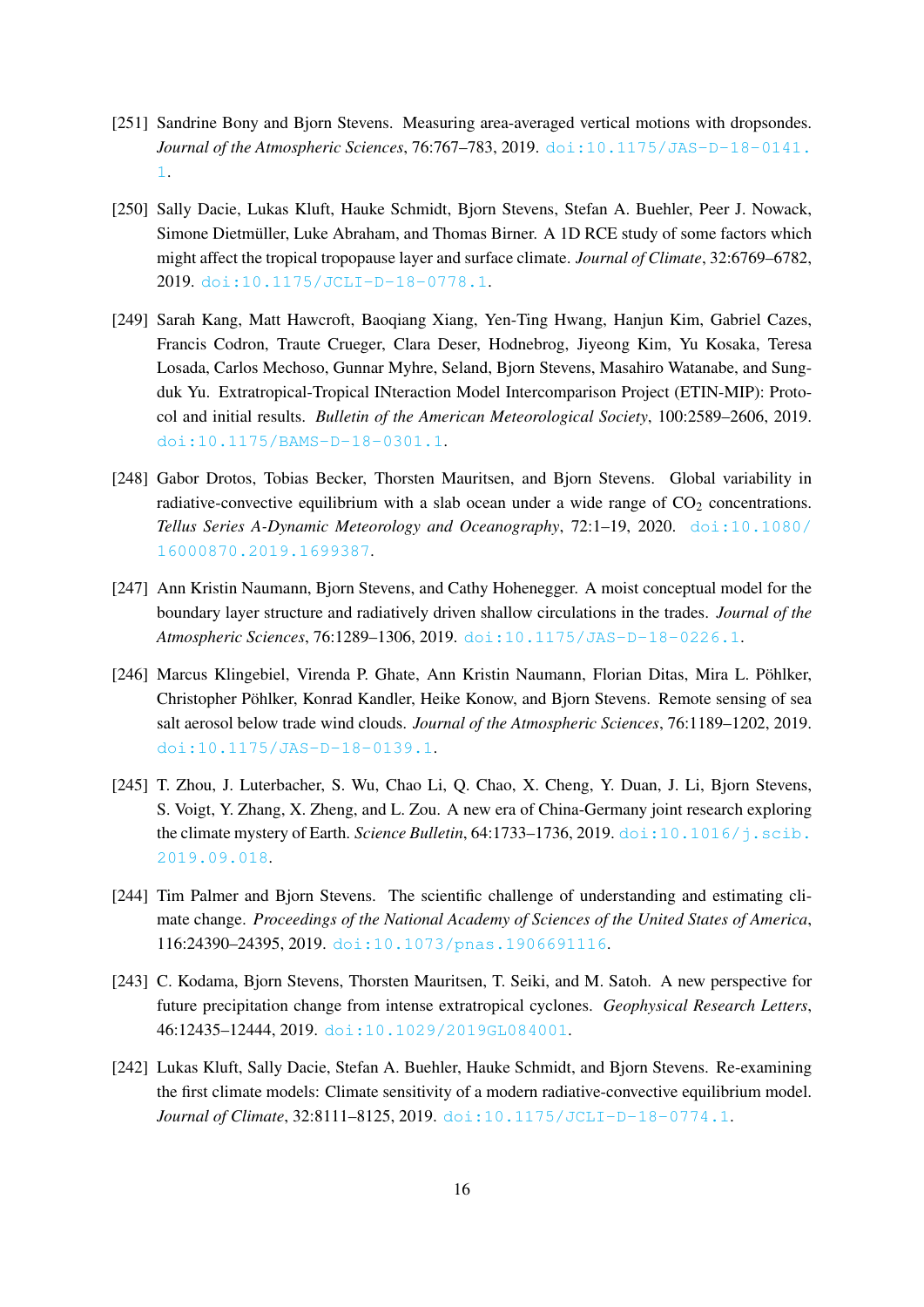- [241] Wiebke Schubotz, Daniel Klocke, Ulrich Loehnert, Andreas Macke, Bjorn Stevens, and Allison Wing. An international conference that presents current advances in simulating and observing atmospheric processes. *Bulletin of the American Meteorological Society*, 100:ES251–ES254, 2019. [doi:10.1175/BAMS-D-19-0120.1](https://doi.org/10.1175/BAMS-D-19-0120.1).
- [240] Bjorn Stevens, Masaki Satoh, Ludovic Auger, Joachim Biercamp, Christopher S. Bretherton, Xi Chen, Peter Dueben, Falko Judt, Marat Khairoutdinov, Daniel Klocke, Chihiro Kodama, Luis Kornblueh, Shian-Jiann Lin, William M. Putman, Ryosuke Shibuya, Philipp Neumann, Niklas Roeber, Benoit Vanniere, Pier-Luigi Vidale, Nils Wedi, and Linjiong Zhou. DYAMOND: The DYnamics of the Atmospheric general circulation MOdeled on Non-hydrostatic Domains. *Progress in Earth and Planetary Science*, 6, 2019. [doi:10.1186/s40645-019-0304-z](https://doi.org/10.1186/s40645-019-0304-z).
- [239] Tim Rohrschneider, Bjorn Stevens, and Thorsten Mauritsen. On simple representations of the climate response to external radiative forcing. *Climate Dynamics*, 53:3131–3145, 2019. [doi:](https://doi.org/10.1007/s00382-019-04686-4) [10.1007/s00382-019-04686-4](https://doi.org/10.1007/s00382-019-04686-4).
- [238] Masaki Satoh, Bjorn Stevens, Falko Judt, Marat Khairoutdinov, Shian-Jiann Lin, William M. Putman, and Peter Düben. Global cloud-resolving models. *Current Climate Change Reports*, 5:172–184, 2019. [doi:10.1007/s40641-019-00131-0](https://doi.org/10.1007/s40641-019-00131-0).
- [237] Nicola Maher, Sebastian Milinski, Laura Suarez-Gutierrez, Michael Botzet, Luis Kornblueh, Yohei Takano, Jürgen Kröger, Rohit Ghosh, Christopher Hedemann, Chao Li, Hongmei Li, Elisa Manzini, Dirk Notz, Dian Putrasahan, Lena Boysen, Martin Claussen, Tatiana Ilyina, Dirk Olonscheck, Thomas Raddatz, Bjorn Stevens, and Jochem Marotzke. The Max Planck Institute Grand Ensemble - Enabling the Exploration of Climate System Variability. *Journal of Advances in Modeling Earth Systems*, 11:2050–2069, 2019. [doi:10.1029/2019MS001639](https://doi.org/10.1029/2019MS001639).
- [236] Markus Reichstein, Gustau Camps-Valls, Bjorn Stevens, Martin Jung, Joachim Denzler, Nuno Carvalhais, and Prabhat. Deep learning and process understanding for data-driven Earth system science. *Nature*, 566:195–204, 2019. [doi:10.1038/s41586-019-0912-1](https://doi.org/10.1038/s41586-019-0912-1).
- [235] Andrea Lammert, Akio Hansen, Felix Ament, Susanne Crewell, Galina Dick, Verena Grützun, Henk Klein-Baltink, Volker Lehmann, Andreas Macke, Bernhard Pospichal, Wiebke Schubotz, Patric Seifert, Erasmia Stamnas, and Bjorn Stevens. A Standardized Atmospheric Measurement Data (SAMD) Archive for distributed cloud and precipitation process-oriented observations in Central Europe. *Bulletin of the American Meteorological Society*, 100:1299–1314, 2019. [doi:](https://doi.org/10.1175/BAMS-D-18-0174.1) [10.1175/BAMS-D-18-0174.1](https://doi.org/10.1175/BAMS-D-18-0174.1).
- [234] Traute Crueger, Marco A. Giorgetta, Renate Brokopf, Monika Esch, Stephanie Fiedler, Cathy Hohenegger, Luis Kornblueh, Thorsten Mauritsen, Christine Nam, Ann Kristin Naumann, Karsten Peters, Sebastian Rast, Erich Roeckner, Hauke Schmidt, Mirjana Sakradzija, Jessica Vial, Raphaela Vogel, and Bjorn Stevens. ICON-A: the atmospheric component of the ICON Earth System Model. Part II: Model evaluation. *Journal of Advances in Modeling Earth Systems*, 10:1638–1662, 2018. [doi:10.1029/2017MS001233](https://doi.org/10.1029/2017MS001233).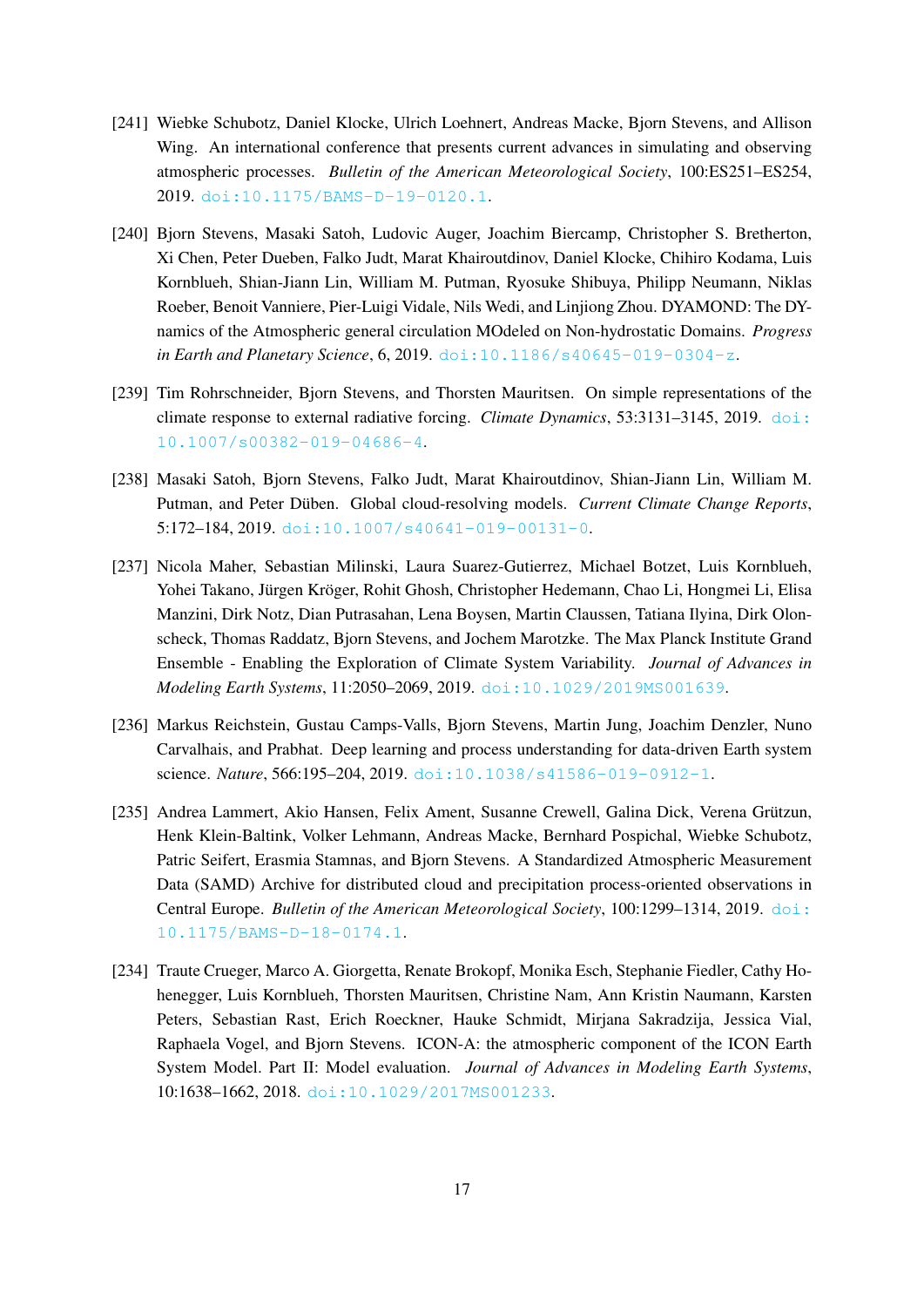- [233] Dagmar Fläschner, Thorsten Mauritsen, Bjorn Stevens, and Sandrine Bony. The signature of shallow circulations, not cloud-radiative effects, in the spatial distribution of tropical precipitation. *Journal of Climate*, 31:9489–9505, 2018. [doi:10.1175/JCLI-D-18-0230.1](https://doi.org/10.1175/JCLI-D-18-0230.1).
- [232] Marco A. Giorgetta, Renate Brokopf, Traute Crueger, Monika Esch, Stephanie Fiedler, J. Helmert, Cathy Hohenegger, Luis Kornblueh, M. Kohler, Elisa Manzini, Thorsten Mauritsen, ¨ Christine Nam, Thomas Raddatz, Sebastian Rast, D. Reinert, Mirjana Sakradzija, Hauke Schmidt, Rainer Schneck, Reiner Schnur, L. Silvers, H. Wan, G. Zängl, and Bjorn Stevens. ICON-A: the atmospheric component of the ICON Earth System Model. Part I: Model description. *Journal of Advances in Modeling Earth Systems*, 10:1613–1637, 2018. [doi:10.1029/2017MS001242](https://doi.org/10.1029/2017MS001242).
- [231] Anna Luebke, Julien Delanoe, Vincent Noel, Hélène Chepfer, and Bjorn Stevens. A workshop on remote sensing of the atmosphere in anticipation of the EarthCARE satellite. *Bulletin of the American Meteorological Society*, 99:ES195–ES198, 2018. [doi:10.1175/BAMS-D-18-0143.](https://doi.org/10.1175/BAMS-D-18-0143.1) [1](https://doi.org/10.1175/BAMS-D-18-0143.1).
- [230] Juan-Pedro Mellado, Christopher Bretherton, Bjorn Stevens, and Matthew Wyant. DNS and LES for simulating stratocumulus: Better together. *Journal of Advances in Modeling Earth Systems*, 10:1421–1438, 2018. [doi:10.1029/2018MS001312](https://doi.org/10.1029/2018MS001312).
- [229] Hauke Schulz and Bjorn Stevens. Observing the tropical atmosphere in moisture space. *Journal of the Atmospheric Sciences*, 75:3314–3330, 2018. [doi:10.1175/JAS-D-17-0375.1](https://doi.org/10.1175/JAS-D-17-0375.1).
- [228] Bjorn Stevens, G. Drotos, Tobias Becker, and Thorsten Mauritsen. Tropics as tempest. In Venugopal Vuruputur, Jai Sukhatme, Raghu Murtugudde, and Remy Roca, editors, *Tropical Extremes: Natural Variability and Trends*, pages 299–310. Elsevier, Amsterdam, 2018.
- [227] Bjorn Stevens. Reply to Comment on "Rethinking the lower bound on aerosol radiative forcing" (Booth. B. et al (2018), J. Climate, 31, 9407-412). *Journal of Climate*, 31:9413–9416, 2018. [doi:10.1175/JCLI-D-18-0185.1](https://doi.org/10.1175/JCLI-D-18-0185.1).
- [226] Bart J. H. van Stratum and Bjorn Stevens. The impact of vertical mixing biases in large-eddy simulation on nocturnal low clouds. *Journal of Advances in Modeling Earth Systems*, 10:1290– 1303, 2018. [doi:10.1029/2017MS001239](https://doi.org/10.1029/2017MS001239).
- [225] Cathy Hohenegger and Bjorn Stevens. The role of the permanent wilting point in controlling the spatial distribution of precipitation. *Proceedings of the National Academy of Sciences of the United States of America*, 115:5692–5697, 2018. [doi:10.1073/pnas.1718842115](https://doi.org/10.1073/pnas.1718842115).
- [224] Tobias Becker, Christopher S. Bretherton, Cathy Hohenegger, and Bjorn Stevens. Estimating bulk entrainment with unaggregated and aggregated convection. *Geophysical Research Letters*, 45:455–462, 2018. [doi:10.1002/2017GL076640](https://doi.org/10.1002/2017GL076640).
- [223] A.E. Dessler, Thorsten Mauritsen, and Bjorn Stevens. The influence of internal variability on Earth's energy balance framework and implications for estimating climate sensitivity. *Atmospheric Chemistry and Physics*, 18:5147–5155, 2018. [doi:10.5194/acp-18-5147-2018](https://doi.org/10.5194/acp-18-5147-2018).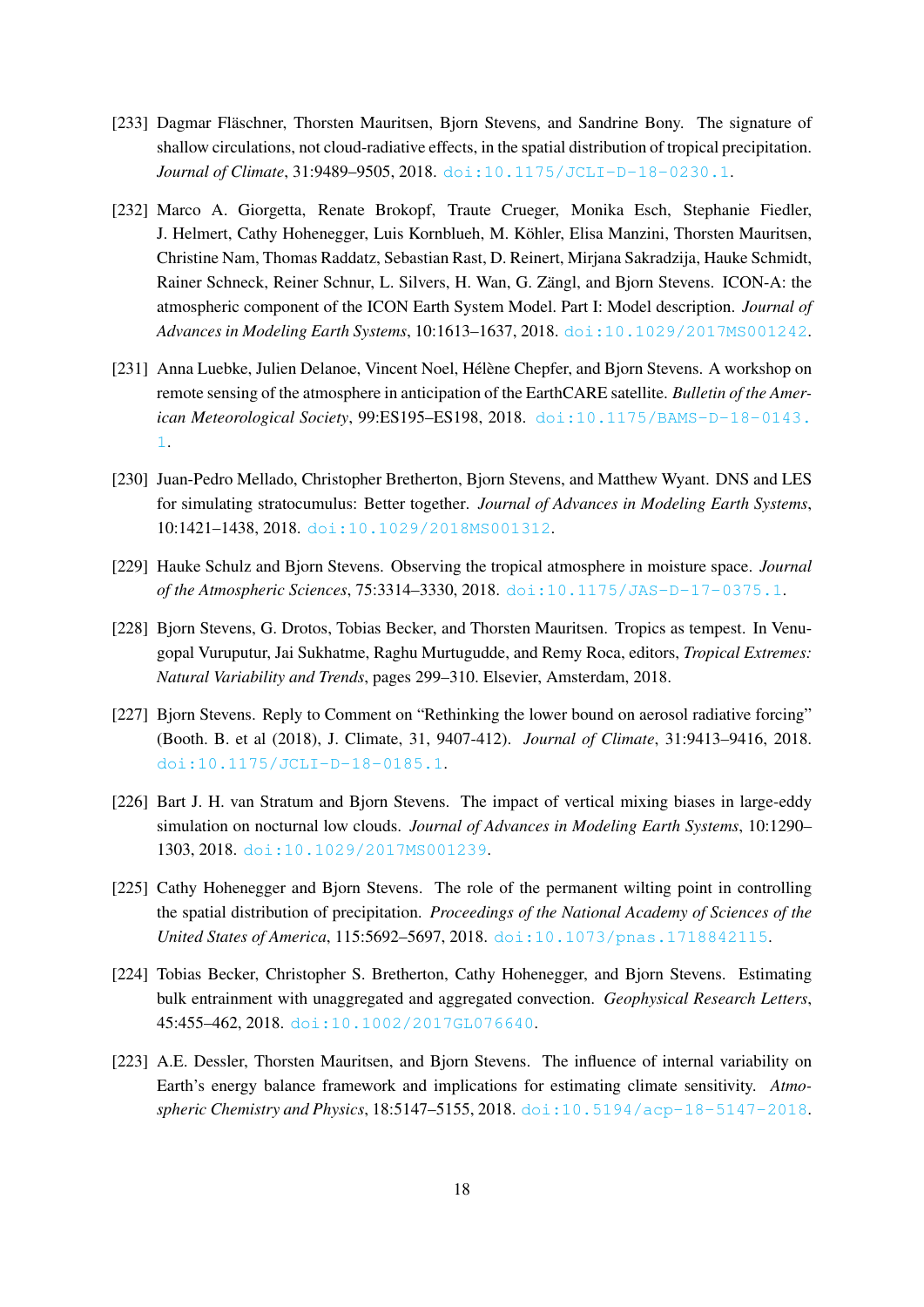- [222] D. Klocke, Matthias Brueck, Cathy Hohenegger, and Bjorn Stevens. Rediscovering the doldrums in cloud resolving simulations of the Tropical Atlantic. *Nature Geoscience*, 10:891–896, 2017. [doi:10.1038/s41561-017-0005-4](https://doi.org/10.1038/s41561-017-0005-4).
- [221] Sandrine Bony, Bjorn Stevens, and David Carlson. Understanding clouds to anticipate future climate. *WMO Bulletin*, 66:8–11, 2017.
- [220] Jochem Marotzke, Christian Jakob, Sandrine Bony, Paul A. Dirmeyer, Paul A. O'Gorman, Ed Hawkins, Sarah Perkins-Kirkpatrick, Corinne Le Quéré, Sophie Nowicki, Katsia Paulavets, Sonia I. Seneviratne, Bjorn Stevens, and Matthias Tuma. Climate research must sharpen its view. *Nature Climate Change*, 7:89–91, 2017. [doi:10.1038/nclimate3206](https://doi.org/10.1038/nclimate3206).
- [219] Ronald J. Stouffer, Veronika Eyring, Gerald A. Meehl, Sandrine Bony, Cath Senior, Bjorn Stevens, and Karl Taylor. CMIP5 scientific gaps and recommendations for CMIP6. *Bulletin of the American Meteorological Society*, 98:95–105, 2017. [doi:10.1175/BAMS-D-15-00013.](https://doi.org/10.1175/BAMS-D-15-00013.1) [1](https://doi.org/10.1175/BAMS-D-15-00013.1).
- [218] Bjorn Stevens, G. Drotos, Tobias Becker, and Thorsten Mauritsen. Tropics as tempest. In Venugopal Vuruputur, Jai Sukhatme, Raghu Murtugudde, and Remy Roca, editors, *Tropical Climate Extremes: Natural Variability and Trends*. Elsevier, 2017.
- [217] P. Trivej, Bjorn Stevens, and Wanitcha Phansri. The onset and withdrawal of the rainy season in Eastern Thailand with regard to the flowering of mangosteens and durians. *Acta Geobalcanica*, 3:7–16, 2017. [doi:10.18509/AGB.2017.01](https://doi.org/10.18509/AGB.2017.01).
- [216] Sandrine Bony, Bjorn Stevens, Felix Ament, Susanne Crewell, Julien Delanoe, David Farrell, Cyrille Flamant, Silke Gross, Lutz Hirsch, Bernhard Mayer, Louise Nuijens, James H. Ruppert, Irina Sandu, Pier Siebesma, Sabrina Speich, Frederic Szczap, Raphaela Vogel, Manfred Wendisch, and Martin Wirth.  $EUREC<sup>4</sup>A$ : a field campaign to elucidate the couplings between clouds, convection and circulation. *Surveys in Geophysics*, available online, 2017. [doi:10.1007/s10712-017-9428-0](https://doi.org/10.1007/s10712-017-9428-0).
- [215] M. J. Webb, T. Andrews, A. Bodas-Salcedo, S. Bony, C. S. Bretherton, R. Chadwick, H. Chepfer, H. Douville, P. Good, J. E. Kay, S. A. Klein, R. Marchand, B. Medeiros, A. P. Siebesma, C. B. Skinner, Bjorn Stevens, G. Tselioudis, Y. Tsushima, and M. Watanabe. The Cloud Feedback Model Intercomparison Project (CFMIP) contribution to CMIP6. *Geoscientific Model Development*, 2017:359–384, 2017. [doi:10.5194/gmd-10-359-2017](https://doi.org/10.5194/gmd-10-359-2017).
- [214] Bjorn Stevens, Stephanie Fiedler, Stefan Kinne, Karsten Peters, Sebastian Rast, Jobst Müsse, Steven J. Smith, and Thorsten Mauritsen. MACv2-SP: a parameterization of anthropogenic aerosol optical properties and an associated Twomey effect for use in CMIP6. *Geoscientific Model Development*, 10:433–452, 2017. [doi:10.5194/gmd-10-433-2017](https://doi.org/10.5194/gmd-10-433-2017).
- [213] Allison A. Wing, Kevin A. Reed, Masaki Satoh, Bjorn Stevens, Sandrine Bony, and Tomoki Ohno. Radiative-Convective Equilibrium Model Intercomparison Project. *Geoscientific Model Development*, 2017. [doi:10.5194/gmd-2017-213](https://doi.org/10.5194/gmd-2017-213).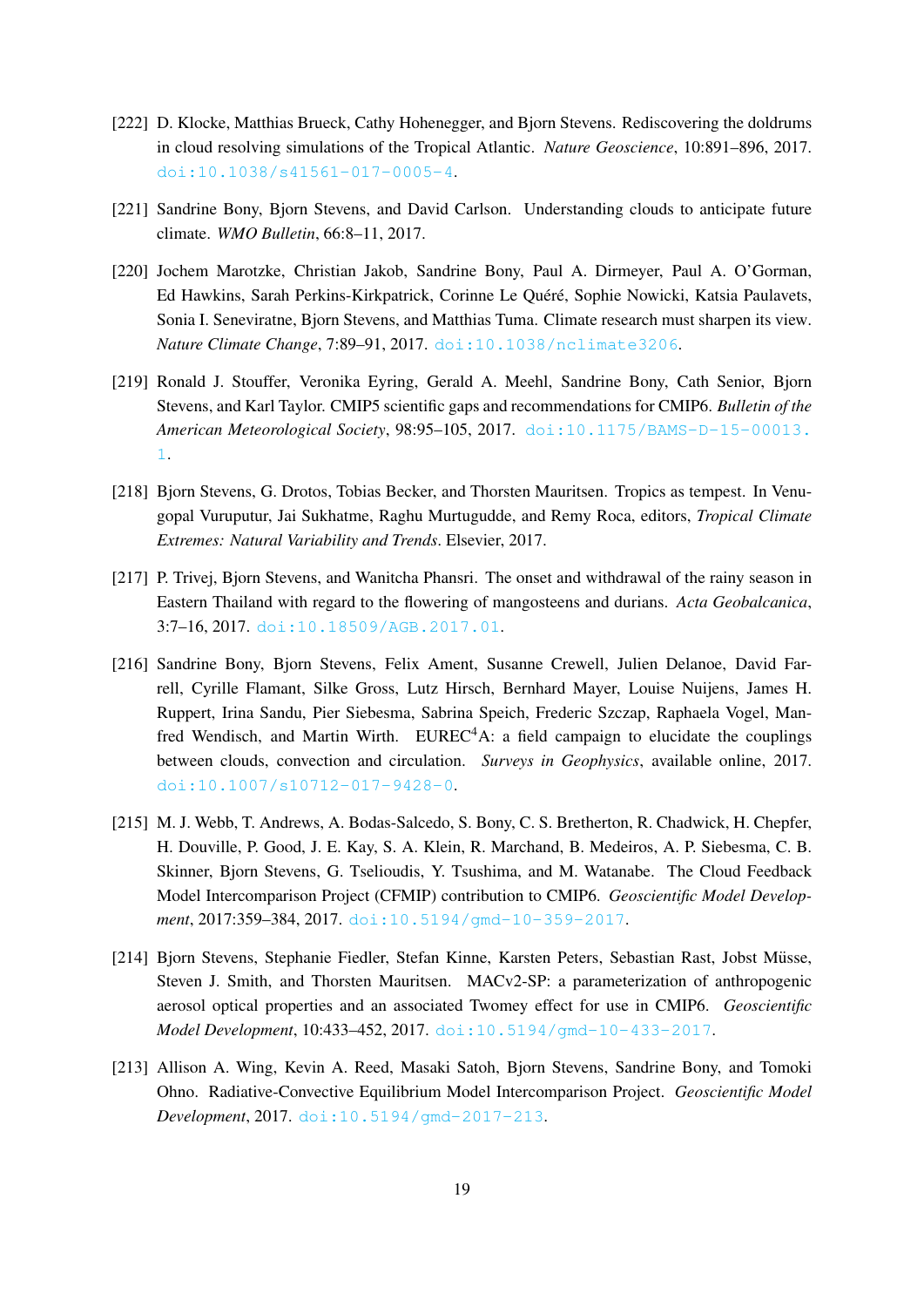- [212] Bjorn Stevens, H. Brogniez, C. Kiemle, J-L Lacour, C Crevoisier, and J. Kiliani. Structure and dynamical influence of water vapor in the lower tropical troposphere. *Surveys in Geophysics*, available online, 2017. [doi:10.1007/s10712-017-9420-8](https://doi.org/10.1007/s10712-017-9420-8).
- [211] Jessica Vial, Sandrine Bony, Bjorn Stevens, and Raphaela Vogel. Mechanisms and model diversity of trade-wind shallow cumulus cloud feedbacks: a review. *Surveys in Geophysics*, available online, 2017. [doi:10.1007/s10712-017-9418-2](https://doi.org/10.1007/s10712-017-9418-2).
- [210] Rieke Heinze, Anurag Dipankar, Cintia Carbajal Henken, Christopher Moseley, Odran Sourdeval, Silke Trömel, Xinxin Xie, Panos Adamidis, Felix Ament, Holger Baars, Christian Barthlott, Andreas Behrendt, Ulrich Blahak, Sebastian Bley, Slavko Brdar, Matthias Brueck, Susanne Crewell, Hartwig Deneke, Paolo Di Girolamo, Raquel Evaristo, Jurgen Fischer, Christopher Frank, Petra ¨ Friederichs, Tobias Göcke, Ksenia Gorges, Luke Hande, Moritz Hanke, Akio Hansen, Hans-Christian Hege, Corinna Hoose, Thomas Jahns, Norbert Kalthoff, Daniel Klocke, Stefan Kneifel, Peter Knippertz, Alexander Kuhn, Thirza van Laar, Andreas Macke, Vera Maurer, Bernhard Mayer, Catrin I. Meyer, Shravan K. Muppa, Roeland A. J. Neggers, Emiliano Orlandi, Florian Pantillon, Bernhard Pospichal, Niklas Rober, Leonhard Scheck, Axel Seifert, Patric Seifert, ¨ Fabian Senf, Pavan Siligam, Clemens Simmer, Sandra Steinke, Bjorn Stevens, Kathrin Wapler, Michael Weniger, Volker Wulfmeyer, Gunther Zängl, Dan Zhang, and Johannes Quaas. Largeeddy simulations over Germany using ICON: A comprehensive evaluation. *Quarterly Journal of the Royal Meteorological Society*, 143:69–100, 2017. [doi:10.1002/qj.2947](https://doi.org/10.1002/qj.2947).
- [209] Ann Kristin Naumann, Bjorn Stevens, Cathy Hohenegger, and Juan-Pedro Mellado. A conceptual model of a shallow circulation induced by prescribed low-level radiative cooling. *Journal of the Atmospheric Sciences*, 74:3129–3144, 2017. [doi:10.1175/JAS-D-17-0030.1](https://doi.org/10.1175/JAS-D-17-0030.1).
- [208] Aiko Voigt, Robert Pincus, Bjorn Stevens, Sandrine Bony, Olivier Boucher, Nicolas Bellouin, Anna Lewinschal, Brian Medeiros, Zhili Wang, and Hua Zhang. Fast and slow shifts of the zonalmean intertropical convergence zone in response to an idealized anthropogenic aerosol. *Journal of Advances in Modeling Earth Systems*, 9:870–892, 2017. [doi:10.1002/2016MS000902](https://doi.org/10.1002/2016MS000902).
- [207] Stephanie Fiedler, Bjorn Stevens, and Thorsten Mauritsen. On the sensitivity of anthropogenic aerosol forcing to model-internal variability and parameterizing a Twomey effect. *Journal of Advances in Modeling Earth Systems*, 9:1325–1341, 2017. [doi:10.1002/2017MS000932](https://doi.org/10.1002/2017MS000932).
- [206] Tobias Becker, Bjorn Stevens, and Cathy Hohenegger. Imprint of the convective parameterization and sea-surface temperature on large-scale convective self-aggregation. *Journal of Advances in Modeling Earth Systems*, 9:1488–1505, 2017. [doi:10.1002/2016MS000865](https://doi.org/10.1002/2016MS000865).
- [205] Bjorn Stevens and Stephanie Fiedler. Reply to Comment on Rethinking the lower bound on aerosol radiative forcing (Kretzschmar, J. et al (2017), J. Clim., 30, 6579–6584). *Journal of Climate*, 30:6585–6589, 2017. [doi:10.1175/JCLI-D-17-0034.1](https://doi.org/10.1175/JCLI-D-17-0034.1).
- [204] Bjorn Stevens. Clouds unfazed by haze. *Nature*, 546:483–484, 2017. [doi:10.1038/](https://doi.org/10.1038/546483a) [546483a](https://doi.org/10.1038/546483a).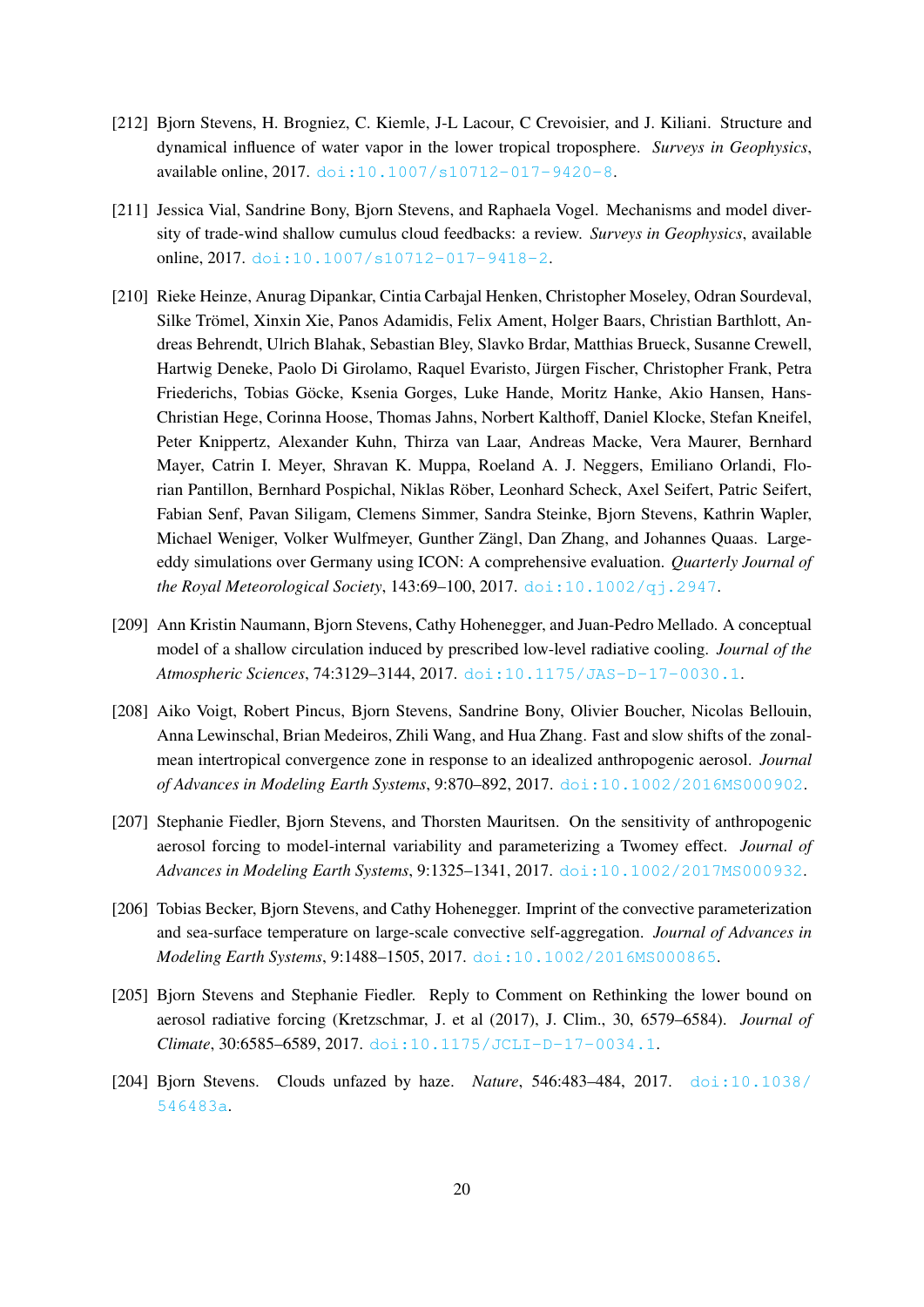- [203] Rieke Heinze, Christopher Moseley, C. M. Böske, S. Muppa, V. Maurer, S. Raasch, and Bjorn Stevens. Evaluation of large-eddy simulations forced with mesoscale model output for a multiweek period during a measurement campaign. *Atmospheric Chemistry and Physics*, 17:7083– 7109, 2017. [doi:10.5194/acp-17-7083-2017](https://doi.org/10.5194/acp-17-7083-2017).
- [202] Angela Cheska Siongco, Cathy Hohenegger, and Bjorn Stevens. Sensitivity of the summertime tropical Atlantic precipitation distribution to convective parameterization and model resolution in ECHAM6. *Journal of Geophysical Research-Atmospheres*, 122:2579–2594, 2017. [doi:](https://doi.org/10.1002/2016JD026093) [10.1002/2016JD026093](https://doi.org/10.1002/2016JD026093).
- [201] Matthias Heinz Retsch, Cathy Hohenegger, and Bjorn Stevens. Vertical resolution refinement in an aqua-planet and its effect on the ITCZ. *Journal of Advances in Modeling Earth Systems*, accepted manuscript available online, 2017. [doi:10.1002/2017MS001010](https://doi.org/10.1002/2017MS001010).
- [200] R. Pincus, P. M. Forster, and Bjorn Stevens. The Radiative Forcing Model Intercomparison Project (RFMIP): Experimental Protocol for CMIP6. *Geoscientific Model Development*, 9:3447– 3460, 2016. [doi:10.5194/gmd-9-3447-2016](https://doi.org/10.5194/gmd-9-3447-2016).
- [199] Veronika Eyring, Sandrine Bony, Gerald A. Meehl, Catherine A. Senior, Bjorn Stevens, Ron J. Stouffer, and Karl E. Taylor. Overview of the Coupled Model Intercomparison Project Phase 6 (CMIP6) experimental design and organisation. *Geoscientific Model Development*, 9:1937–1958, 2016. [doi:10.5194/gmd-9-1937-2016](https://doi.org/10.5194/gmd-9-1937-2016).
- [198] Dagmar Fläschner, Thorsten Mauritsen, and Bjorn Stevens. Understanding the intermodel spread in global-mean hydrological sensitivity. *Journal of Climate*, 29:801–817, 2016. [doi:](https://doi.org/10.1175/JCLI-D-15-0351.1) [10.1175/JCLI-D-15-0351.1](https://doi.org/10.1175/JCLI-D-15-0351.1).
- [197] Levi Silvers, Bjorn Stevens, Thorsten Mauritsen, and Marco A. Giorgetta. Radiative convective equilibrium as a framework for studying the interaction between convection and its large-scale environment. *Journal of Advances in Modeling Earth Systems*, 8:1330–1344, 2016. [doi:10.](https://doi.org/10.1002/2016MS000629) [1002/2016MS000629](https://doi.org/10.1002/2016MS000629).
- [196] Sandrine Bony, Bjorn Stevens, David Coppin, Tobias Becker, Kevin A. Reed, Aiko Voigt, and Brian Medeiros. Thermodynamic control of anvil cloud amount. *Proceedings of the National Academy of Sciences of the United States of America*, 113:8927–8932, 2016. [doi:10.1073/](https://doi.org/10.1073/pnas.1601472113) [pnas.1601472113](https://doi.org/10.1073/pnas.1601472113).
- [195] Raphaela Vogel, Louise Nuijens, and Bjorn Stevens. The role of precipitation and spatial organization in the response of trade-wind clouds to warming. *Journal of Advances in Modeling Earth Systems*, 8:843–862, 2016. [doi:10.1002/2015MS000568](https://doi.org/10.1002/2015MS000568).
- [194] Stephan R. De Roode, Irina Sandu, Johan J. van der Dussen, Andrew S. Ackerman, Peter Blossey, Dorota Jarecka, Adrian Lock, A. Pier Siebesma, and Bjorn Stevens. Large-eddy simulations of EUCLIPSE-GASS Lagrangian stratocumulus-to-cumulus transitions: Mean State, turbulence, and decoupling. *Journal of the Atmospheric Sciences*, 73:2485–2508, 2016. [doi:10.1175/](https://doi.org/10.1175/JAS-D-15-0215.1) [JAS-D-15-0215.1](https://doi.org/10.1175/JAS-D-15-0215.1).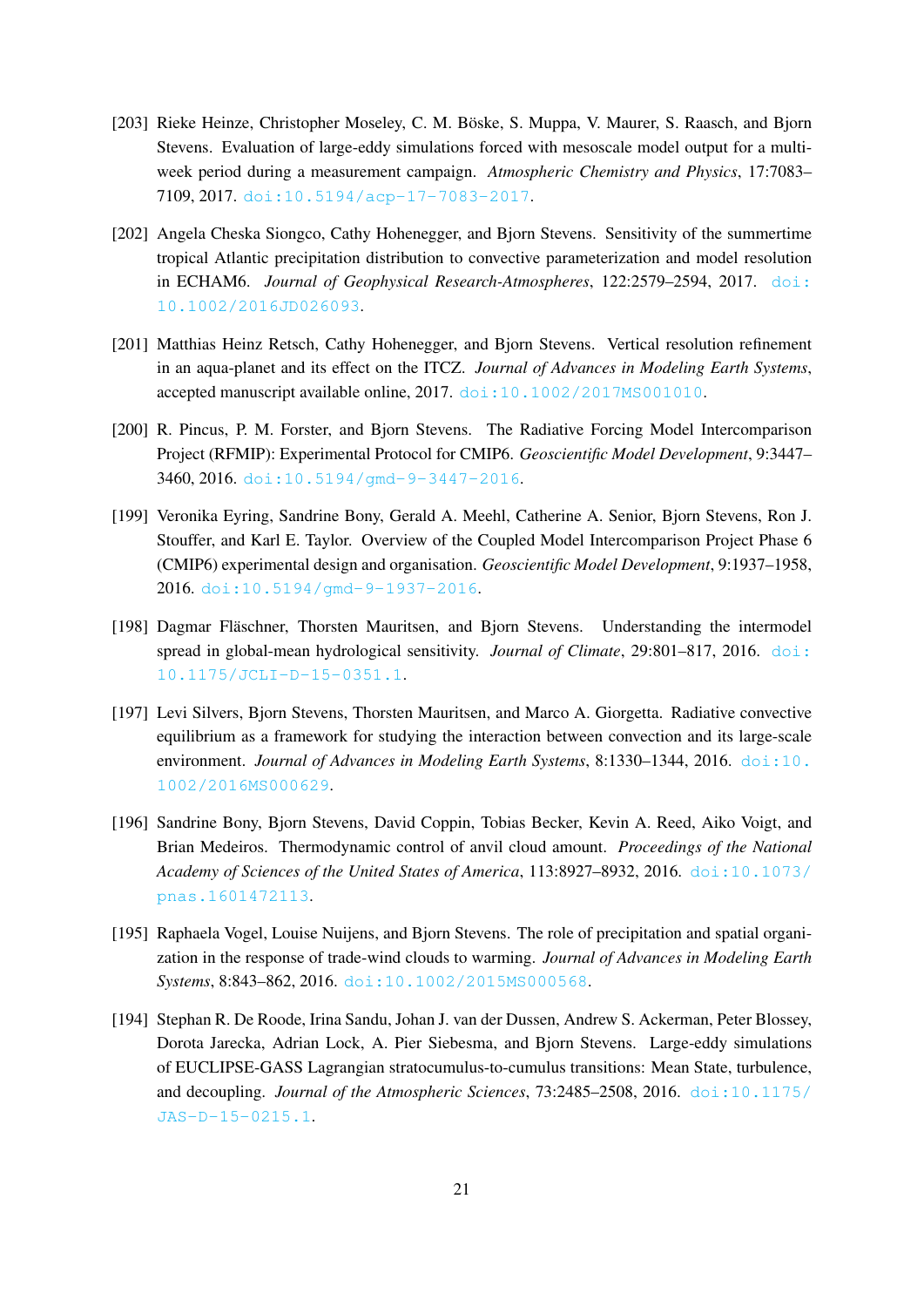- [193] Bjorn Stevens, David Farrell, Lutz Hirsch, Friedhelm Jansen, Louise Nuijens, Ilya Serikov, Bjorn Brügmann, Marvin Forde, Holger Linné, Katrin Lonitz, and Joseph M. Prospero. The Barbados Cloud Observatory - anchoring investigations of clouds and circulation on the edge of the ITCZ. *Bulletin of the American Meteorological Society*, 97:787–801, 2016. [doi:](https://doi.org/10.1175/BAMS-D-14-00247.1) [10.1175/BAMS-D-14-00247.1](https://doi.org/10.1175/BAMS-D-14-00247.1).
- [192] Ritthik Bhattacharya and Bjorn Stevens. A two Turbulence Kinetic Energy model as a scaleadaptive approach to modeling the planetary boundary layer. *Journal of Advances in Modeling Earth Systems*, 8:224–243, 2016. [doi:10.1002/2015MS000548](https://doi.org/10.1002/2015MS000548).
- [191] Gaby Radel, Thorsten Mauritsen, Bjorn Stevens, Dietmar Dommenget, Daniela Matei, Katinka ¨ Bellomo, and Amy Clement. Amplification of El Niño by cloud longwave coupling to atmospheric circulation. *Nature Geoscience*, 9:106–110, 2016. [doi:10.1038/ngeo2630](https://doi.org/10.1038/ngeo2630).
- [190] Amy Clement, Mark A. Cane, Lisa N. Murphy, Katinka Bellomo, Thorsten Mauritsen, and Bjorn Stevens. Response to Comment on The Atlantic Multidecadal Oscillation without a role for ocean circulation. *Science*, 352:1527 b, 2016. [doi:10.1126/science.aaf2575](https://doi.org/10.1126/science.aaf2575).
- [189] Axel Seifert, Thijs Heus, Robert Pincus, and Bjorn Stevens. Large-eddy simulation of the transient and near-equilibrium behavior of precipitating shallow convection. *Journal of Advances in Modeling Earth Systems*, 7:1918–1937, 2015. [doi:10.1002/2015MS000489](https://doi.org/10.1002/2015MS000489).
- [188] Amy Clement, Katinka Bellomo, Lisa N. Murphy, Mark A. Cane, Thorsten Mauritsen, Gaby Rädel, and Bjorn Stevens. The Atlantic Multidecadal Oscillation without a role for ocean circulation. *Science*, 340(6258):320–324, 2015. [doi:10.1126/science.aab3980](https://doi.org/10.1126/science.aab3980).
- [187] Katrin Lonitz, Bjorn Stevens, Louise Nuijens, Lutz Hirsch, and Axel Seifert. The signature of aerosols and meteorology in long-term cloud radar observations of trade-wind cumuli. *Journal of the Atmospheric Sciences*, 72:4643–4659, 2015. [doi:10.1175/JAS-D-14-0348.1](https://doi.org/10.1175/JAS-D-14-0348.1).
- [186] G. Asrar, S. Bony, O. Boucher, A. Busalacchi, A. Cazenave, M. Dowell, G. Flato, G. Hegerl, E. Källén, T. Nakajima, A. Ratier, R. Saunders, J. Slingo, B. Sohn, J. Schmetz, Bjorn Stevens, P. Zhang, and F. Zwiers. Climate Symposium 2014: Findings and Recommendations. *Bulletin of the American Meteorological Society*, 96:ES145–ES147, 2015. [doi:10.1175/](https://doi.org/10.1175/BAMS-D-15-00003.1) [BAMS-D-15-00003.1](https://doi.org/10.1175/BAMS-D-15-00003.1).
- [185] Chao Li, Bjorn Stevens, and Jochem Marotzke. Eurasian winter cooling in the warming hiatus of 1998-2012. *Geophysical Research Letters*, 42:8131–8139, 2015. [doi:10.1002/](https://doi.org/10.1002/2015GL065327) [2015GL065327](https://doi.org/10.1002/2015GL065327).
- [184] Traute Crueger and Bjorn Stevens. The effect of atmospheric radiative heating by clouds on the Madden-Julian Oscillation. *Journal of Advances in Modeling Earth Systems*, 7:854–864, 2015. [doi:10.1002/2015MS000434](https://doi.org/10.1002/2015MS000434).
- [183] Bart J. H. van Stratum and Bjorn Stevens. The influence of misrepresenting the nocturnal boundary layer on idealized daytime convection in large-eddy simulation. *Journal of Advances in Modeling Earth Systems*, 7:423–436, 2015. [doi:10.1002/2014MS000370](https://doi.org/10.1002/2014MS000370).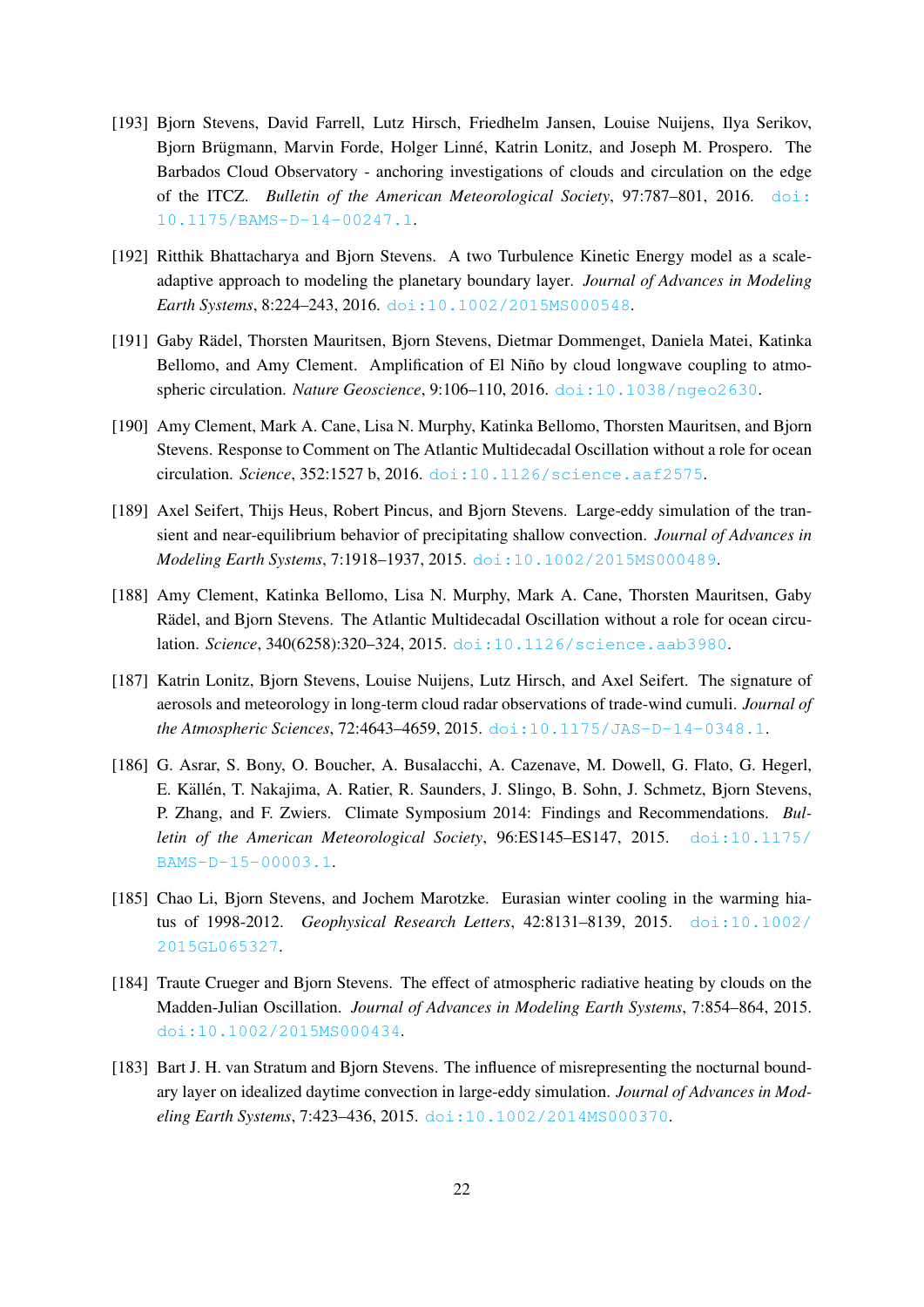- [182] Bjorn Stevens. Rethinking the lower bound on aerosol radiative forcing. *Journal of Climate*, 28:4794–4819, 2015. [doi:10.1175/JCLI-D-14-00656.1](https://doi.org/10.1175/JCLI-D-14-00656.1).
- [181] Anurag Dipankar, Bjorn Stevens, Rieke Heinze, Christopher Moseley, Günther Zängl, Marco A. Giorgetta, and Slavko Brdar. Large eddy simulation using the general circulation model ICON. *Journal of Advances in Modeling Earth Systems*, 7:963 – 986, 2015. [doi:10.1002/](https://doi.org/10.1002/2015MS000431) [2015MS000431](https://doi.org/10.1002/2015MS000431).
- [180] M.J. Webb, A.P. Lock, A. Bodas-Salcedo, S. Bony, J.N.S. Cole, T. Koshiro, H. Kawai, C. Lacagnina, F.M. Selten, R. Roehrig, and Bjorn Stevens. The diurnal cycle of marine cloud feedback in climate models. *Climate Dynamics*, 44:1419–1436, 2015. [doi:10.1007/](https://doi.org/10.1007/s00382-014-2234-1) [s00382-014-2234-1](https://doi.org/10.1007/s00382-014-2234-1).
- [179] Bjorn Stevens, Ayako Abe-Ouchi, Sandrine Bony, Gabi Hegerl, Gavin Schmidt, Steven Sherwood, and Mark Webb. Ringberg15: Earth's climate sensitivity. 23-27 March, Schloss Ringberg, Germany. *WCRP Report 11/2015*, 2015.
- [178] Thorsten Mauritsen and Bjorn Stevens. Missing iris effect as a possible cause of muted hydrological change and high climate sensitivity in models. *Nature Geoscience*, 8:346–351, 2015. [doi:10.1038/ngeo2414](https://doi.org/10.1038/ngeo2414).
- [177] Katinka Bellomo, Amy C. Clement, Thorsten Mauritsen, Gaby Rädel, and Bjorn Stevens. The influence of cloud feedbacks on equatorial Atlantic variability. *Journal of Climate*, 28:2725– 2744, 2015. [doi:10.1175/JCLI-D-14-00495.1](https://doi.org/10.1175/JCLI-D-14-00495.1).
- [176] Matthias Brueck, Louise Nuijens, and Bjorn Stevens. On the seasonal and synoptic time scale variability of the North Atlantic trades and its low-level clouds. *Journal of the Atmospheric Sciences*, 72:1428–1446, 2015. [doi:10.1175/JAS-D-14-0054.1](https://doi.org/10.1175/JAS-D-14-0054.1).
- [175] Jörg Burdanowitz, Louise Nuijens, Bjorn Stevens, and Christian Klepp. Evaluating light rain from satellite- and ground-based remote sensing data over the subtropical North Atlantic. *Journal of Applied Meteorology and Climatology*, 54:556–572, 2015. [doi:10.1175/](https://doi.org/10.1175/JAMC-D-14-0146.1) [JAMC-D-14-0146.1](https://doi.org/10.1175/JAMC-D-14-0146.1).
- [174] Christian Klepp, Felix Ament, Stephan Bakan, Lutz Hirsch, and Bjorn Stevens. The NARVAL Campaign Report. *Berichte zur Erdsystemforschung*, Max-Planck-Institut fur Meteorologie, 164, ¨ 2014. [doi:10.17617/2.2129055](https://doi.org/10.17617/2.2129055).
- [173] Sandrine Bony, Bjorn Stevens, Dargan M. W. Frierson, Christian Jakob, Masa Kageyama, Robert Pincus, Theodore G. Shepherd, Steven C. Sherwood, A. Pier Siebesma, Adam H. Sobel, Masahiro Watanabe, and Mark J. Webb. Clouds, circulation and climate sensitivity. *Nature Geoscience*, 8:261–268, 2015. [doi:10.1038/ngeo2398](https://doi.org/10.1038/ngeo2398).
- [172] Tobias Becker and Bjorn Stevens. Climate and climate sensitivity to changing  $CO<sub>2</sub>$  on an idealized land planet. *Journal of Advances in Modeling Earth Systems*, 6:1205–1223, 2014. [doi:10.](https://doi.org/10.1002/2014MS000369) [1002/2014MS000369](https://doi.org/10.1002/2014MS000369).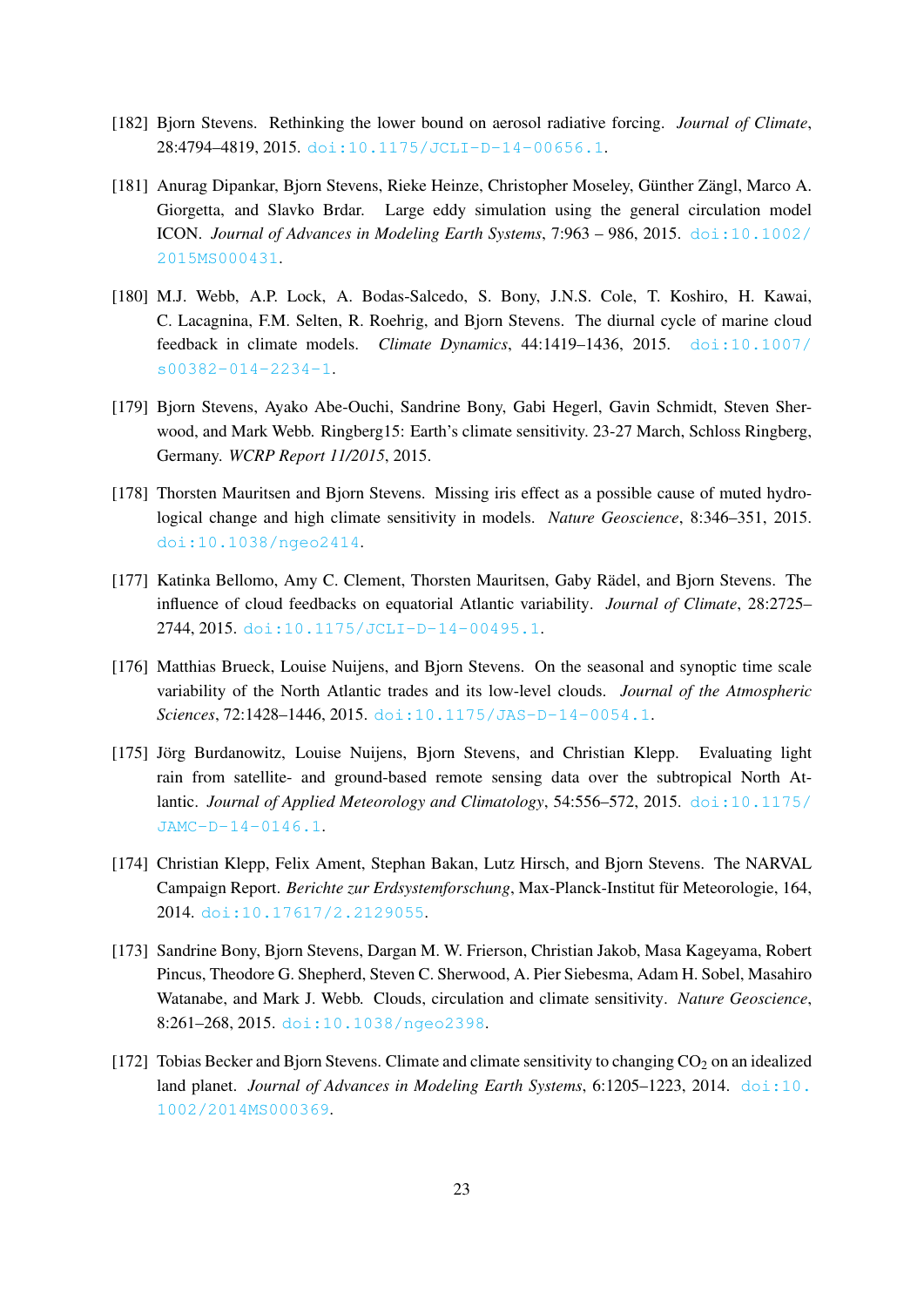- [171] Katinka Bellomo, Amy Clement, Thorsten Mauritsen, Gaby Rädel, and Bjorn Stevens. Simulating the role of subtropical stratocumulus clouds in driving Pacific climate variability. *Journal of Climate*, 27:5119–5131, 2014. [doi:10.1175/JCLI-D-13-00548.1](https://doi.org/10.1175/JCLI-D-13-00548.1).
- [170] Angela Cheska Siongco, Cathy Hohenegger, and Bjorn Stevens. The Atlantic ITCZ bias in CMIP5 models. *Climate Dynamics*, 45:1169–1180, 2014. [doi:10.1007/](https://doi.org/10.1007/s00382-014-2366-3) [s00382-014-2366-3](https://doi.org/10.1007/s00382-014-2366-3).
- [169] Stephen C. Sherwood, Sandrine Bony, Olivier Boucher, Christopher S. Bretherton, Piers Forster, Jonathan Gregory, and Bjorn Stevens. Adjustments in the forcing-feedback framework for understanding climate change. *Bulletin of the American Meteorological Society*, 96:217–228, 2014. [doi:10.1175/BAMS-D-13-00167.1](https://doi.org/10.1175/BAMS-D-13-00167.1).
- [168] Eckhard Dietze, Heiko Schmidt, Bjorn Stevens, and Juan-Pedro Mellado. Controlling entrainment in the smoke cloud using level set-based front tracking. *Meteorologische Zeitschrift*, 23:661–674, 2014. [doi:10.1127/metz/2014/0595](https://doi.org/10.1127/metz/2014/0595).
- [167] Brian Medeiros, Bjorn Stevens, and Sandrine Bony. Using aquaplanets to understand the robust responses of comprehensive climate models to forcing. *Climate Dynamics*, 44:1957–1977, 2015. [doi:10.1007/s00382-014-2138-0](https://doi.org/10.1007/s00382-014-2138-0).
- [166] Aiko Voigt, Sandrine Bony, Jean-Louis Dufresne, and Bjorn Stevens. The radiative impact of clouds on the shift of the Intertropical Convergence Zone. *Geophysical Research Letters*, 41:4308–4315, 2014. [doi:10.1002/2014GL060354](https://doi.org/10.1002/2014GL060354).
- [165] Bjorn Stevens, Kerry Emanuel, and Dan Rothman. Understanding Atmospheric water and climate - Water and climate : The First Lorenz Center Workshop Boston, Massachussetts, 10–12 February 2014. *EOS, Transactions of the American Geophysical Union*, 95:162–162, 2014. [doi:10.](https://doi.org/10.1002/2014EO190007) [1002/2014EO190007](https://doi.org/10.1002/2014EO190007).
- [164] Juan-Pedro Mellado, Bjorn Stevens, and Heiko Schmidt. Wind shear and buoyancy reversal at the stratocumulus top. *Journal of the Atmospheric Sciences*, 71:1040–1057, 2014. [doi:](https://doi.org/10.1175/JAS-D-13-0189.1) [10.1175/JAS-D-13-0189.1](https://doi.org/10.1175/JAS-D-13-0189.1).
- [163] Gerald Meehl, Richarch Moss, Karly Taylor, V. Eyring, S. Bony, R. Stouffer, and Bjorn Stevens. Climate Model Intercomparisons: Preparing for the Next Phase. *EOS, Transactions of the American Geophysical Union*, 95:77–78, 2014. [doi:10.1002/2014EO090001](https://doi.org/10.1002/2014EO090001).
- [162] Lorenzo Tomassini, Aiko Voigt, and Bjorn Stevens. On the connection between tropical circulation, convective mixing, and climate sensitivity. *Quarterly Journal of the Royal Meteorological Society*, 141:1404 –1416, 2015. [doi:10.1002/qj.2450](https://doi.org/10.1002/qj.2450).
- [161] Mario Mech, E. Orlandi, S. Crewell, Felix Ament, Lutz Hirsch, M. Hagen, G. Peters, and Björn Stevens. HAMP - the microwave package on the High Altitude and LOng range research aircraft HALO. *Atmospheric Measurement Techniques*, 7:4539–4553, 2014. [doi:](https://doi.org/10.5194/amt-7-4539-2014) [10.5194/amt-7-4539-2014](https://doi.org/10.5194/amt-7-4539-2014).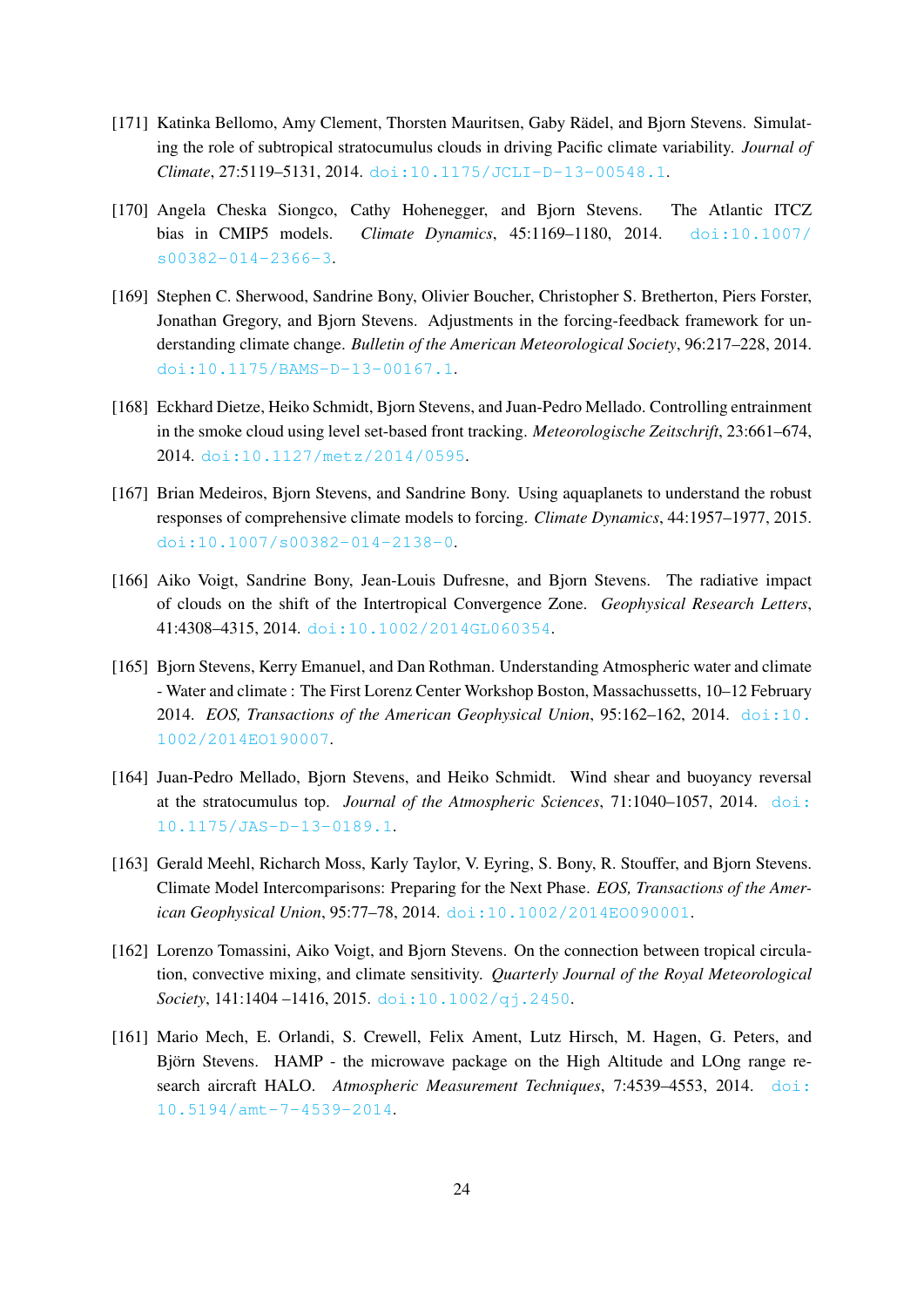- [160] Louise Nuijens, Ilya Serikov, Lutz Hirsch, Katrin Lonitz, and Bjorn Stevens. The distribution and variability of low-level cloud in the North-Atlantic trades. *Quarterly Journal of the Royal Meteorological Society*, 140:2364–2374, 2014. [doi:10.1002/qj.2307](https://doi.org/10.1002/qj.2307).
- [159] Aiko Voigt, Bjorn Stevens, Jurgen Bader, and Thorsten Mauritsen. Compensation of hemispheric albedo asymmetries by shifts of the ITCZ and tropical clouds. *Journal of Climate*, 27:1029 – 1045, 2014. [doi:10.1175/JCLI-D-13-00205.1](https://doi.org/10.1175/JCLI-D-13-00205.1).
- [158] Alejandro Bodas-Salcedo, Keith D. Williams, Mark A. Ringer, Isabelle Beau, Jason N. S. Cole, Jean-Louis Dufresne, Tsuyoshi Koshiro, Bjorn Stevens, and Zaizhi Wan. Origins of the solar radiation biases over the Southern Ocean in CFMIP2 models. *Journal of Climate*, 27:41 – 56, 2014. [doi:10.1175/JCLI-D-13-00169.1](https://doi.org/10.1175/JCLI-D-13-00169.1).
- [157] Minghua Zhang, Christopher S. Bretherton, Peter N. Blossey, Phillip H. Austin, Julio T. Bacmeister, Sandrine Bony, Florent Brient, Suvarchal-Kumar Cheedela, Anning Cheng, Anthony D. Del Genio, Stephan R. De Roode, Satoshi Endo, Charmaine N. Franklin, Jean-Christophe Golaz, Cecile Hannay, Thijs Heus, Francesco Alessandro Isotta, Jean-Louis Dufresne, In-Sik Kang, Hideaki Kawai, Martin Köhler, Vincent E. Larson, Yangang Liu, Adrian P. Lock, Ulrike Lohmann, Marat F. Khairoutdinov, Andrea M. Molod, Roel A.J. Neggers, Philip Rasch, Irina Sandu, Ryan Senkbeil, A. Pier Siebesma, Colombe Siegenthaler-Le Drian, Bjorn Stevens, Max J. Suarez, Kuan-Man Xu, Knut von Salzen, Mark J. Webb, Audrey Wolf, and Ming Zhao. CGILS: Results from the first phase of an international project to understand the physical mechanisms of low cloud feedbacks in single column models. *Journal of Advances in Modeling Earth Systems*, 5:826 – 842, 2013. [doi:10.1002/2013MS000246](https://doi.org/10.1002/2013MS000246).
- [156] Cathy Hohenegger and Bjorn Stevens. Controls on and impacts of the diurnal cycle of deep convection. *Journal of Advances in Modeling Earth Systems*, 5:801 – 815, 2013. [doi:10.](https://doi.org/10.1002/2012MS000216) [1002/2012MS000216](https://doi.org/10.1002/2012MS000216).
- [155] Bjorn Stevens. Uncertain then, irrelevant now. *Nature*, 503:47 48, 2013. [doi:10.1038/](https://doi.org/10.1038/503047a) [503047a](https://doi.org/10.1038/503047a).
- [154] Thorsten Mauritsen, R. G. Graversen, Daniel Klocke, P. L. Langen, Bjorn Stevens, and Lorenzo Tomassini. Climate feedback efficiency and synergy. *Climate Dynamics*, 41:2539 – 2554, 2013. [doi:10.1007/s00382-013-1808-7](https://doi.org/10.1007/s00382-013-1808-7).
- [153] Vera Schemann, Bjorn Stevens, Verena Gruetzun, and Johannes Quaas. Scale dependency of total water variance and its implication for cloud parameterizations. *Journal of the Atmospheric Sciences*, 70:3615 – 3630, 2013. [doi:10.1175/JAS-D-13-09.1](https://doi.org/10.1175/JAS-D-13-09.1).
- [152] O. Boucher, D. Randall, P. Artaxo, C. Bretherton, G. Feingold, P. Forster, V.-M. Kerminen, Y. Kondo, H. Liao, U. Lohmann, P. Rasch, S.K. Satheesh, S. Sherwood, Bjorn Stevens, and X.Y. Zhang. Clouds and Aerosols. In T. F. Stocker and more, editors, *Climate Change 2013: The Physical Science Basis. Contribution of Working Group I to the Fifth Assessment Report of the Intergovernmental Panel on Climate Change*, pages 571 – 657. Cambridge University Press, Cambridge, 2013.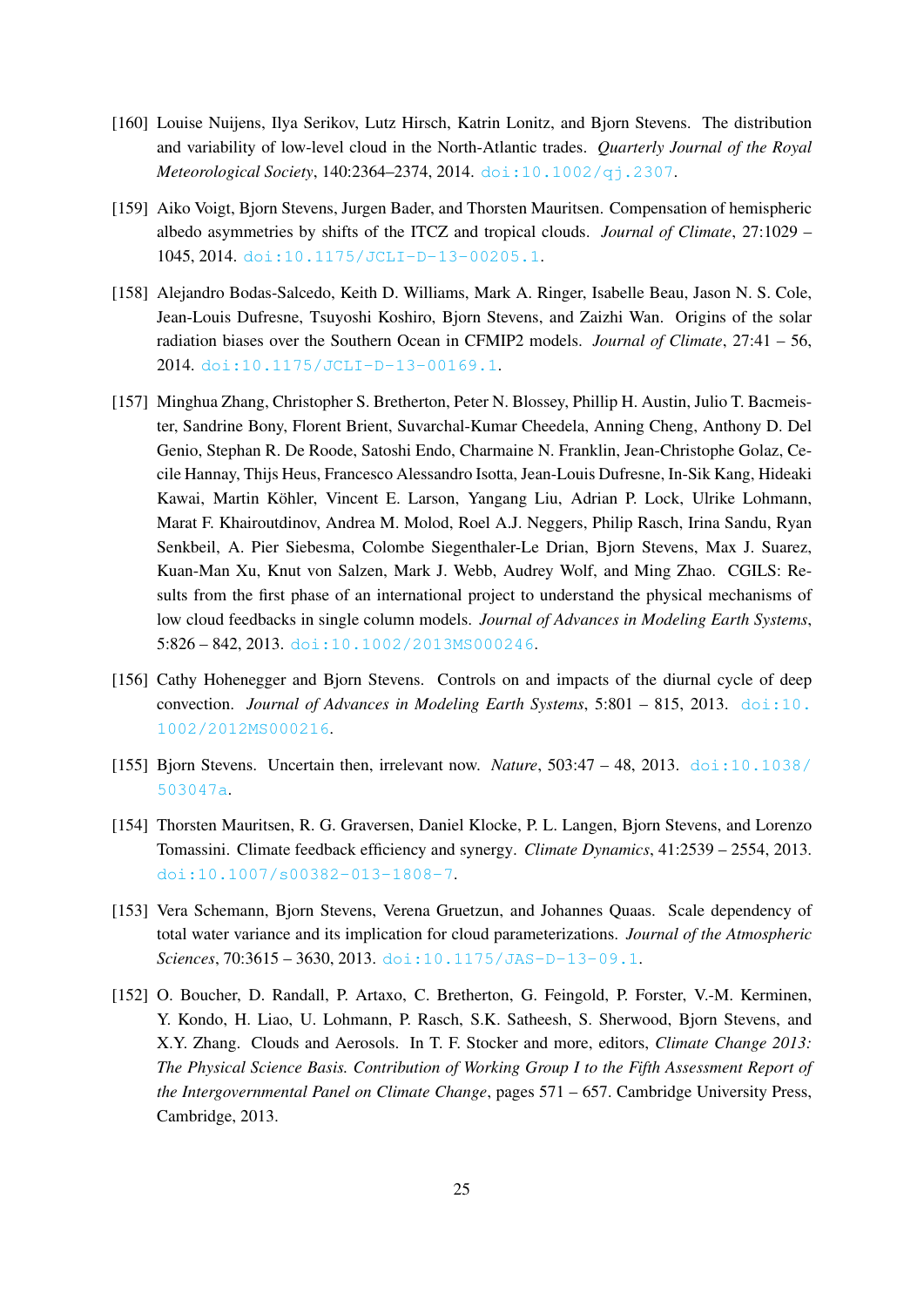- [151] H. Siebert, M. Beals, J. Bethke, E. Bierwirth, T. Conrath, K. Dieckmann, F. Ditas, A. Ehrlich, D. Farrell, S. Hartmann, M.A. Izaguirre, J. Katzwinkel, Louise Nuijens, G. Roberts, M. Schäfer, R.A. Shaw, T. Schmeissner, Ilya Serikov, Bjorn Stevens, F. Stratmann, B. Wehner, M. Wendisch, F. Werner, and H. Wex. The fine-scale structure of the trade wind cumuli over Barbados – An introduction to the CARRIBA project. *Atmospheric Chemistry and Physics*, 13:10061 – 10077, 2013. [doi:10.5194/acp-13-10061-2013](https://doi.org/10.5194/acp-13-10061-2013).
- [150] Stefan Kinne, Declan O'Donnel, Philip Stier, Silvia Kloster, Kai Zhang, Hauke Schmidt, Sebastian Rast, Marco A. Giorgetta, Tom Eck, and Bjorn Stevens. MAC-v1: A new global aerosol climatology for climate studies. *Journal of Advances in Modeling Earth Systems*, 5:704 – 740, 2013. [doi:10.1002/jame.20035](https://doi.org/10.1002/jame.20035).
- [149] Daniel Klocke, Johannes Quaas, and Bjorn Stevens. Assessment of different metrics for physical climate feedbacks. *Climate Dynamics*, 41:1173 – 1185, 2013. [doi:10.1007\\_](https://doi.org/10.1007_s00382-013-1757-1) [s00382-013-1757-1](https://doi.org/10.1007_s00382-013-1757-1).
- [148] Marco A. Giorgetta, Johann H. Jungclaus, Christian H. Reick, Stephanie Legutke, Victor Brovkin, Traute Crueger, Monika Esch, Kerstin Fieg, Ksenia Glushak, Veronika Gayler, Helmuth Haak, Heinz-Dieter Hollweg, Tatiana Ilyina, Stefan Kinne, Luis Kornblueh, Daniela Matei, Thorsten Mauritsen, Uwe Mikolajewicz, Wolfgang A. Mueller, Dirk Notz, Thomas Raddatz, Sebastian Rast, Rene Redler, Erich Roeckner, Hauke Schmidt, Reiner Schnur, Joachim Segschneider, Katharina Six, Martina Stockhause, Jörg Wegner, Heiner Widmann, Karl-H. Wieners, Martin Claussen, Jochem Marotzke, and Bjorn Stevens. Climate and carbon cycle changes from 1850 to 2100 in MPI-ESM simulations for the coupled model intercomparison project phase 5. *Journal of Advances in Modeling Earth Systems*, 5:572 – 597, 2013. [doi:10.1002/jame.20038](https://doi.org/10.1002/jame.20038).
- [147] Sandrine Bony, Bjorn Stevens, Isaac H. Held, John F. Mitchell, Jean-Louis Dufresne, Kerry A. Emanuel, Pierre Friedlingstein, Stephen Griffies, and Catherine Senior. Carbon Dioxide and climate: Perspectives on a scientific assessment. In G.R. Asrar and J.W. Hurrell, editors, *Climate Science for Serving Society*, pages 391 – 413. Springer-Verlag, Dordrecht, 2013. [doi:10.](https://doi.org/10.1007/978-94-007-6692-1_14) [1007/978-94-007-6692-1\\_14](https://doi.org/10.1007/978-94-007-6692-1_14).
- [146] Marco A. Giorgetta, Erich Roeckner, Thorsten Mauritsen, Juergen Bader, Traute Crueger, Monika Esch, Sebastian Rast, Luis Kornblueh, Hauke Schmidt, Stefan Kinne, Cathy Hohenegger, Benjamin Möbis, Thomas Krismer, Karl-Hermann Wieners, and Bjorn Stevens. The atmospheric general circulation model ECHAM6 - Model description. *Berichte zur Erdsystemforschung, MaxPlanck-Institut für Meteorologie, 135, 2013. [doi:10.17617/2.1810480](https://doi.org/10.17617/2.1810480).*
- [145] Bjorn Stevens and Sandrine Bony. Water in the atmosphere. *Physics Today*, 66:29 34, 2013. [doi:10.1063/PT.3.2009](https://doi.org/10.1063/PT.3.2009).
- [144] Robert Pincus and Bjorn Stevens. Paths to accuracy for radiation parameterizations in atmospheric models. *Journal of Advances in Modeling Earth Systems*, 5:225 – 233, 2013. [doi:](https://doi.org/10.1002/jame.20027) [10.1002/jame.20027](https://doi.org/10.1002/jame.20027).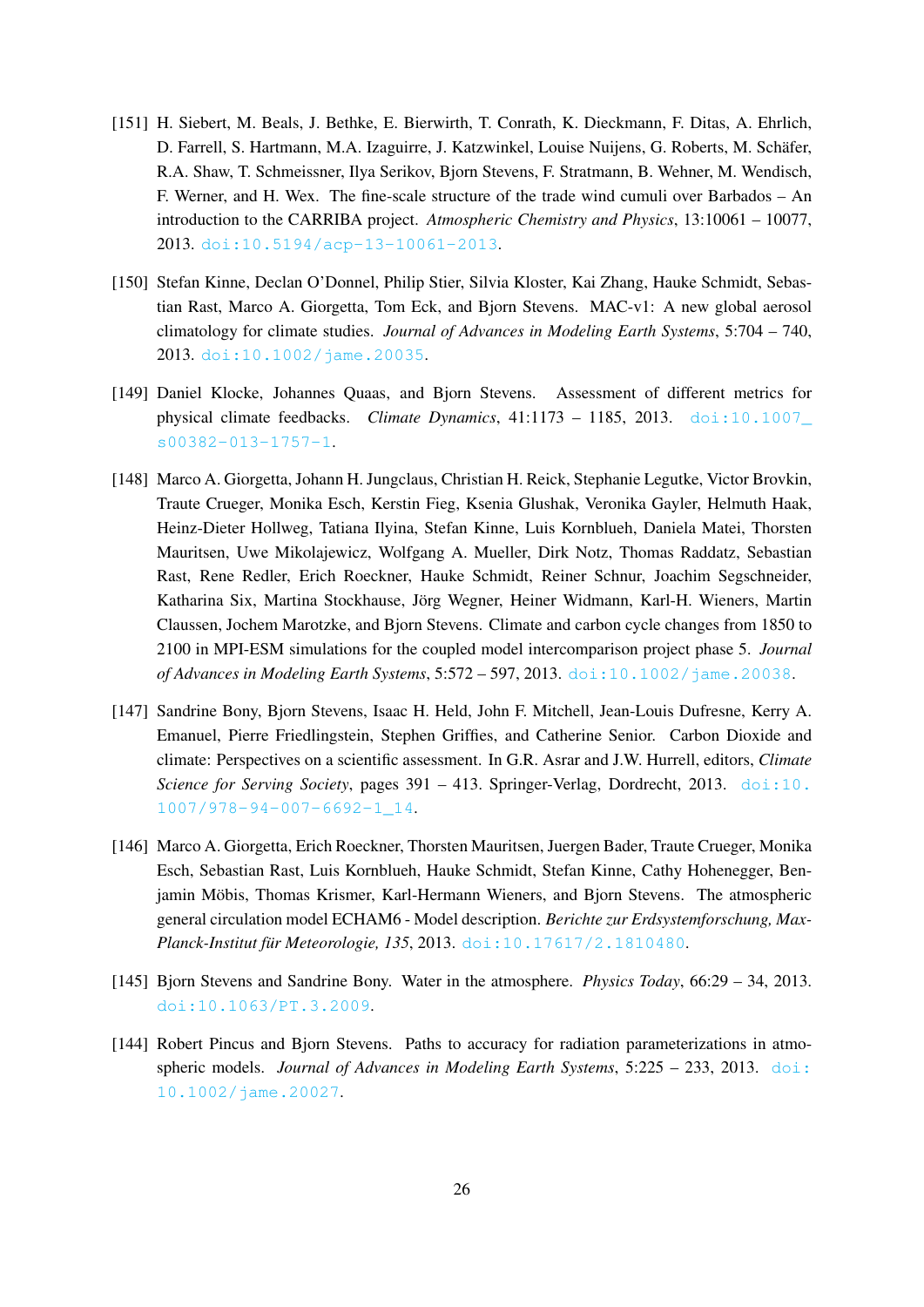- [143] E. Dietze, J. P. Mellado, B. Stevens, and H. Schmidt. Study of low-order numerical effects in the two-dimensional cloud-top mixing layer. *Theoretical and Computational Fluid Dynamics*,  $27:239 - 251, 2013.$  [doi:10.1007/s00162-012-0263-0](https://doi.org/10.1007/s00162-012-0263-0).
- [142] Alexander Otto, Friederike E. L. Otto, Olivier Boucher, John Church, Gabi Hegerl, Piers M. Forster, Nathan P. Gillett, Jonathan Gregory, Gregory C. Johnson, Reto Knutti, Nicholas Lewis, Ulrike Lohmann, Jochem Marotzke, Gunnar Myhre, Drew Shindell, Bjorn Stevens, and Myles R. Allen. Energy budget constraints on climate response. *Nature Geoscience*, 6:415 – 416, 2013. [doi:10.1038/ngeo1836](https://doi.org/10.1038/ngeo1836).
- [141] Bjorn Stevens and Sandrine Bony. What are climate models missing. *Science*, 340:1053 1054, 2013. [doi:10.1126/science.1237554](https://doi.org/10.1126/science.1237554).
- [140] Nilton O. Rennó, Earle Williams, Daniel Rosenfeld, David G. Fischer, Jürgen Fischer, Tibor Kremic, Arun Agrawal, Meinrat O. Andreae, Rosina Bierbaum, Richard Blakeslee, Anko Boerner, Neil Bowles, Hugh Christian, Ann Cox, Jason Dunion, Ákos Horváth, Xianglei Huang, Alexander Khain, Stefan Kinne, Maria C. Lemos, Joyce E. Penner, Ulrich Pöschl, Johannes Quaas, Elena Seran, Bjorn Stevens, Thomas Walati, and Thomas Wagner. CHASER: An innovative satellite mission concept to measure the effects of aerosols on clouds and climate. *Bulletin of the American Meteorological Society*, 94:685 - 694, 2013. [doi:10.1175/](https://doi.org/10.1175/BAMS-D-11-00239) [BAMS-D-11-00239](https://doi.org/10.1175/BAMS-D-11-00239).
- [139] T. Crueger, B. Stevens, and R. Brokopf. The Madden-Julian like oscillation in ECHAM6 and the introduction of a objective MJO score. *Journal of Climate*, 26:3241 – 3257, 2013. [doi:](https://doi.org/10.1175/JCLI-D-12-00413.1) [10.1175/JCLI-D-12-00413.1](https://doi.org/10.1175/JCLI-D-12-00413.1).
- [138] Bjorn Stevens, Marco A. Giorgetta, Monika Esch, Thorsten Mauritsen, Traute Crueger, Sebastian Rast, Marc Salzmann, Hauke Schmidt, Juergen Bader, Karoline Block, Renate Brokopf, Irina Fast, Stefan Kinne, Luis Kornblueh, Ulrike Lohmann, Robert Pincus, Thomas Reichler, and E. Roeckner. Atmospheric component of the MPI-M Earth System Model: ECHAM6. *Journal of Advances in Modeling Earth Systems*, 5:146 – 172, 2013. [doi:10.1002/jame.20015](https://doi.org/10.1002/jame.20015).
- [137] G. Bellon and Bjorn Stevens. Time scales of the trade wind boundary layer adjustment. *Journal of the Atmospheric Sciences*, 70:1071 – 1083, 2013. [doi:10.1175/jas-d-12-0219.1](https://doi.org/10.1175/jas-d-12-0219.1).
- [136] D. Popke, Bjorn Stevens, and Aiko Voigt. Climate and climate change in a radiative convective equilibrium version of ECHAM6. *Journal of Advances in Modeling Earth Systems*, 5:1 – 14, 2013. [doi:10.1029/2012MS000191](https://doi.org/10.1029/2012MS000191).
- [135] Jonathan J. Schubert, Bjorn Stevens, and Traute Crueger. Madden-Julian Oscillation as simulated by the MPI earth system model: Over the last and into the next Millennium. *Journal of Advances in Modeling Earth Systems*, 5:71 – 84, 2013. [doi:10.1029/2012MS000180](https://doi.org/10.1029/2012MS000180).
- [134] Cathy Hohenegger and Bjorn Stevens. Preconditioning deep convection with cumulus congestus. *Journal of the Atmospheric Sciences*, 70:448 – 464, 2013. [doi:10.1175/JAS-D-12-089.](https://doi.org/10.1175/JAS-D-12-089.1) [1](https://doi.org/10.1175/JAS-D-12-089.1).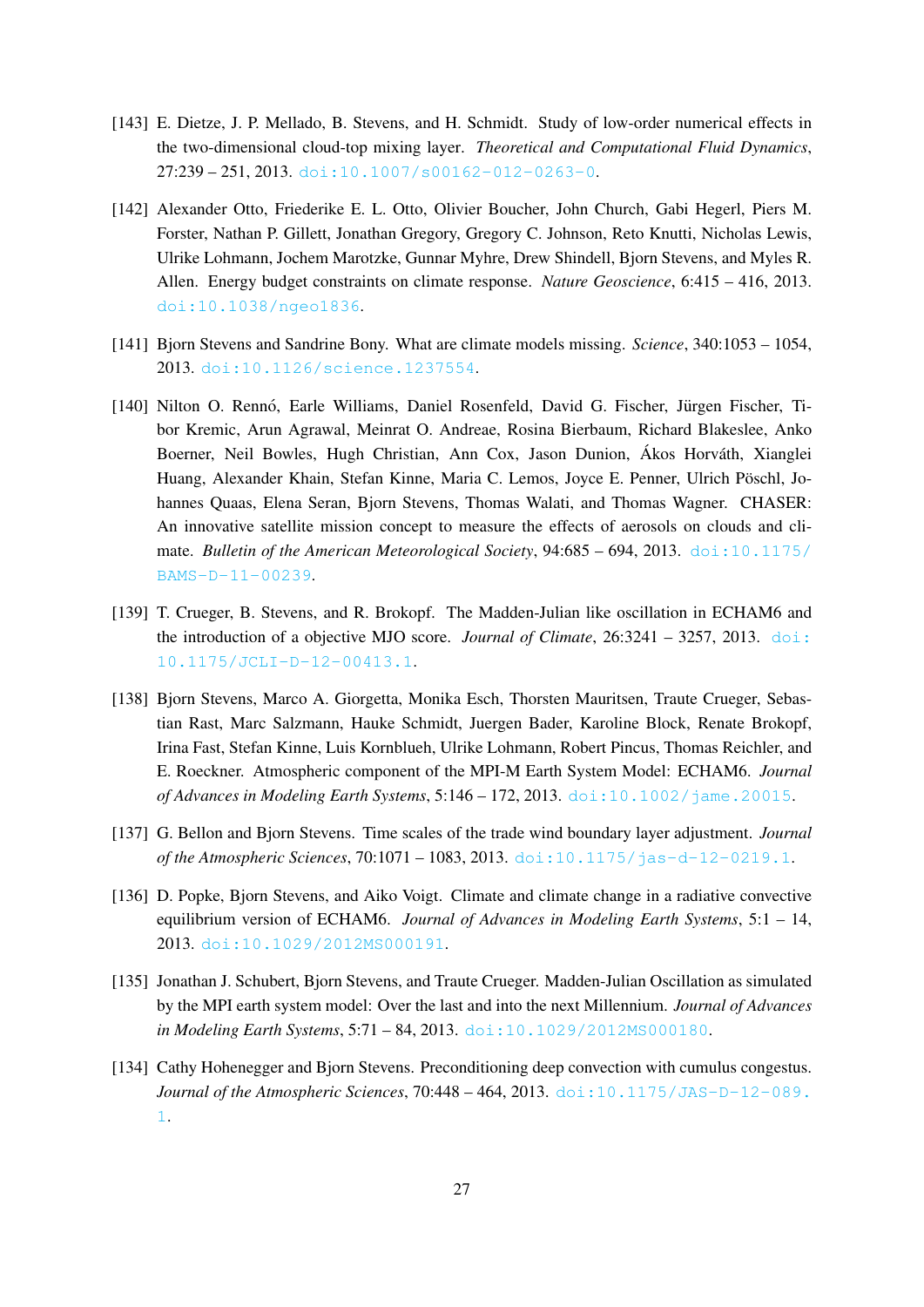- [133] Aiko Voigt, Bjorn Stevens, Juergen Bader, and Thorsten Mauritsen. On the hemisphere symmetry of reflected shortwave radiation. *Journal of Climate*, 26:468 – 477, 2013. [doi:10.1175/](https://doi.org/10.1175/JCLI-D-12-00132.1) [JCLI-D-12-00132.1](https://doi.org/10.1175/JCLI-D-12-00132.1).
- [132] Bjorn Stevens and O. Boucher. Climate science: The aerosol effect. *Nature*, 490:40 41, 2012. [doi:10.1038/490040a](https://doi.org/10.1038/490040a).
- [131] Malte Rieck, Luise Nuijens, and Bjorn Stevens. Marine boundary layer cloud feedbacks in a constant relative humidity atmosphere. *Journal of the Atmospheric Sciences*, 69:2538 – 2550, 2012. [doi:10.1175/JAS-D-11-0203.1](https://doi.org/10.1175/JAS-D-11-0203.1).
- [130] Thorsten Mauritsen, Bjoern Stevens, Erich Roeckner, Traute Crueger, Monika Esch, Marco A. Giorgetta, Helmuth Haak, Johann H. Jungclaus, Daniel Klocke, Daniela Matei, Uwe Mikolajewicz, Dirk Notz, Robert Pincus, Hauke Schmidt, and Lorenzo Tomassini. Tuning the climate of a global model. *Journal of Advances in Modeling Earth Systems*, 4, 2012. [doi:](https://doi.org/10.1029/2012MS000154) [10.1029/2012MS000154](https://doi.org/10.1029/2012MS000154).
- [129] Benjamin Möbis and Bjoern Stevens. Factors controlling the position of the intertropical convergence zone on an aquaplanet. *Journal of Advances in Modeling Earth Systems*, 4, 2012. [doi:10.1029/2012MS000199](https://doi.org/10.1029/2012MS000199).
- [128] G. Bellon and Bjorn Stevens. Using the sensitivity of large-eddy simulations to evaluate atmospheric boundary layer models. *Journal of the Atmospheric Sciences*, 69:1582 – 1601, 2012. [doi:10.1175/JCLI-D-11-00338.1](https://doi.org/10.1175/JCLI-D-11-00338.1).
- [127] L. Nuijens and B. Stevens. The influence of wind speed on shallow marine cumulus convection. *Journal of the Atmospheric Sciences*, 69:168 – 184, 2012. [doi:10.1175/JAS-D-11-02.1](https://doi.org/10.1175/JAS-D-11-02.1).
- [126] Bjorn Stevens and Stephen E. Schwartz. Observing and modeling earth's energy flows. *Surveys in Geophysics*, 33:779 – 816, 2012. [doi:10.1007/s10712-012-9184-0](https://doi.org/10.1007/s10712-012-9184-0).
- [125] G. Matheou, D. Chung, L. Nuijens, B. Stevens, and J. Teixeira. On the fidelity of large-eddy simulation of shallow precipitating cumulus convection. *Monthly Weather Review*, 139:2918 – 2939, 2011. [doi:10.1175/2011MWR3599.1](https://doi.org/10.1175/2011MWR3599.1).
- [124] A. Z. Owinoh, B. Stevens, and R. Klein. Multiscale asymptotics analysis for the mesoscale dynamics of cloud-topped boundary layers. *Journal of the Atmospheric Sciences*, 68:379 – 402, 2011. [doi:10.1175/2010JAS3469.1](https://doi.org/10.1175/2010JAS3469.1).
- [123] M. vanZanten, B. Stevens, L. Nuijens, A. P. Siebesma, A. S. Ackerman, F. Burnet, A. Cheng, F. Couvreux, H. Jiang, M. Khairoutdinov, Y. Kogan, D. C. Lewellen, D. Mechem, K. Nakamura, A. Noda, B. J. Shipway, J. Slawinska, S. Wang, and A. Wyszogrodzki. Controls on precipitation and cloudiness in simulations of trade-wind cumulus as observed during RICO. *Journal of Advances in Modeling Earth Systems*, 3, 2011. [doi:10.1029/2011MS000056](https://doi.org/10.1029/2011MS000056).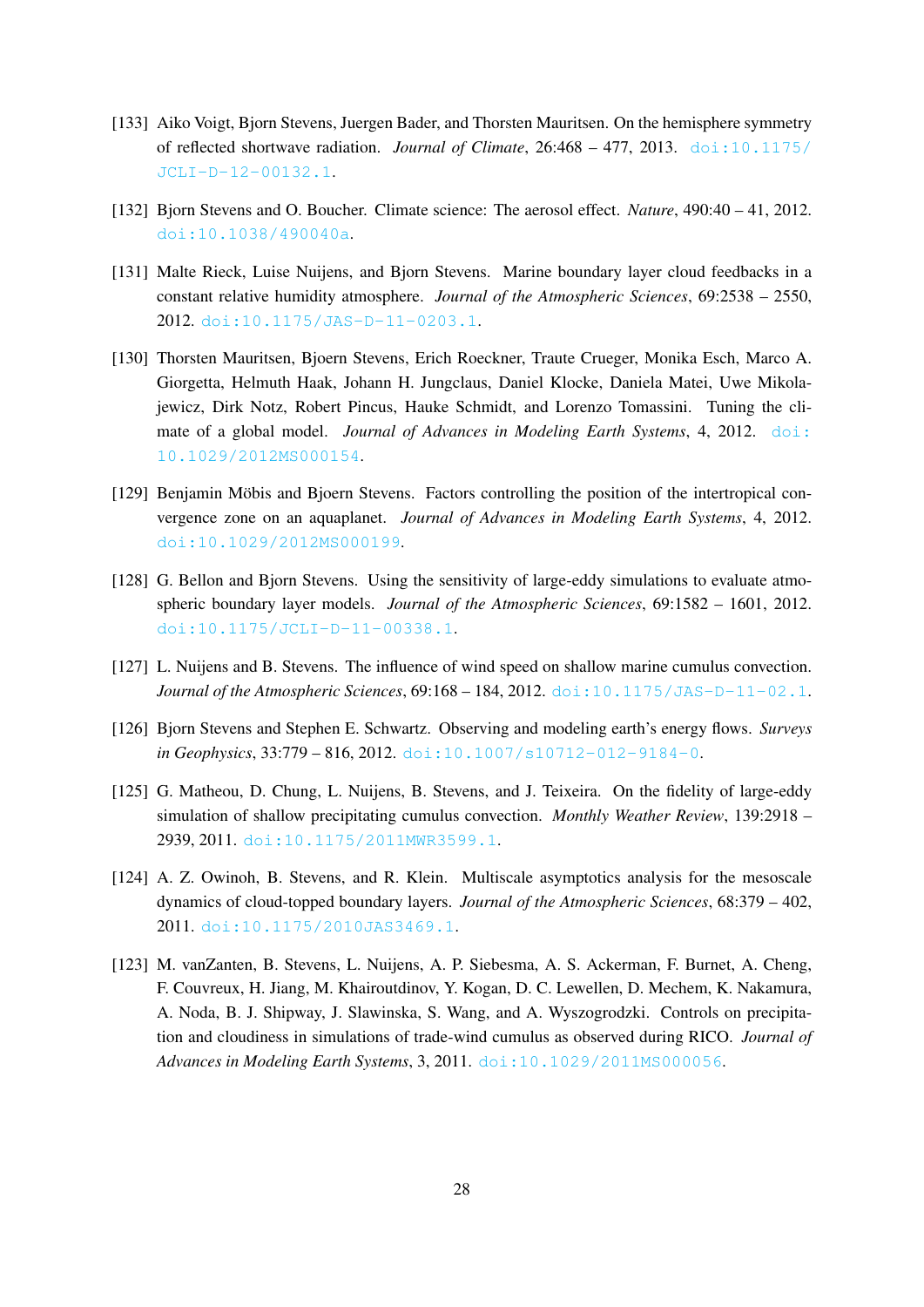- [122] I. Sandu and B. Stevens. On the factors modulating the stratocumulus to cumulus transitions. *Journal of the Atmospheric Sciences*, 68:1865 – 1881, 2011. [doi:10.1175/2011JAS3614.](https://doi.org/10.1175/2011JAS3614.1) [1](https://doi.org/10.1175/2011JAS3614.1).
- [121] B. Medeiros and B. Stevens. Revealing differences in GCM representations of low clouds. *Climate Dynamics*, 36:385 – 399, 2011. [doi:10.1007/s00382-009-0694-5](https://doi.org/10.1007/s00382-009-0694-5).
- [120] JP. Mellado, B. Stevens, H. Schmidt, and N. Peters. Two-fluid formulation of the cloud-top mixing layer for direct numerical simulation. *Theoretical and Computational Fluid Dynamics*,  $24:511 - 536, 2010.$  [doi:10.1007/s00162-010-0182-x](https://doi.org/10.1007/s00162-010-0182-x).
- [119] B. Medeiros, Louise Nuijens, C. Antoniazzi, and Bjorn Stevens. Low-latitude boundary layer clouds as seen by CALIPSO. *Journal of Geophysical Research - Atmospheres*, 115, 2010. [doi:](https://doi.org/10.1029/2010JD014437) [10.1029/2010JD014437](https://doi.org/10.1029/2010JD014437).
- [118] A. Seifert, L. Nuijens, and B. Stevens. Turbulence effects on warm-rain autoconversion in precipitating shallow convection. *Quarterly Journal of the Royal Meteorological Society*, 136:1753  $-1762, 2010.$  [doi:10.1002/qj.684](https://doi.org/10.1002/qj.684).
- [117] JP. Mellado, B. Stevens, H. Schmidt, and N. Peters. Probability density functions in the cloud-top mixing layer. *New Journal of Physics*, 12, 2010. URL: [http://iopscience.](http://iopscience.iop.org/1367-2630/12/8/085010/pdf/1367-2630_12_8_085010.pdf) [iop.org/1367-2630/12/8/085010/pdf/1367-2630\\_12\\_8\\_085010.pdf](http://iopscience.iop.org/1367-2630/12/8/085010/pdf/1367-2630_12_8_085010.pdf), [doi:](https://doi.org/10.1088/1367-2630/12/8/085010) [10.1088/1367-2630/12/8/085010](https://doi.org/10.1088/1367-2630/12/8/085010).
- [116] A. Seifert and B. Stevens. Microphysical scaling relations in a kinematic model of isolated shallow cumulus clouds. *Journal of the Atmospheric Sciences*, 67:1575 – 1590, 2010. [doi:](https://doi.org/10.1175/2009JAS3319.1) [10.1175/2009JAS3319.1](https://doi.org/10.1175/2009JAS3319.1).
- [115] P. Trivej and B. Stevens. The echo size distribution of precipitating shallow cumuli. *Journal of the Atmospheric Sciences*, 67:788 – 804, 2010. [doi:10.1175/2009JAS3178.1](https://doi.org/10.1175/2009JAS3178.1).
- [114] A. N. Cheng, K. M. Xu, and Bjorn Stevens. Effects of resolution on the simulation of boundarylayer clouds and the partition of kinetic energy to subgrid scales. *Journal of Advances in Modeling Earth Systems*, 2, 2010. [doi:10.3894/james.2010.2.3](https://doi.org/10.3894/james.2010.2.3).
- [113] S. N. Stechmann and B. Stevens. Multiscale models for cumulus cloud dynamics. *Journal of the Atmospheric Sciences*, 67:3269 – 3285, 2010. [doi:10.1175/2010JAS3380.1](https://doi.org/10.1175/2010JAS3380.1).
- [112] J. H. Jungclaus, S. J. Lorenz, C. Timmreck, C. H. Reick, V. Brovkin, K. Six, J. Segschneider, M. A. Giorgetta, T. J. Crowley, J. Pongratz, N. A. Krivova, L. E. Vieira, S. K. Solanki, D. Klocke, M. Botzet, M. Esch, V. Gayler, H. Haak, T. Raddatz, E. Roeckner, R. Schnur, H. Widmann, M. Claussen, B. Stevens, and J. Marotzke. Climate and carbon-cycle variability over the last millennium. *Climate of the Past*, 6:723 – 737, 2010. [doi:10.5194/cp-6-723-2010](https://doi.org/10.5194/cp-6-723-2010).
- [111] J. Quaas, B. Stevens, P. Stier, and U. Lohmann. Interpreting the cloud cover aerosol optical depth relationship found in satellite data using the general circulation model. *Atmospheric Chemistry*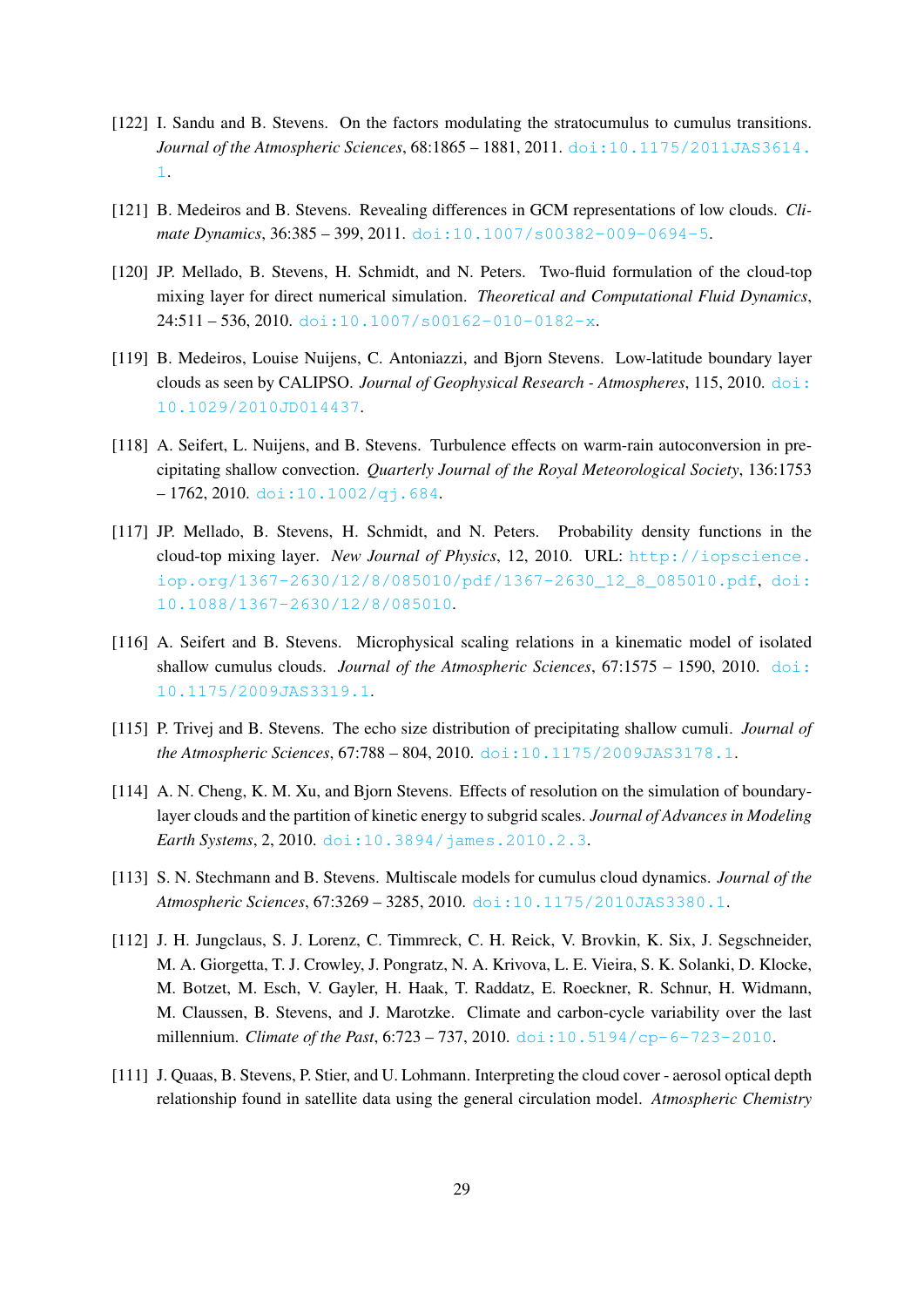*and Physics*, 10:6129 – 6135, 2010. URL: [http://www.atmos-chem-phys.net/10/](http://www.atmos-chem-phys.net/10/6129/2010/acp-10-6129-2010.html) [6129/2010/acp-10-6129-2010.html](http://www.atmos-chem-phys.net/10/6129/2010/acp-10-6129-2010.html), [doi:10.5194/acp-10-6129-2010](https://doi.org/10.5194/acp-10-6129-2010).

- [110] I. Sandu, B. Stevens, and R. Pincus. On the transitions in marine boundary layer cloudiness. *Atmospheric Chemistry and Physics*, 10:2377 – 2391, 2010.
- [109] Juan-Pedro Mellado, Bjorn Stevens, Heiko Schmidt, and Norbert Peters. Investigation of latent heat effects at the stratocumulus top using direct numerical simulations. In *Oberwolfach Report, 34/2010*, volume 39/2006, pages 2061 – 2062. Mathematisches Forschungsinstitut Oberwolfach, 2010. [doi:10.4171/OWR/2010/34](https://doi.org/10.4171/OWR/2010/34).
- [108] B. Stevens. Cloud-top entrainment instability. *Journal of Fluid Mechanics*, 660:1 4, 2010. [doi:10.1017/S0022112010003575](https://doi.org/10.1017/S0022112010003575).
- [107] B. Stevens and G. Feingold. Untangling aerosol effects on clouds and precipitation in a buffered system. *Nature*, 461:607 – 613, 2009. [doi:10.1038/nature08281](https://doi.org/10.1038/nature08281).
- [106] Y. Y. Zhang, B. Stevens, B. Medeiros, and M. Ghil. Low-cloud fraction, lower-tropospheric stability, and large-scale divergence. *Journal of Climate*, 22:4827 – 4844, 2009.
- [105] L. Nuijens, Bjorn Stevens, and A. P. Siebesma. The environment of precipitating shallow cumulus convection. *Journal of the Atmospheric Sciences*, 66:1962 – 1979, 2009. [doi:10.1175/](https://doi.org/10.1175/2008JAS2841.1) [2008JAS2841.1](https://doi.org/10.1175/2008JAS2841.1).
- [104] JP. Mellado, B. Stevens, H. Schmidt, and N. Peters. Buoyancy reversal in cloud-top mixing layers. *Quarterly Journal of the Royal Meteorological Society*, 135:963 – 978, 2009. [doi:](https://doi.org/10.1002/qj.417) [10.1002/qj.417](https://doi.org/10.1002/qj.417).
- [103] A. A. Ackerman, M. C. vanZanten, B. Stevens, V. Savic-Jovcic, C. S. Bretherton, A. Chlond, J.-C. Golaz, H. Jiang, M. Khairoutdinov, S. K. Krueger, D. C. Lewellen, A. Lock, C.-M. Moeng, K. Nakamura, M. D. Petters, J. R. Snider, S. Weinbrecht, and M. Zulauf. Large-eddy simulations of a drizzling, stratocumulus-topped marine boundary layer. *Monthly Weather Review*, 137:1083 – 1110, 2009. [doi:10.1175/2008MWR2582.1](https://doi.org/10.1175/2008MWR2582.1).
- [102] I. Sandu, J.-L. Brenguier, O. Thouron, and Bjorn Stevens. How important is the vertical structure for the representation of aerosol impacts on the diurnal cycle of marine stratocumulus? *Atmospheric Chemistry and Physics*, 9:4039 – 4052, 2009.
- [101] Robert Pincus and Bjorn Stevens. Monte Carlo spectral integration: a consistent approximation for radiative transfer in Large Eddy Simulations. *Journal of Advances in Modeling Earth Systems*, 2, 2009. [doi:10.3894/james.2009.1.1](https://doi.org/10.3894/james.2009.1.1).
- [100] C. M. Wu, B. Stevens, and A. Arakawa. What controls the transition from shallow to deep convection? *Journal of the Atmospheric Sciences*, 66:1793 – 1806, 2009. URL: [<GotoISI>:](<Go to ISI>://WOS:000267263300019) [//WOS:000267263300019](<Go to ISI>://WOS:000267263300019), [doi:10.1175/2008jas2945.1](https://doi.org/10.1175/2008jas2945.1).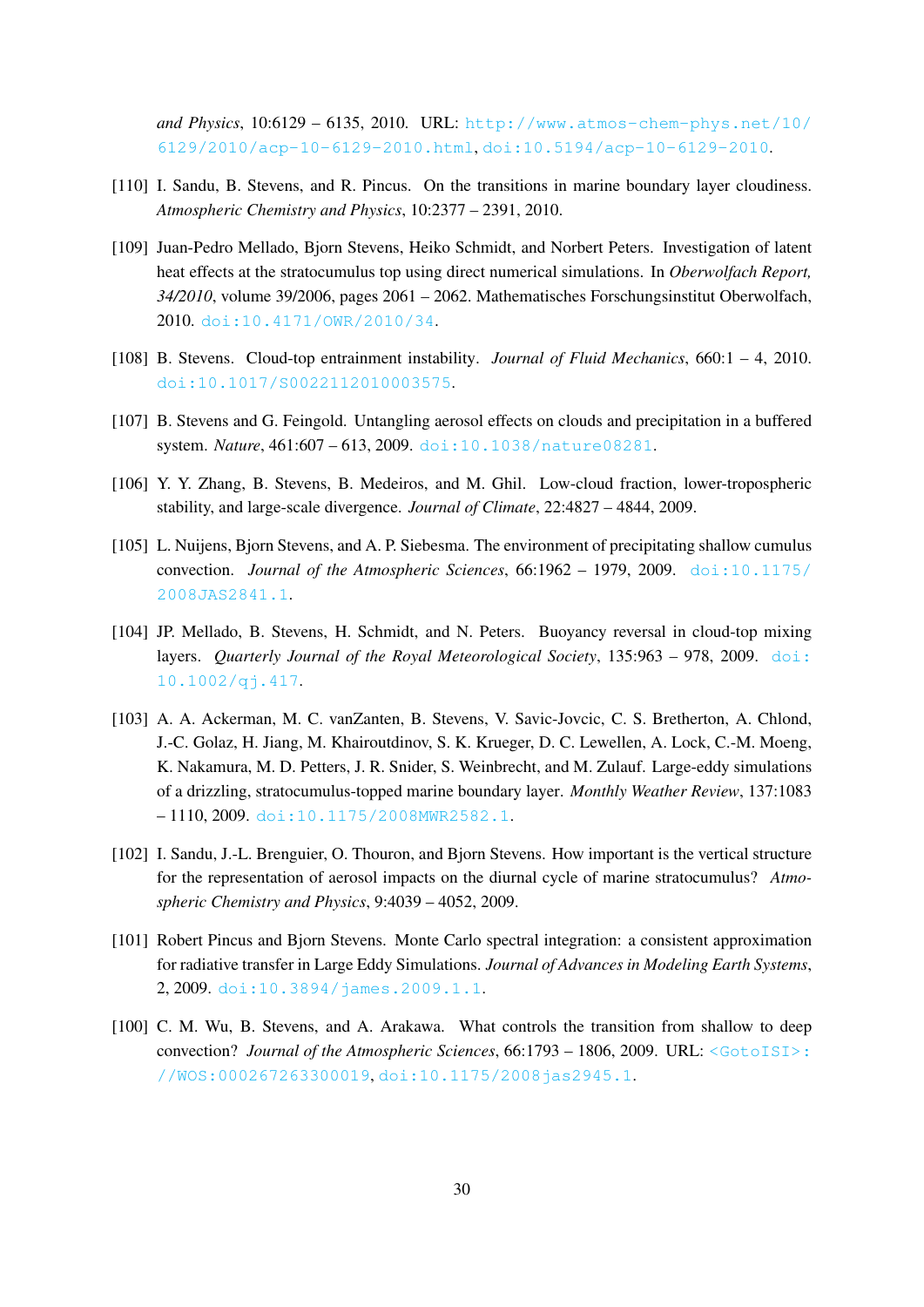- [99] A. P. Siebesma, J.-L. Brenguier, C. S. Bretherton, W. W. Grabowski, J. Heintzenberg, B. Kärcher, K. Lehmann, J. C. Petch, P. Spichtinger, B. Stevens, and F. Stratmann. Cloud-controlling factors. In J. Heintzenberg and R.J. Charlson, editors, *Clouds in the perturbed climate system*. MIT Press, Cambridge, Mass., 2009.
- [98] Bjorn Stevens and Jean-Louis Brenguier. Cloud-controlling factors: low clouds. In J. Heintzenberg and R.J. Charlson, editors, *Clouds in the perturbed climate system*, Strüngmann Forum Reports, pages 173–196. MIT Press, Cambridge, Mass., 2009.
- [97] Bjorn Stevens and R. Seifert. Understanding macrophysical outcomes of microphysical choices in simulations of shallow cumulus convection. *Journal of the Meteorological Society of Japan*, 86A:143 – 162, 2008.
- [96] B. Medeiros, B. Stevens, I. M. Held, M. Zhao, D. L. Williamson, J. G. Olson, and C. S. Bretherton. Aquaplanets, climate sensitivity, and low clouds. *Journal of Climate*, 21:4974 – 4991, 2008. URL: [<GotoISI>://WOS:000259599900005](<Go to ISI>://WOS:000259599900005), [doi:10.1175/2008JCLI1995.1](https://doi.org/10.1175/2008JCLI1995.1).
- [95] V. Savic-Jovcic and B. Stevens. The structure and mesoscale organization of precipitating stratocumulus. *Journal of the Atmospheric Sciences*, 65:1587 – 1605, 2008. URL: [<GotoISI>:](<Go to ISI>://WOS:000255681300006) [//WOS:000255681300006](<Go to ISI>://WOS:000255681300006), [doi:10.1175/2007JAS2456.1](https://doi.org/10.1175/2007JAS2456.1).
- [94] D. K. Lilly and B. Stevens. Validation of a mixed-layer closure. I: Theoretical tests. *Quarterly Journal of the Royal Meteorological Society*, 134:47 – 55, 2008. URL: [<GotoISI>://WOS:](<Go to ISI>://WOS:000259292300004) [000259292300004](<Go to ISI>://WOS:000259292300004), [doi:10.1002/qj.184](https://doi.org/10.1002/qj.184).
- [93] H. Y. Huang, B. Stevens, and S. A. Margulis. Application of dynamic subgrid-scale models for large-eddy simulation of the daytime convective boundary layer over heterogeneous surfaces. *Boundary-Layer Meteorology*, 126:327 – 348, 2008. URL: [<GotoISI>://WOS:](<Go to ISI>://WOS:000252670800001) [000252670800001](<Go to ISI>://WOS:000252670800001), [doi:10.1007/s10546-007-9239-9](https://doi.org/10.1007/s10546-007-9239-9).
- [92] J. Teixeira, B. Stevens, C. S. Bretherton, R. Cederwall, J. D. Doyle, J. C. Golaz, A. A. M. Holtslag, S. A. Klein, J. K. Lundquist, D. A. Randall, A. R. Siebesma, and P. M. M. Soares. Parameterization of the atmospheric boundary layer: A View from just above the inversion. *Bulletin of the American Meteorological Society*, 89:453 – 458, 2008. URL: [<GotoISI>://WOS:](<Go to ISI>://WOS:000255792800011) [000255792800011](<Go to ISI>://WOS:000255792800011), [doi:10.1175/BAMS-89-4-453](https://doi.org/10.1175/BAMS-89-4-453).
- [91] H. W. Xue, G. Feingold, and B. Stevens. Aerosol effects on clouds, precipitation, and the organization of shallow cumulus convection. *Journal of the Atmospheric Sciences*, 65:392 – 406, 2008. URL: [<GotoISI>://WOS:000253406600006](<Go to ISI>://WOS:000253406600006), [doi:10.1175/2007jas2428.1](https://doi.org/10.1175/2007jas2428.1).
- [90] M. Satoh and B. Stevens. Preface to Special Issue on The International Workshop on High-Resolution and Cloud Modeling, 2006. *Journal of the Meteorological Society of Japan*, 86:I-II, 2008.
- [89] R. A. J. Neggers, J. D. Neelin, and B. Stevens. Impact mechanisms of shallow cumulus convection on tropical climate dynamics. *Journal of Climate*, 20:2623 – 2642, 2007. URL: [<GotoISI>:](<Go to ISI>://WOS:000247159300018) [//WOS:000247159300018](<Go to ISI>://WOS:000247159300018), [doi:10.1175/JCLI4079.1](https://doi.org/10.1175/JCLI4079.1).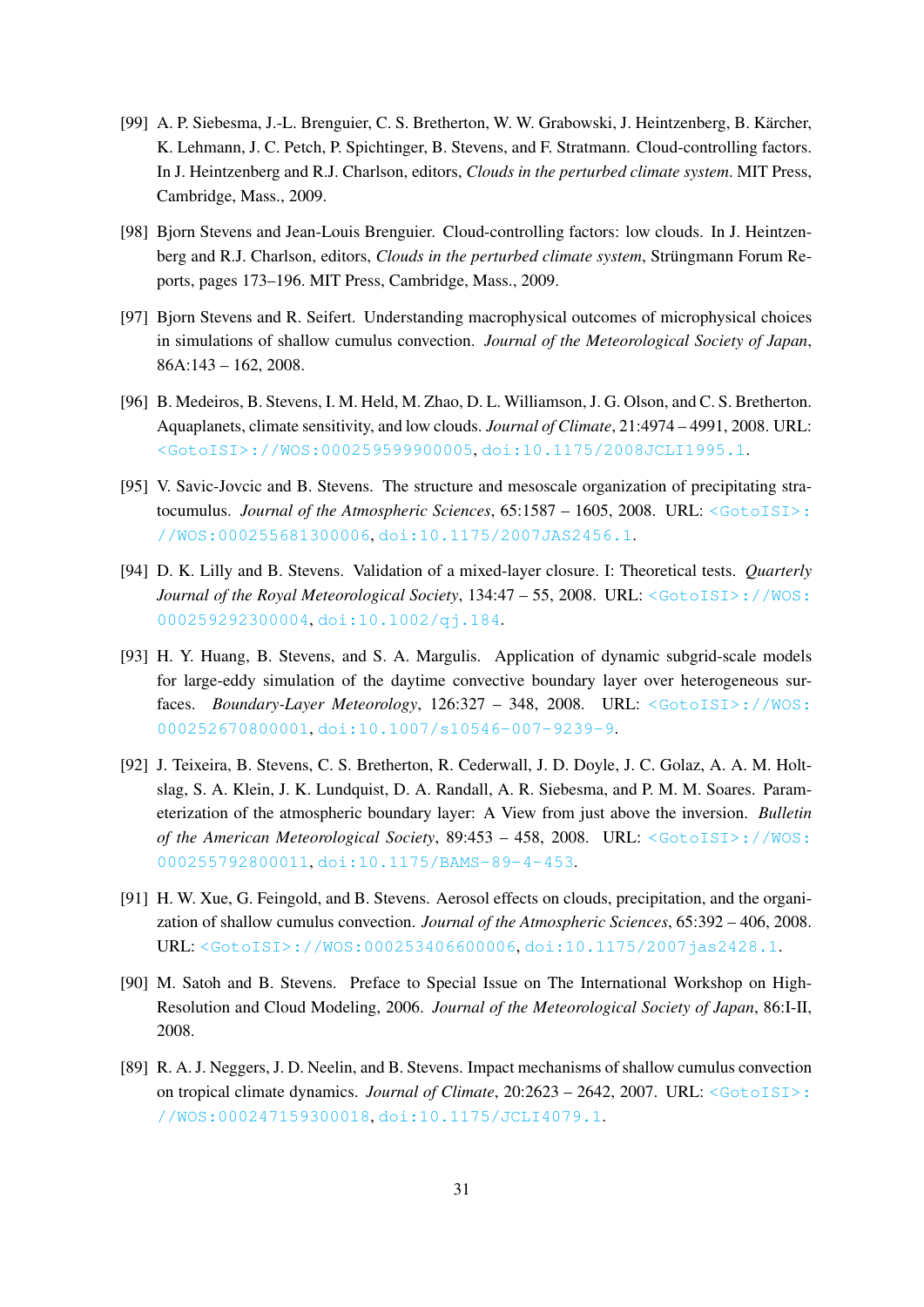- [88] B. Stevens. On the growth of layers of nonprecipitating cumulus convection. *Journal of the Atmospheric Sciences*, 64:2916 – 2931, 2007. URL: [<GotoISI>://WOS:000248726900009](<Go to ISI>://WOS:000248726900009), [doi:10.1175/JAS3983.1](https://doi.org/10.1175/JAS3983.1).
- [87] B. Stevens, A. Beljaars, S. Bordoni, C. Holloway, M. Kohler, S. Krueger, V. Savic-Jovcic, and Y. Y. Zhang. On the structure of the lower troposphere in the summertime stratocumulus regime of the northeast Pacific. *Monthly Weather Review*, 135:985 – 1005, 2007. [doi:10.1175/](https://doi.org/10.1175/mwr3427.1) [mwr3427.1](https://doi.org/10.1175/mwr3427.1).
- [86] R. A. J. Neggers, B. Stevens, and J. D. Neelin. Variance scaling in shallow-cumulus-topped mixed layers. *Quarterly Journal of the Royal Meteorological Society*, 133:1629 – 1641, 2007. URL: [<GotoISI>://WOS:000251429400002](<Go to ISI>://WOS:000251429400002), [doi:10.1002/qj.105](https://doi.org/10.1002/qj.105).
- [85] R. M. Rauber, B. Stevens, H. T. Ochs, C. Knight, B. A. Albrecht, A. M. Blyth, C. W. Fairall, J. B. Jensen, S. G. Lasher-Trapp, O. L. Mayol-Bracero, G. Vali, J. R. Anderson, B. A. Baker, A. R. Bandy, E. Burnet, J. L. Brenguier, W. A. Brewer, P. R. A. Brown, P. Chuang, W. R. Cotton, L. D. Girolamo, B. Geerts, H. Gerber, S. Goke, L. Gomes, B. G. Heikes, J. G. Hudson, P. Kollias, R. P. Lawson, S. K. Krueger, D. H. Lenschow, L. Nuijens, D. W. O'Sullivan, R. A. Rilling, D. C. Rogers, A. P. Siebesma, E. Snodgrass, J. L. Stith, D. C. Thornton, S. Tucker, C. H. Twohy, and P. Zuidema. Rain in shallow cumulus over the ocean: the RICO Campaign. *Bulletin of the American Meteorological Society*, 88:1912 – 1928, 2007. URL: [<GotoISI>://WOS:](<Go to ISI>://WOS:000252334100014) [000252334100014](<Go to ISI>://WOS:000252334100014), [doi:10.1175/BAMS-88-12-1912](https://doi.org/10.1175/BAMS-88-12-1912).
- [84] D. H. Lenschow, V. Savic-Jovcic, and B. Stevens. Divergence and vorticity from aircraft air motion measurements. *Journal of Atmospheric and Oceanic Technology*, 24:2062 – 2072, 2007. URL: [<GotoISI>://WOS:000252001300006](<Go to ISI>://WOS:000252001300006), [doi:10.1175/2007JTECHA940.1](https://doi.org/10.1175/2007JTECHA940.1).
- [83] R. M. Rauber, B. Stevens, J. Davison, S. Goke, O. L. Mayol-Bracero, D. Rogers, P. Zuidema, H. T. Ochs, C. Knight, J. Jensen, S. Bereznicki, S. Bordoni, H. Caro-Gautier, M. Colon-Robles, M. Deliz, S. Donaher, V. Ghate, E. Grzeszczak, C. Henry, A. M. Hertel, I. Jo, M. Kruk, J. Lowenstein, J. Malley, B. Medeiros, Y. Mendez-Lopez, S. Mishra, F. Morales-Garcia, L. A. Nuijens, D. O'Donnell, D. L. Ortiz-Montalvo, K. Rasmussen, E. Riepe, S. Scalia, E. Serpetzoglou, H. Shen, M. Siedsma, J. Small, E. Snodgrass, P. Trivej, and J. Zawislak. In the driver's seat : Rico and education. *Bulletin of the American Meteorological Society*, 88:1929 – 1937, 2007. URL: [<GotoISI>://WOS:000252334100015](<Go to ISI>://WOS:000252334100015), [doi:10.1175/BAMS-88-12-1929](https://doi.org/10.1175/BAMS-88-12-1929).
- [82] R. A. J. Neggers, B. Stevens, and J. D. Neelin. A simple equilibrium model for shallow-cumulustopped mixed layers. *Theoretical and ComputationalFluid Dynamics*, 20:305 – 322, 2006. [doi:](https://doi.org/10.1007/s00162-006-0030-1) [10.1007/s00162-006-0030-1](https://doi.org/10.1007/s00162-006-0030-1).
- [81] M. D. Petters, J. R. Snider, Bjoern Stevens, G. Vali, I. Faloona, and L. M. Russell. Accumulation mode aerosol, pockets of open cells, and particle nucleation in the remote subtropical Pacific marine boundary layer. *Journal of Geophysical Research-Atmospheres*, 111, 2006. URL: [<GotoISI>://WOS:000235026600001](<Go to ISI>://WOS:000235026600001), [doi:10.1029/2004JD005694](https://doi.org/10.1029/2004JD005694).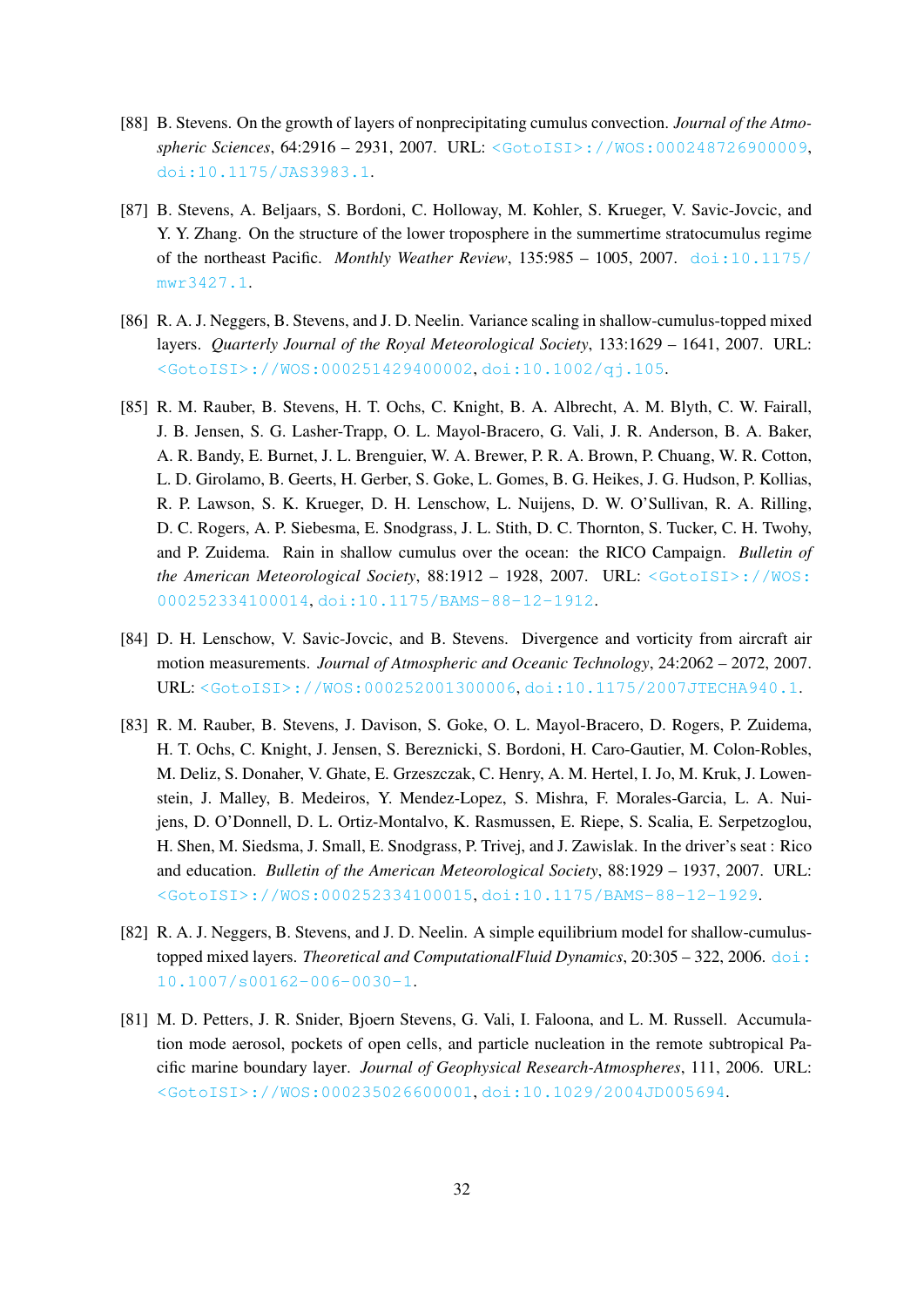- [80] S. Bordoni and B. Stevens. Principal component analysis of the summertime winds over the Gulf of California: A gulf surge index. *Monthly Weather Review*, 134:3395 – 3414, 2006. URL: [<GotoISI>://WOS:000242291600021](<Go to ISI>://WOS:000242291600021), [doi:10.1175/mwr3253.1](https://doi.org/10.1175/mwr3253.1).
- [79] Bjorn Stevens. Bulk boundary-layer concepts for simplified models of tropical dynamics. *Theoretical and Computational Fluid Dynamics*, 20:279 – 304, 2006. [doi:10.1007/](https://doi.org/10.1007/s00162-006-0032-z) [s00162-006-0032-z](https://doi.org/10.1007/s00162-006-0032-z).
- [78] P. Zhu, C. S. Bretherton, M. Kohler, A. N. Cheng, A. Chlond, Q. Z. Geng, P. Austin, J. C. Golaz, G. Lenderink, A. Lock, and B. Stevens. Intercomparison and interpretation of single-column model simulations of a nocturnal stratocumulus-topped marine boundary layer. *Monthly Weather Review*, 133:2741 – 2758, 2005.
- [77] B. Stevens, C. H. Moeng, A. S. Ackerman, C. S. Bretherton, A. Chlond, S. De Roode, J. Edwards, J. C. Golaz, H. L. Jiang, M. Khairoutdinov, M. P. Kirkpatrick, D. C. Lewellen, A. Lock, F. Mueller, D. E. Stevens, E. Whelan, and P. Zhu. Evaluation of large-Eddy simulations via observations of nocturnal marine stratocumulus. *Monthly Weather Review*, 133:1443 – 1462, 2005.
- [76] Bjorn Stevens. Atmospheric moist convection. *Annual Review of Earth and Planetary Sciences*, 33:605 – 643, 2005. [doi:10.1146/annurev.earth.33.092203.122658](https://doi.org/10.1146/annurev.earth.33.092203.122658).
- [75] C. H. Twohy, M. D. Petters, J. R. Snider, Bjorn Stevens, W. Tahnk, M. Wetzel, L. Russell, and F. Burnet. Evaluation of the aerosol indirect effect in marine stratocumulus clouds: Droplet number, size, liquid water path, and radiative impact. *Journal of Geophysical Research-Atmospheres*, 110, 2005. URL: [<GotoISI>://WOS:000228852200004](<Go to ISI>://WOS:000228852200004), [doi:](https://doi.org/10.1029/2004JD005116) [10.1029/2004JD005116](https://doi.org/10.1029/2004JD005116).
- [74] L. M. Hinkelman, B. Stevens, and K. F. Evans. A large-eddy simulation study of anisotropy in fair-weather cumulus cloud fields. *Journal of the Atmospheric Sciences*, 62:2155 – 2171, 2005. URL: [<GotoISI>://WOS:000230962800007](<Go to ISI>://WOS:000230962800007), [doi:10.1175/JAS3463.1](https://doi.org/10.1175/JAS3463.1).
- [73] C. H. Moeng, Bjorn Stevens, and P. P. Sullivan. Where is the interface of the stratocumulustopped PBL? *Journal of the Atmospheric Sciences*, 62:2626 – 2631, 2005. URL: [<GotoISI>:](<Go to ISI>://WOS:000230962900022) [//WOS:000230962900022](<Go to ISI>://WOS:000230962900022), [doi:10.1175/JAS3470.1](https://doi.org/10.1175/JAS3470.1).
- [72] I. Faloona, D. H. Lenschow, T. Campos, Bjorn Stevens, M. van Zanten, B. Blomquist, D. Thornton, A. Bandy, and H. Gerber. Observations of entrainment in eastern Pacific marine stratocumulus using three conserved scalars. *Journal of the Atmospheric Sciences*, 62:3268 – 3285, 2005. URL: [<GotoISI>://WOS:000232275300015](<Go to ISI>://WOS:000232275300015), [doi:10.1175/JAS3541.1](https://doi.org/10.1175/JAS3541.1).
- [71] M. C. vanZanten and B. Stevens. Observations of the structure of heavily precipitating marine stratocumulus. *Journal of the Atmospheric Sciences*, 62:4327 – 4342, 2005. URL: [<GotoISI>:](<Go to ISI>://WOS:000234419800012) [//WOS:000234419800012](<Go to ISI>://WOS:000234419800012), [doi:10.1175/JAS3611.1](https://doi.org/10.1175/JAS3611.1).
- [70] M. C. vanZanten, B. Stevens, G. Vali, and D. H. Lenschow. Observations of drizzle in nocturnal marine stratocumulus. *Journal of the Atmospheric Sciences*, 62:88 – 106, 2005. URL: [<GotoISI>://WOS:000226838600005](<Go to ISI>://WOS:000226838600005), [doi:10.1175/JAS-3355.1](https://doi.org/10.1175/JAS-3355.1).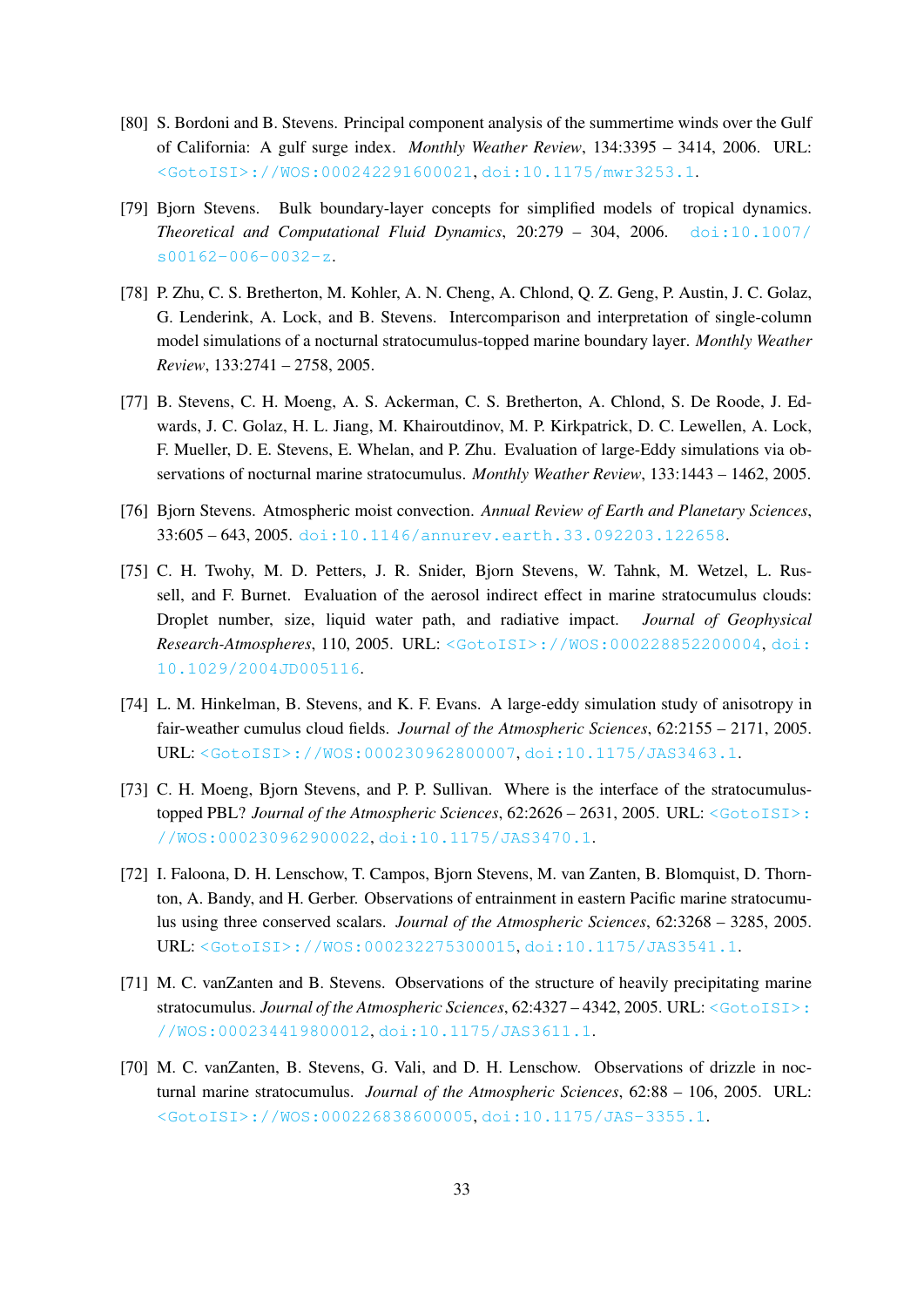- [69] Y. Y. Zhang, B. Stevens, and M. Ghil. On the diurnal cycle and susceptibility to aerosol concentration in a stratocumulus-topped mixed layer. *Quarterly Journal of the Royal Meteorological Society*, 131:1567 – 1583, 2005. URL: [<GotoISI>://WOS:000230262500013](<Go to ISI>://WOS:000230262500013), [doi:10.1256/qj.04.103](https://doi.org/10.1256/qj.04.103).
- [68] B. Stevens, G. Vali, K. Comstock, R. Wood, C. M. van Zanten, P. H. Austin, C. S. Bretherton, and D. H. Lenschow. Pockets of open cells and drizzle in marine stratocumulus. *Bulletin of the American Meteorological Society*, 86:51 – 57, 2005. URL: [<GotoISI>://WOS:](<Go to ISI>://WOS:000226970100021) [000226970100021](<Go to ISI>://WOS:000226970100021), [doi:10.1175/BAMS-86-1-51](https://doi.org/10.1175/BAMS-86-1-51).
- [67] G. Bellon and B. Stevens. On bulk models of shallow cumulus convection. *Journal of the Atmospheric Sciences*, 62:3286 – 3302, 2005. URL: [<GotoISI>://WOS:000232275300016](<Go to ISI>://WOS:000232275300016), [doi:10.1175/JAS3427.1](https://doi.org/10.1175/JAS3427.1).
- [66] B. Medeiros, A. Hall, and B. Stevens. What controls the mean depth of the PBL? *Journal of Climate*, 18:3157 – 3172, 2005. URL: [<GotoISI>://WOS:000232051600005](<Go to ISI>://WOS:000232051600005), [doi:](https://doi.org/10.1175/JCLI3417.1) [10.1175/JCLI3417.1](https://doi.org/10.1175/JCLI3417.1).
- [65] Bjorn Stevens, Y. Zhang, and M. Ghil. Stochastic effects in the representation of stratocumulus topped mixed layers. In *Proc. ECMWF Workshop on Representation of Sub-grid Processes Using Stochastic-Dynamic Models, Shinfield Park, Reading, UK*, pages 79 – 90, 2005.
- [64] S. Bordoni, P. E. Ciesielski, R. H. Johnson, B. D. Menoldy, and B. Stevens. The low-level circulation of the North American Monsoon as revealed by QuikSCAT. *Geophysical Research Letters*, 31, 2004. [doi:10.1029/2004GL020009](https://doi.org/10.1029/2004GL020009).
- [63] Chin-Hoh Moeng, Peter P. Sullivan, and Bjorn Stevens. Large-eddy simulations of cloud-topped mixed layers. In Evgeni Fedorovich, editor, *Atmospheric turbulence and mesoscale meteorology*, pages 95 – 114. Cambridge Univ. Press, Cambridge, 2004.
- [62] R. S. De Roode, H. J. J. Jonker, P. G. Duynkerke, and B. Stevens. Countergradient fluxes of conserved variables in the clear convective and stratocumulus-topped boundary layer: The role of the entrainment flux. *Boundary-Layer Meteorology*,  $112:179 - 196$ , 2004. URL: [<GotoISI>:](<Go to ISI>://WOS:000220299600008) [//WOS:000220299600008](<Go to ISI>://WOS:000220299600008), [doi:10.1023/B:BOUN.0000020167.25780.16](https://doi.org/10.1023/B:BOUN.0000020167.25780.16).
- [61] R. Neggers, Bjorn Stevens, and J. D. Neelin. An equilibrium model for marine shallow cumulus convection. In *16th Symposium on Boundary Layers and Turbulence, Portland, MN*. Amer. Meteor. Soc., 2004.
- [60] M. C. Van Zanten and Bjorn Stevens. Pockets of open cells and drizzle in marine stratocumulus. In *16th Symposium on Boundary Layers and Turbulence, Portland, MN*. Amer. Meteor. Soc., 2004.
- [59] Bjorn Stevens. Scaling laws for shallow moist convection. In *16th Symposium on Boundary Layers and Turbulence, Portland, MN*. Amer. Meteor. Soc., 2004.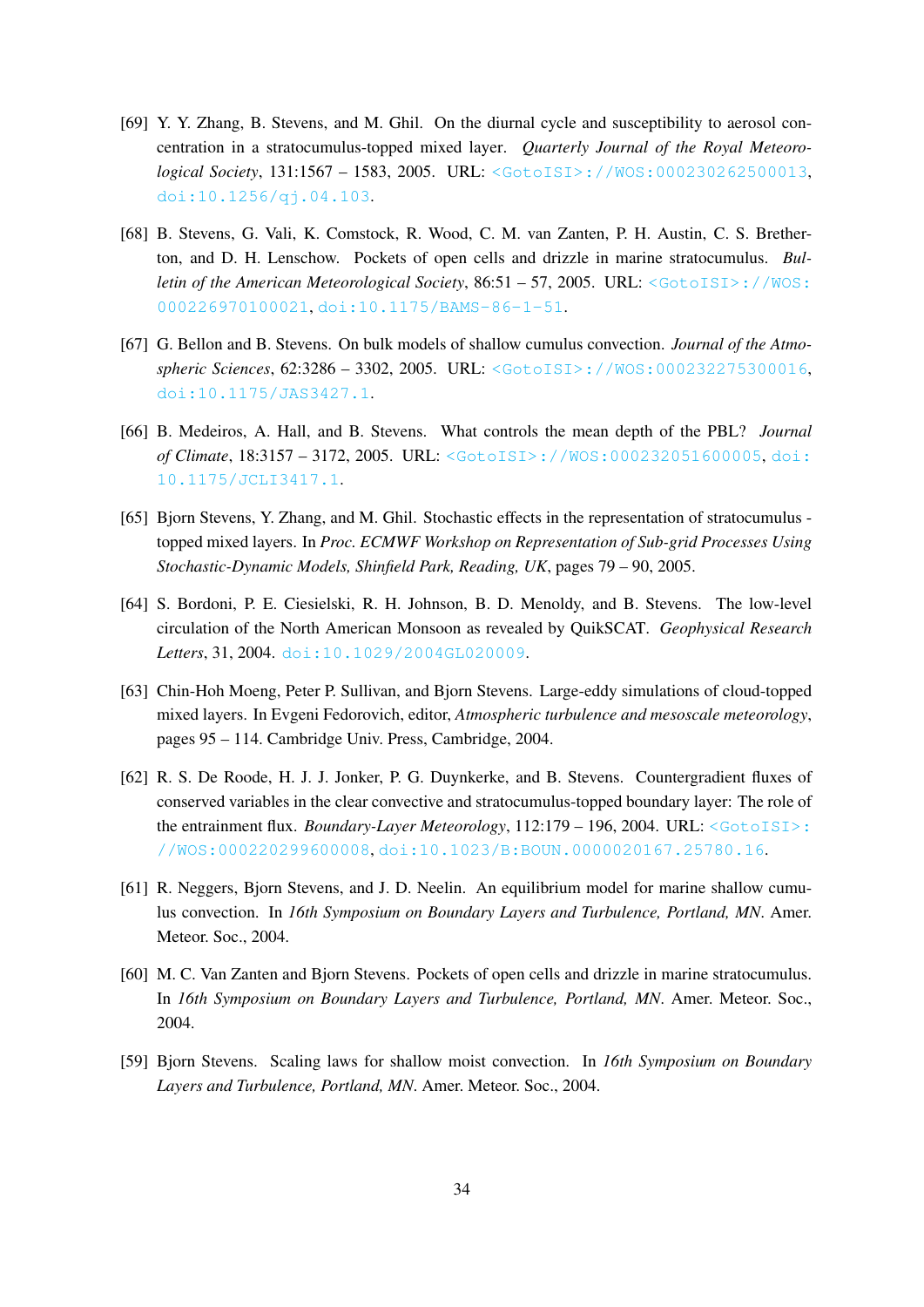- [58] Y. Zhang, Bjorn Stevens, and M. Ghil. On the diurnal cycle in a stratocumulus-topped mixed layer. In *16th Symposium on Boundary Layers and Turbulence, Portland, MN*. Amer. Meteor. Soc., 2004.
- [57] A. P. Siebesma, C. S. Bretherton, A. Brown, Andreas Chlond, J. Cuxart, P. G. Duynkerke, H. L. Jiang, M. Khairoutdinov, D. Lewellen, C. H. Moeng, E. Sanchez, B. Stevens, and D. E. Stevens. A large eddy simulation intercomparison study of shallow cumulus convection. *Journal of the Atmospheric Sciences*, 60:1201 – 1219, 2003. [doi:10.1175/1520-0469\(2003\)60<1201:](https://doi.org/10.1175/1520-0469(2003)60<1201:ALESIS>2.0.CO;2) [ALESIS>2.0.CO;2](https://doi.org/10.1175/1520-0469(2003)60<1201:ALESIS>2.0.CO;2).
- [56] B. Stevens, D. H. Lenschow, G. Vali, H. Gerber, A. Bandy, B. Blomquist, J. L. Brenguier, C. S. Bretherton, F. Burnet, T. Campos, S. Chai, I. Faloona, D. Friesen, S. Haimov, K. Laursen, D. K. Lilly, S. M. Loehrer, S. P. Malinowski, B. Morley, M. D. Petters, D. C. Rogers, L. Russell, V. Savic-Jovac, J. R. Snider, D. Straub, M. J. Szumowski, H. Takagi, D. C. Thornton, M. Tschudi, C. Twohy, M. Wetzel, and C. M. van Zanten. Dynamics and chemistry of marine stratocumulus - DYCOMS II. *Bulletin of the American Meteorological Society*, 84:579 – 593, 2003. URL: [<GotoISI>://WOS:000183223200017](<Go to ISI>://WOS:000183223200017), [doi:10.1175/](https://doi.org/10.1175/BAMS-84-5-579; 10.1175/BAMS-84-5-Stevens) [BAMS-84-5-579;10.1175/BAMS-84-5-Stevens](https://doi.org/10.1175/BAMS-84-5-579; 10.1175/BAMS-84-5-Stevens).
- [55] B. Stevens, D. H. Lenschow, I. Faloona, C. H. Moeng, D. K. Lilly, B. Blomquist, G. Vali, A. Bandy, T. Campos, H. Gerber, S. Haimov, B. Morley, and D. Thornton. On entrainment rates in nocturnal marine stratocumulus. *Quarterly Journal of the Royal Meteorological Society*, 129:3469 – 3493, 2003. URL: [<GotoISI>://WOS:000187554400017](<Go to ISI>://WOS:000187554400017), [doi:10.1256/qj.02.202](https://doi.org/10.1256/qj.02.202).
- [54] A. R. Brown, R. T. Cederwall, A. Chlond, P. G. Duynkerke, J. C. Golaz, M. Khairoutdinov, D. C. Lewellen, A. P. Lock, M. K. MacVean, C. H. Moeng, R. A. J. Neggers, A. P. Siebesma, and B. Stevens. Large-eddy simulation of the diurnal cycle of shallow cumulus convection overland. *Quarterly Journal of the Royal Meteorological Society*, 128:1075 – 1093, 2002. [doi:10.1256/003590002320373210](https://doi.org/10.1256/003590002320373210).
- [53] I. Faloona, D. Lenschow, and B. Stevens. Turbulent diffusion of scalars in stratocumulus topped boundary layers. In *15th Symposium on Boundary Layers and Turbulence*, pages 343 – 345, 2002. URL: [<GotoISI>://WOS:000185937700100](<Go to ISI>://WOS:000185937700100).
- [52] V. Savic-Jovcic, B. Stevens, and D. H. Lenschow. Estimating divergence and vorticity from aircraft data in the stratocumulus topped boundary layer. In *15th Symposium on Boundary Layers and Turbulence*, pages 112 – 113, 2002. URL: [<GotoISI>://WOS:000185937700032](<Go to ISI>://WOS:000185937700032).
- [51] M. vanZanten, B. Stevens, G. Vali, and D. Lenschow. The total water budget of nocturnal stratocumulus. In *15th Symposium on Boundary Layers and Turbulence*, pages 191 – 192, 2002. URL: [<GotoISI>://WOS:000185937700054](<Go to ISI>://WOS:000185937700054).
- [50] B. Stevens, D. H. Lenschow, I. Faloona, V. Savic-Jovcic, and M. van Zanten. Entrainment in nocturnal stratocumulus. In *15th Symposium on Boundary Layers and Turbulence*, pages 197 – 198, 2002. URL: [<GotoISI>://WOS:000185937700056](<Go to ISI>://WOS:000185937700056).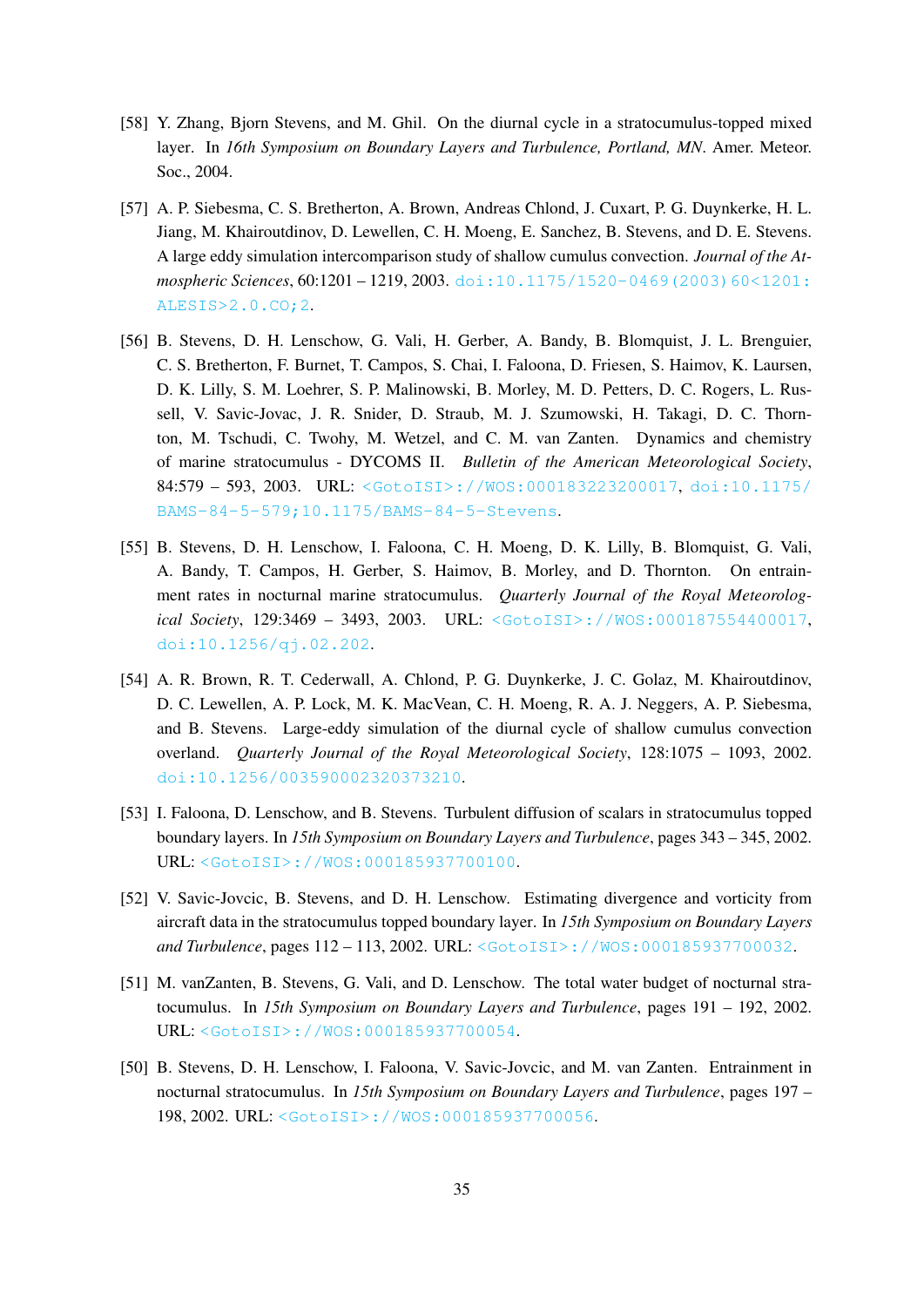- [49] B. Stevens. Entrainment in stratocumulus-topped mixed layers. *Quarterly Journal of the Royal Meteorological Society*,  $128:2663 - 2690$ ,  $2002$ . URL:  $\leq G \circ \text{toISI}$ ://WOS: [000180102100006](<Go to ISI>://WOS:000180102100006), [doi:10.1256/qj.01.202](https://doi.org/10.1256/qj.01.202).
- [48] J. J. Duan and Bjorn Stevens. Self-similarity constraints for convective boundary layers. In **15th Symposium on Boundary Layers and Turbulence, page P1.13, 2002. URL: [<GotoISI>:](<Go to ISI>://WOS:000185937700027)** [//WOS:000185937700027](<Go to ISI>://WOS:000185937700027).
- [47] Bjorn Stevens, J. J. Duan, J. C. McWilliams, M. Munnich, and J. D. Neelin. Entrainment, Rayleigh friction, and boundary layer winds over the tropical Pacific. *Journal of Climate*, 15:30 – 44, 2002. URL: [<GotoISI>://WOS:000172881000003](<Go to ISI>://WOS:000172881000003), [doi:10.1175/](https://doi.org/10.1175/1520-0442(2002)015<0030:ERFABL>2.0.CO;22) [1520-0442\(2002\)015<0030:ERFABL>2.0.CO;22](https://doi.org/10.1175/1520-0442(2002)015<0030:ERFABL>2.0.CO;22).
- [46] Bjorn Stevens, A. S. Ackerman, B. A. Albrecht, A. R. Brown, Andreas Chlond, J. Cuxart, P. G. Duynkerke, D. C. Lewellen, M. K. Macvean, A. J. Neggers, E. Sanchez, A. P. Siebesma, and D. E. Stevens. Simulations of trade wind cumuli under a strong inversion. *Journal of the Atmospheric Sciences*, pages 1870 – 1891, 2001. [doi:10.1175/1520-0469\(2001\)](https://doi.org/10.1175/1520-0469(2001)058<1870:SOTWCU>2.0.CO;2) [058<1870:SOTWCU>2.0.CO;2](https://doi.org/10.1175/1520-0469(2001)058<1870:SOTWCU>2.0.CO;2).
- [45] B. Stevens and D. H. Lenschow. Observations, experiments, and large eddy simulation. *Bulletin of the American Meteorological Society*, 82:283 – 294, 2001. URL: [<GotoISI>://WOS:000166742900005](<Go to ISI>://WOS:000166742900005), [doi:10.1175/1520-0477\(2001\)](https://doi.org/10.1175/1520-0477(2001)082<0283:OEALES>2.3.CO;2) [082<0283:OEALES>2.3.CO;2](https://doi.org/10.1175/1520-0477(2001)082<0283:OEALES>2.3.CO;2).
- [44] Bjorn Stevens. Cloud transitions and decoupling in shear-free stratocumulus-topped boundary layers. *Geophysical Research Letters*, 27:2557 – 2560, 2000. [doi:10.1029/](https://doi.org/10.1029/1999GL011257) [1999GL011257](https://doi.org/10.1029/1999GL011257).
- [43] S. P. Wang and B. Stevens. Top-hat representation of turbulence statistics in cloud-topped boundary layers: A large eddy simulation study. *Journal of the Atmospheric Sciences*, 57:423 – 441, 2000. [doi:10.1175/1520-0469\(2000\)057<0423:throts>2.0.co;2](https://doi.org/10.1175/1520-0469(2000)057<0423:throts>2.0.co;2).
- [42] R. L. Walko, W. R. Cotton, G. Feingold, and B. Stevens. Efficient computation of vapor and heat diffusion between hydrometeors in a numerical model. *Atmospheric Research*, 53:171 – 183, 2000. URL: [<GotoISI>://WOS:000086546700010](<Go to ISI>://WOS:000086546700010), [doi:10.1016/](https://doi.org/10.1016/S0169-8095(99)00044-7) [S0169-8095\(99\)00044-7](https://doi.org/10.1016/S0169-8095(99)00044-7).
- [41] B. Stevens. Quasi-steady analysis of a PBL model with an eddy-diffusivity profile and nonlocal fluxes. *Monthly Weather Review*, 128:824 – 836, 2000. [doi:10.1175/1520-0493\(2000\)](https://doi.org/10.1175/1520-0493(2000)128<0824:qsaoap>2.0.co;2) [128<0824:qsaoap>2.0.co;2](https://doi.org/10.1175/1520-0493(2000)128<0824:qsaoap>2.0.co;2).
- [40] Bjorn Stevens. Cloud transitions and decoupling in the shear-free stratocumulus topped PBL. In *14th Symposium on Boundary Layers and Turbulence, Snowmass, CO, USA*. Amer. Meteor. Soc., 2000.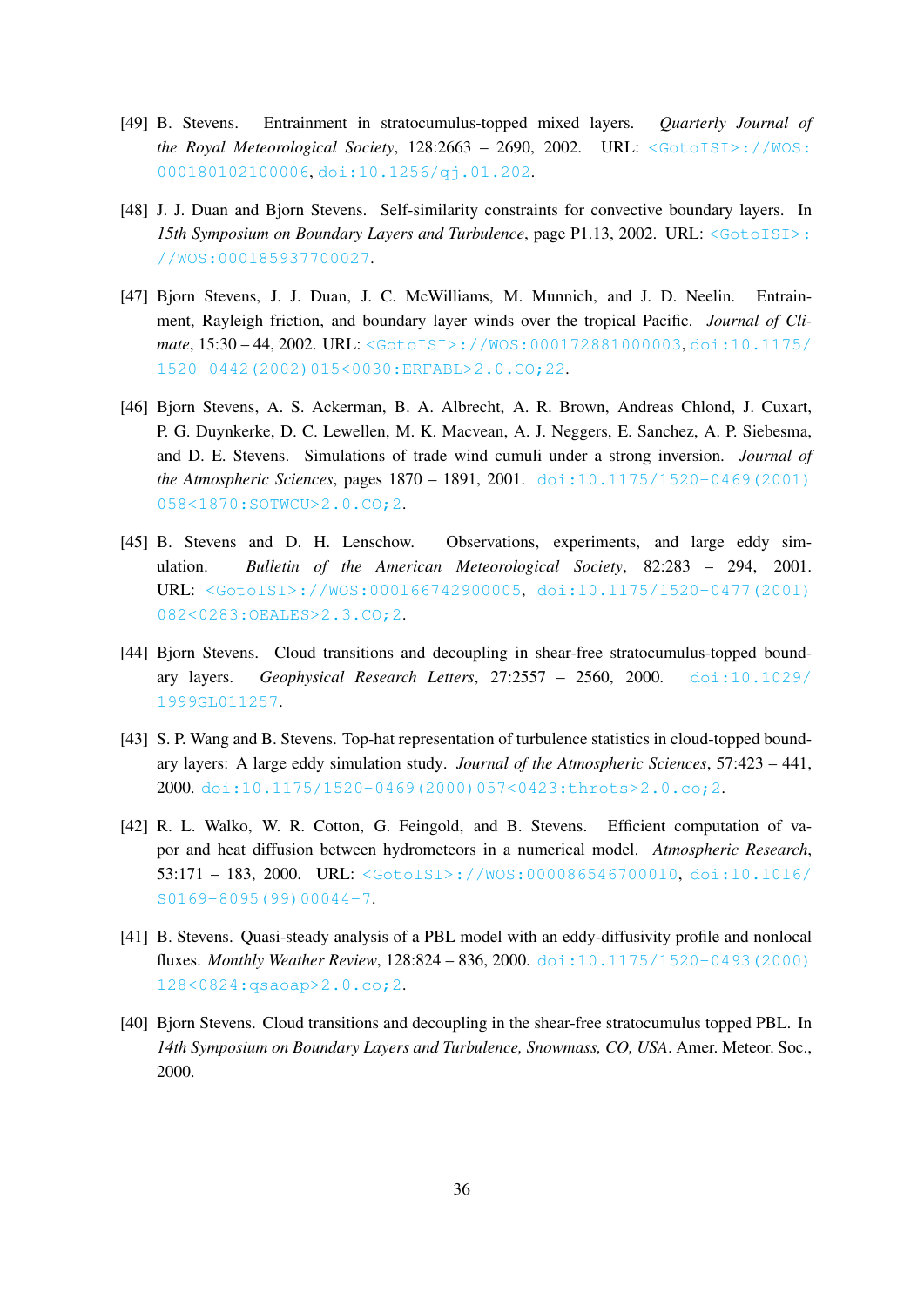- [39] C.-H. Moeng and Bjorn Stevens. Representing the stratocumulus-topped boundary layer in GCMs. In D. Randall, editor, *General circulation model development: past, present, and future*, pages 577 – 603. Academic Press, San Diego, 2000.
- [38] Bjorn Stevens, C.-H. Moeng, and P.-P. Sullivan. Entrainment and subgrid lengthscales in largeeddy simulations of atmospheric boundary-layer flows. In R.-M. Kerr, editor, *IUTAM Symposium on Developments in Geophysical Turbulence : proceedings of the IUTAM symposium held at the National Center for Atmospheric Research, Boulder, Co. 16-19 June 1998*, pages 253 – 270. Kluwer, Dordrecht, 2000.
- [37] C. S. Bretherton, M. K. Macvean, P. Bechtold, Andreas Chlond, W. R. Cotton, J. Cuxart, H. Cuijpers, M. Mhairoutdinov, B. Kosovic, D. Lewellen, C.-H. Moeng, P. Siebesma, Bjorn Stevens, D. E. Stevens, I. Sykes, and M. C. Wyant. An intercomparison of radiatively driven entrainment and turbulence in a smoke cloud, as simulated by different numerical models. *Quarterly Journal of the Royal Meteorological Society*,  $125:391 - 423$ ,  $1999$ . doi: $10.1002/q$ j. [49712555402](https://doi.org/10.1002/qj.49712555402).
- [36] C. H. Moeng, P. P. Sullivan, and Bjorn Stevens. Including radiative effects in an entrainment rate formula for buoyancy-driven PBLs. *Journal of the Atmospheric Sciences*, 56:1031 – 1049, 1999. URL: [<GotoISI>://WOS:000079794200003](<Go to ISI>://WOS:000079794200003), [doi:10.1175/1520-0469\(1999\)](https://doi.org/10.1175/1520-0469(1999)056<1031:IREIAE>2.0.CO;2) [056<1031:IREIAE>2.0.CO;2](https://doi.org/10.1175/1520-0469(1999)056<1031:IREIAE>2.0.CO;2).
- [35] B. Stevens, C. H. Moeng, and P. P. Sullivan. Large-eddy simulations-of radiatively driven convection: Sensitivities to the representation of small scales. *Journal of the Atmospheric Sciences*, 56:3963 – 3984, 1999. URL: [<GotoISI>://WOS:000083889000002](<Go to ISI>://WOS:000083889000002), [doi:](https://doi.org/10.1175/1520-0469(1999)056<3963:LESORD>2.0.CO;2) [10.1175/1520-0469\(1999\)056<3963:LESORD>2.0.CO;2](https://doi.org/10.1175/1520-0469(1999)056<3963:LESORD>2.0.CO;2).
- [34] C. S. Bretherton, S. K. Krueger, M. C. Wyant, P. Bechtold, E. Van Meijgaard, B. Stevens, and J. Teixeira. A GCSS boundary-layer cloud model intercomparison study of the first ASTEX Lagrangian experiment. *Boundary-Layer Meteorology*, 93:341 – 380, 1999. URL: [<GotoISI>:](<Go to ISI>://WOS:000084891600001) [//WOS:000084891600001](<Go to ISI>://WOS:000084891600001), [doi:10.1023/A:1002005429969](https://doi.org/10.1023/A:1002005429969).
- [33] G. Feingold, A. S. Frisch, B. Stevens, and W. R. Cotton. On the relationship among cloud turbulence, droplet formation and drizzle as viewed by Doppler radar, microwave radiometer and lidar. *Journal of Geophysical Research-Atmospheres*, 104:22,195 – 22,203, 1999. URL: [<GotoISI>://WOS:000082789200010](<Go to ISI>://WOS:000082789200010), [doi:10.1029/1999JD900482](https://doi.org/10.1029/1999JD900482).
- [32] Bjorn Stevens. Cloud fraction in the trades, and LES intercomparison study. In *13th Symposium on Boundary Layers and Turbulence, Dallas, TX, USA*, pages 267 – 270. Amer. Meteor. Soc., 1999.
- [31] P. P. Sullivan, C. H. Moeng, B. Stevens, D. H. Lenschow, and S. D. Mayor. Structure of the entrainment zone capping the convective atmospheric boundary layer. *Journal of the Atmospheric Sciences*, 55:3042 – 3064, 1998. URL: [<GotoISI>://WOS:000076113400003](<Go to ISI>://WOS:000076113400003), [doi:](https://doi.org/10.1175/1520-0469(1998)055<3042:SOTEZC>2.0.CO;2) [10.1175/1520-0469\(1998\)055<3042:SOTEZC>2.0.CO;2](https://doi.org/10.1175/1520-0469(1998)055<3042:SOTEZC>2.0.CO;2).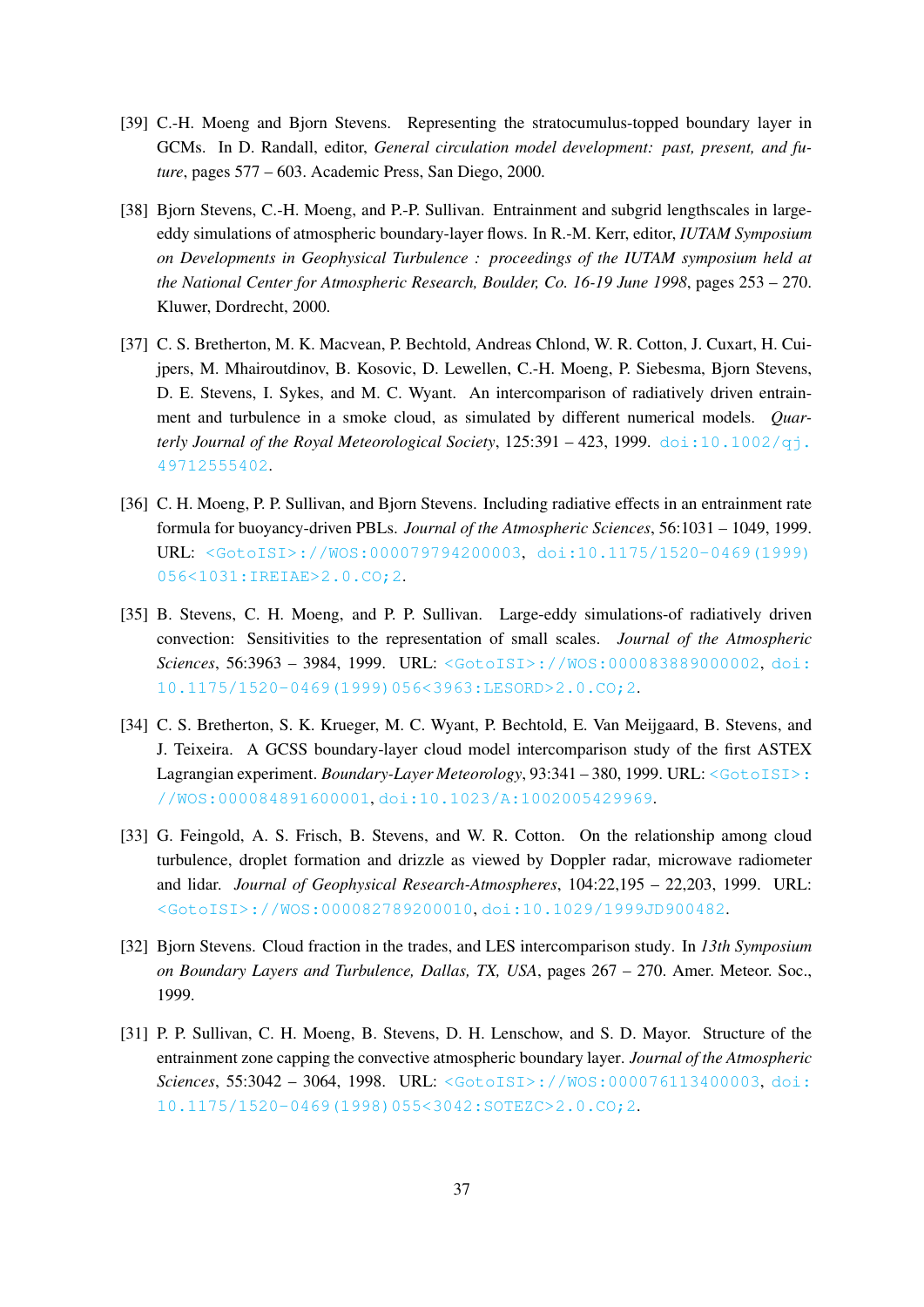- [30] B. Stevens, W. R. Cotton, and G. Feingold. A critique of one- and two-dimensional models of boundary layer clouds with a binned representations of drop microphysics. *Atmospheric Research*, 47-48:529 – 553, 1998. URL: [<GotoISI>://WOS:000074631000035](<Go to ISI>://WOS:000074631000035), [doi:](https://doi.org/10.1016/S0169-8095(98)00059-3) [10.1016/S0169-8095\(98\)00059-3](https://doi.org/10.1016/S0169-8095(98)00059-3).
- [29] G. Feingold, R. L. Walko, B. Stevens, and W. R. Cotton. Simulations of marine stratocumulus using a new microphysical parameterization scheme. *Atmospheric Research*, 47-48:505 – 528, 1998. [doi:10.1016/S0169-8095\(98\)00058-1](https://doi.org/10.1016/S0169-8095(98)00058-1).
- [28] B. Stevens, W. R. Cotton, G. Feingold, and C. H. Moeng. Large-eddy simulations of strongly precipitating, shallow, stratocumulus-topped boundary layers. *Journal of the Atmospheric Sciences*, 55:3616 – 3638, 1998. URL: [<GotoISI>://WOS:000077690600006](<Go to ISI>://WOS:000077690600006), [doi:](https://doi.org/10.1175/1520-0469(1998)055<3616:LESOSP>2.0.CO;2) [10.1175/1520-0469\(1998\)055<3616:LESOSP>2.0.CO;2](https://doi.org/10.1175/1520-0469(1998)055<3616:LESOSP>2.0.CO;2).
- [27] B. Stevens, D. A. Randall, X. Lin, and M. T. Montgomery. Comments on 'On large-scale circulations in convecting atmospheres' by Kerry A. Emanuel, J. David Neelin and Christopher S. Bretherton (July B, 1994,120, 1111-1143). *Quarterly Journal of the Royal Meteorological Society*, 123:1771 – 1778, 1997. URL: [<GotoISI>://WOS:A1997XT52000015](<Go to ISI>://WOS:A1997XT52000015), [doi:10.1002/qj.49712354216](https://doi.org/10.1002/qj.49712354216).
- [26] B. Stevens. Stratocumulus research prior to 1968. In *12th Symposium on Boundary Layers and Turbulence*, pages 86 – 87, 1997. URL: [<GotoISI>://WOS:000075999700044](<Go to ISI>://WOS:000075999700044).
- [25] C. H. Moeng, P. P. Sullivan, and B. Stevens. An entrainment-rate formula for buoyancy-driven cloud-topped PBL. In *12th Symposium on Boundary Layers and Turbulence*, pages 208 – 209, 1997.
- [24] B. Stevens, W. R. Cotton, G. Feingold, and C. H. Moeng. Drizzle, "decoupling" and aerosol indirect effects in marine stratocumulus. In *12th Symposium on Boundary Layers and Turbulence*, pages 58 – 59, 1997. URL: [<GotoISI>://WOS:000075999700030](<Go to ISI>://WOS:000075999700030).
- [23] G. Feingold, A. S. Frisch, B. Stevens, and W. R. Cotton. Drizzle in the stratocumulus-capped boundary layer as viewed by radar, radiometer and lidar. In *12th Symposium on Boundary Layers and Turbulence*, pages 62 – 63, 1997. URL: [<GotoISI>://WOS:000075999700032](<Go to ISI>://WOS:000075999700032).
- [22] G. Feingold, R. Boers, B. Stevens, and W. R. Cotton. A modeling study of the effect of drizzle on cloud optical depth and susceptibility. *Journal of Geophysical Research-Atmospheres*, 102:13527 – 13534, 1997. URL: [<GotoISI>://WOS:A1997XH19600012](<Go to ISI>://WOS:A1997XH19600012), [doi:10.](https://doi.org/10.1029/97JD00963) [1029/97JD00963](https://doi.org/10.1029/97JD00963).
- [21] C-H. Moeng, W. R. Cotton, Bjorn Stevens, C. Bretherton, H. A. Rand, Andreas Chlond, M. Khairoutdinov, S. Krueger, W. S. Lewellen, M. K. MacVean, J. R. M. Pasquier, A. P. Siebesma, and R. I. Sykes. Simulation of a stratocumulus-topped planetary boundary layer: Intercomparison among different numerical codes. *Bulletin of the American Meteorological Society*, 77:261 – 278, 1996. [doi:10.1002/qj.49712555402](https://doi.org/10.1002/qj.49712555402).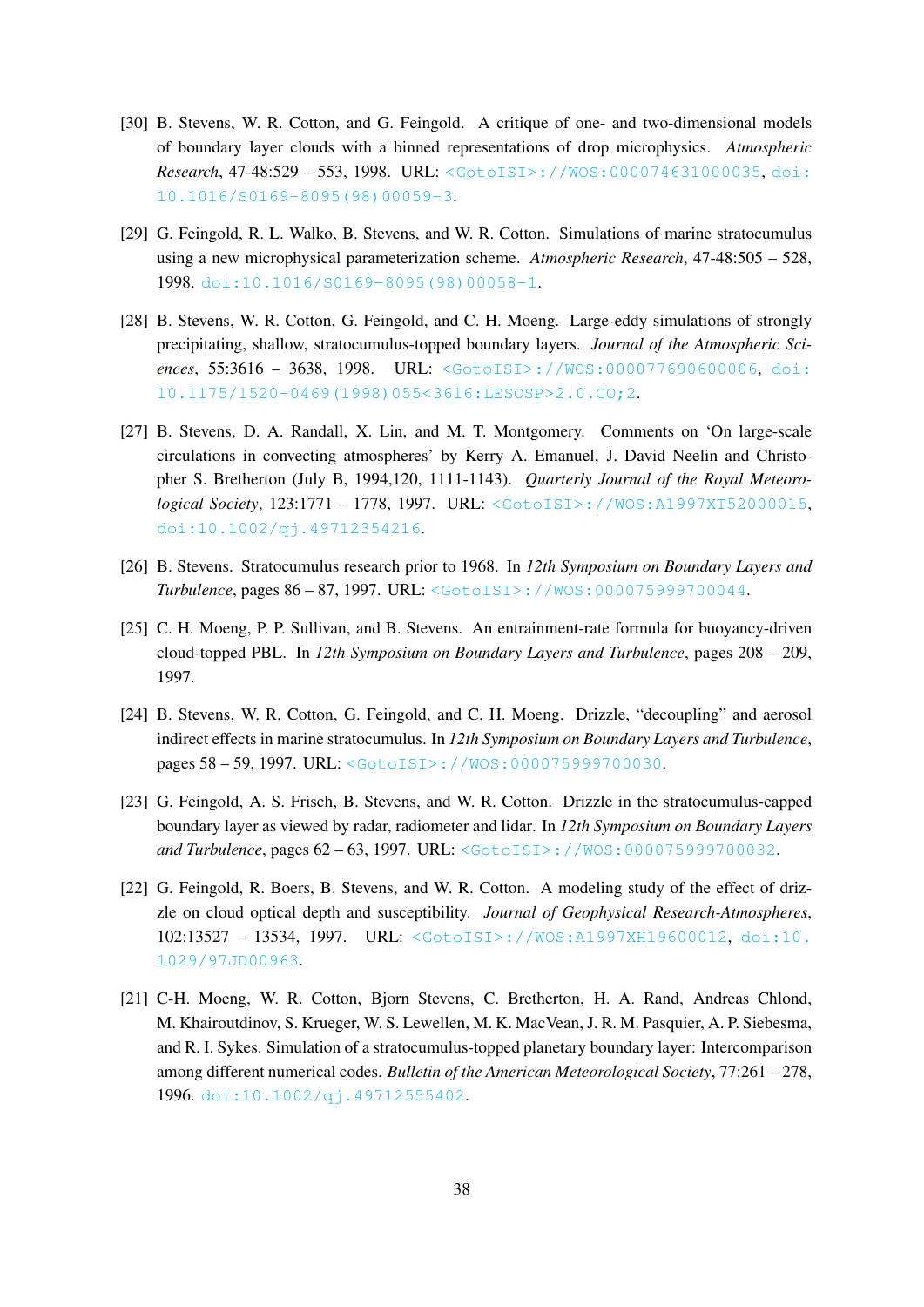- [20] G. Feingold, Bjorn Stevens, W. R. Cotton, and A. S. Frisch. The relationship between drop in-cloud residence time and drizzle production in numerically simulated stratocumulus clouds. *Journal of the Atmospheric Sciences*, 53:1108 – 1122, 1996. URL: [<GotoISI>://WOS:A1996UF70900003](<Go to ISI>://WOS:A1996UF70900003), [doi:10.1175/1520-0469\(1996\)](https://doi.org/10.1175/1520-0469(1996)053<1108:TRBDIC>2.0.CO;2) [053<1108:TRBDIC>2.0.CO;2](https://doi.org/10.1175/1520-0469(1996)053<1108:TRBDIC>2.0.CO;2).
- [19] D. P. Duda, G. L. Stephens, B. Stevens, and W. R. Cotton. Effects of aerosol and horizontal inhomogeneity on the broadband albedo of marine stratus: Numerical simulations. *Journal of the Atmospheric Sciences*, 53:3757 – 3769, 1996. [doi:10.1175/1520-0469\(1996\)](https://doi.org/10.1175/1520-0469(1996)053<3757:EOAAHI>2.0.CO;2) [053<3757:EOAAHI>2.0.CO;2](https://doi.org/10.1175/1520-0469(1996)053<3757:EOAAHI>2.0.CO;2).
- [18] B. Stevens, R. L. Walko, W. R. Cotton, and G. Feingold. Spurious production of cloudedge supersaturations by Eulerian models. *Monthly Weather Review*, 124:1034 – 1041, 1996. URL: [<GotoISI>://WOS:A1996UJ17800015](<Go to ISI>://WOS:A1996UJ17800015), [doi:10.1175/1520-0493\(1996\)](https://doi.org/10.1175/1520-0493(1996)124<1034:TSPOCE>2.0.CO;2) [124<1034:TSPOCE>2.0.CO;2](https://doi.org/10.1175/1520-0493(1996)124<1034:TSPOCE>2.0.CO;2).
- [17] G. Feingold, S. M. Kreidenweis, Bjorn Stevens, and W. R. Cotton. Numerical simulations of stratocumulus processing of cloud condensation nuclei through collision-coalescence. *Journal of Geophysical Research-Atmospheres*, 101:21391 – 21402, 1996. [doi:10.1029/96JD01552](https://doi.org/10.1029/96JD01552).
- [16] B. Stevens, G. Feingold, W. R. Cotton, and R. L. Walko. Elements of the microphysical structure of numerically simulated nonprecipitating stratocumulus. *Journal of the Atmospheric Sciences*, 53:980 – 1006, 1996. URL: [<GotoISI>://WOS:A1996UD08500005](<Go to ISI>://WOS:A1996UD08500005), [doi:10.1175/](https://doi.org/10.1175/1520-0469(1996)053<0980:EOTMSO>2.0.CO;2) [1520-0469\(1996\)053<0980:EOTMSO>2.0.CO;2](https://doi.org/10.1175/1520-0469(1996)053<0980:EOTMSO>2.0.CO;2).
- [15] Bjorn Stevens. *On the dynamics of precipitating stratocumulus*. PhD thesis, Colorado State University, Fort Collins, CO 80523, USA, 1996.
- [14] W. R. Cotton, B. Stevens, and S. Nebuda. A question of balance Simulating microphysics and dynamics. In *Conference on Cloud Physics, 75th Meeting of the American Meteorological Society*, pages 484 – 486, 1995. URL: [<GotoISI>://WOS:A1995BD28V00110](<Go to ISI>://WOS:A1995BD28V00110).
- [13] G. Feingold, A. S. Frisch, B. Stevens, and W. R. Cotton. A modeling and observational study of ASTEX marine stratocumulus clouds. In *Conference on Cloud Physics, 75th Meeting of the American Meteorological Society*, pages  $70 - 71$ , 1995. URL:  $\leq$  GotoISI>://WOS: [A1995BD28V00015](<Go to ISI>://WOS:A1995BD28V00015).
- [12] B. Stevens, W. R. Cotton, and G. Feingold. The microphysical characteristics of convection in marine stratocumulus. In *Conference on Cloud Physics, 75th American Meteorological Society Meeting*, pages 162 – 164, 1995.
- [11] Bjorn Stevens and A. Sobel. An investigation of the structure and scaling of entrainment in nine large eddy simulations of the atmospheric boundary layer. In *The Planetary Boundary Layer and its Parameterization. NCAR 1995 Summer Colloquium*, 1995. author: Moeng, Chin-Hoh.